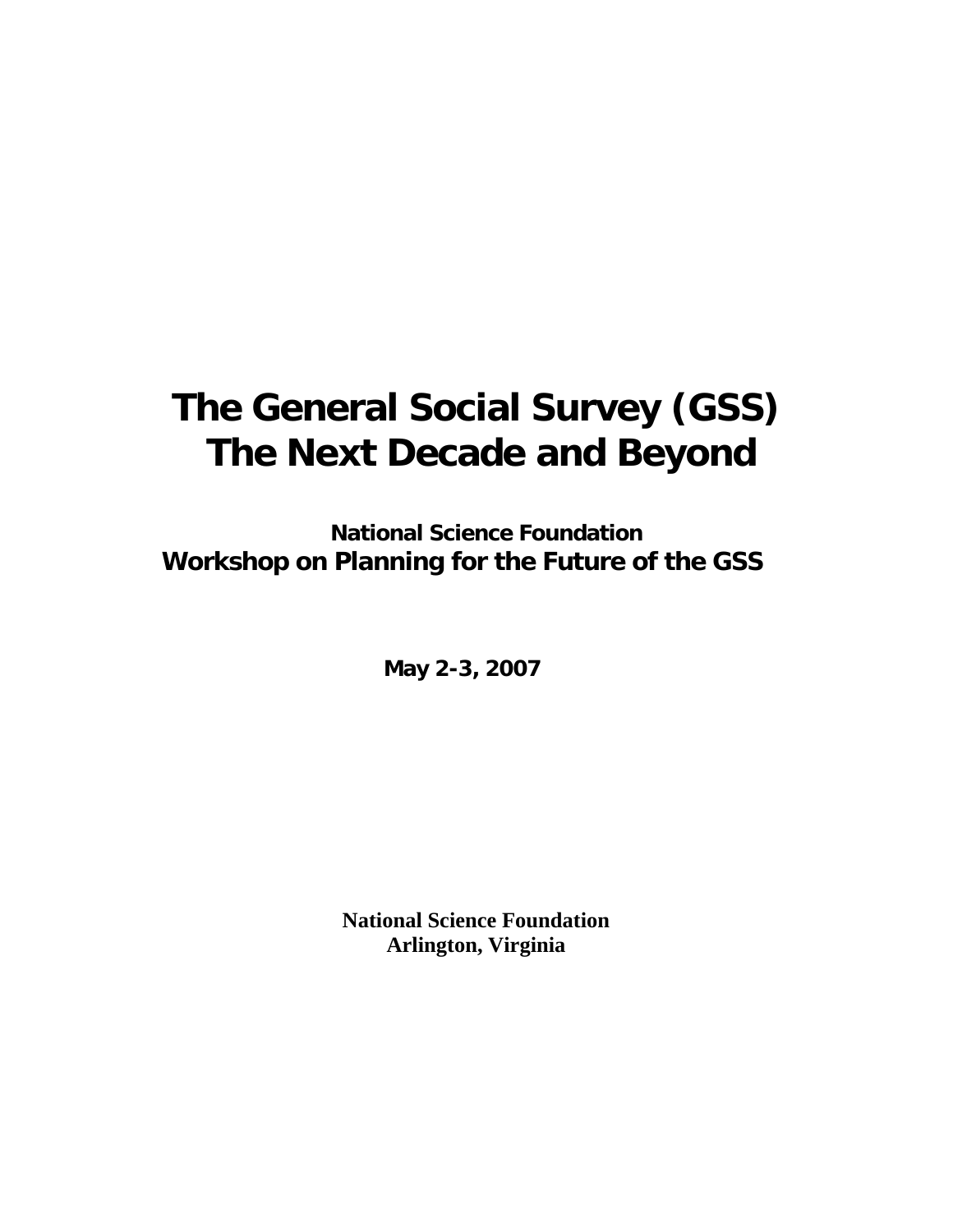#### **Participants and Attendees**

**Patricia White,** National Science Foundation Workshop Organizer **Frank Scioli**, National Science Foundation Workshop Moderator **Andrew Beveridge**, City University of New York Queen's College **Robert Bell**, National Science Foundation **Suzanne Bianchi**, University of Maryland **Norman Bradburn**, National Opinion Research Center **Linda Carlson**, National Science Foundation **Mark Chaves**, University of Arizona **Paul Ciccantell**, National Science Foundation **James Davis**, National Opinion Research Center **Cheryl Eavey**, National Science Foundation **Barbara Entwistle**, University of North Carolina - Chapel Hill **Jeremy Freese**, University of Wisconsin **Kevin Gotham**, National Science Foundation **Peter Granda,** Inter-university Consortium for Political and Social Research (ICPSR) University of Michigan **Edward Hackett,** National Science Foundation **Michael Hout,** University of California, Berkeley **Brian Humes,** National Science Foundation **Ronald Inglehart,** University of Michigan **Jon Krosnick,** Stanford University **David Lightfoot**, National Science Foundation **John Logan,** Brown University **Robert Mare,** University of California, Los Angeles Peter Marsden, Harvard University **Douglas Maynard**, University of Wisconsin **Leslie McCall,** Northwestern University **Daniel Newlon,** National Science Foundation **Steven Nock,** University of Virginia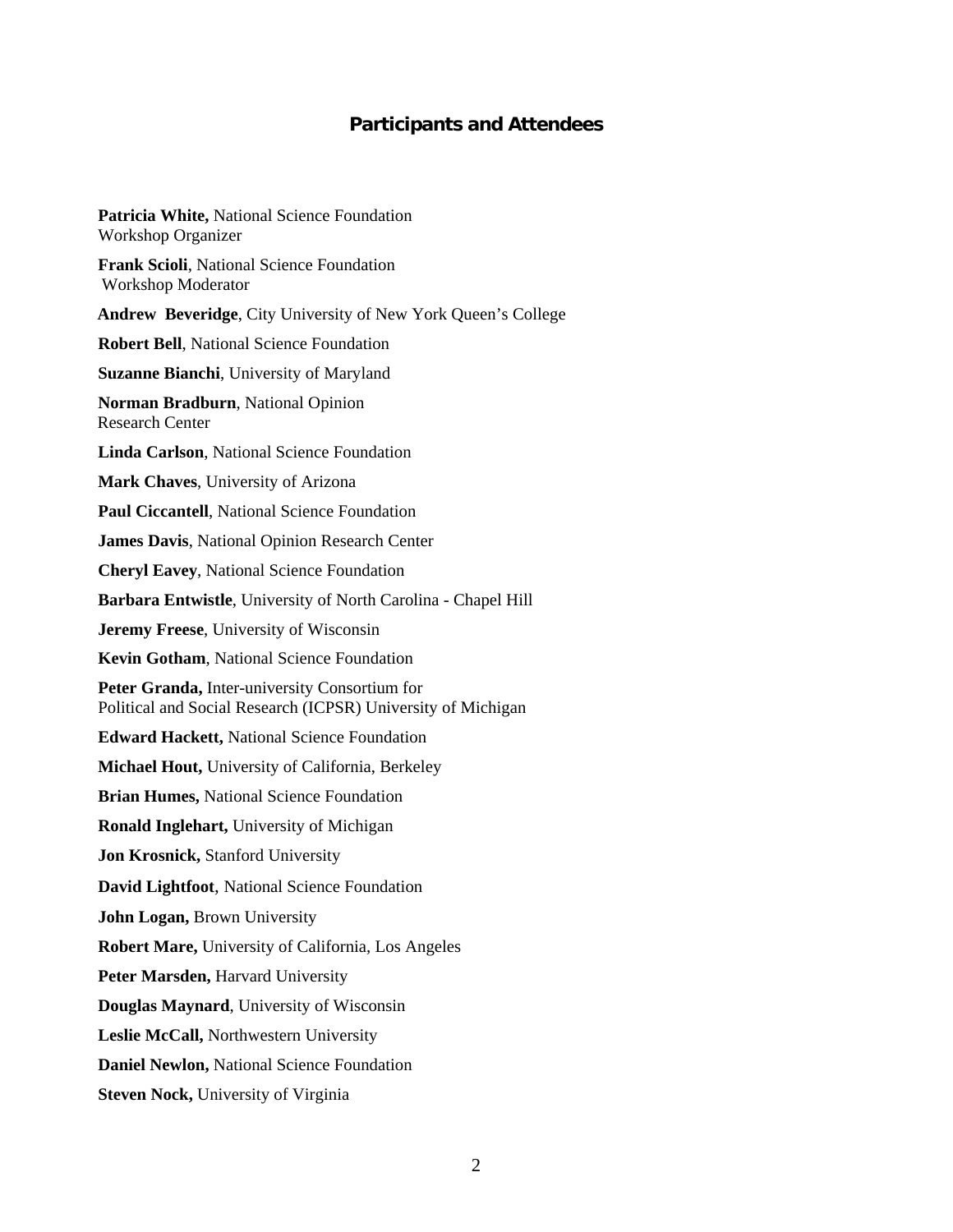**Philip Paolino,** National Science Foundation **Gregory Price,** Jackson State University **Tom Smith,** National Opinion Research Center **Lynn Smith-Lovin**, Duke University\* **Steven Ruggles**, University of Minnesota\* **Roberta Spalter-Roth**, American Sociological Association **Frank Stafford,** University of Michigan **Steven Tuch,** George Washington University

\* Submitted paper; did not attend meeting.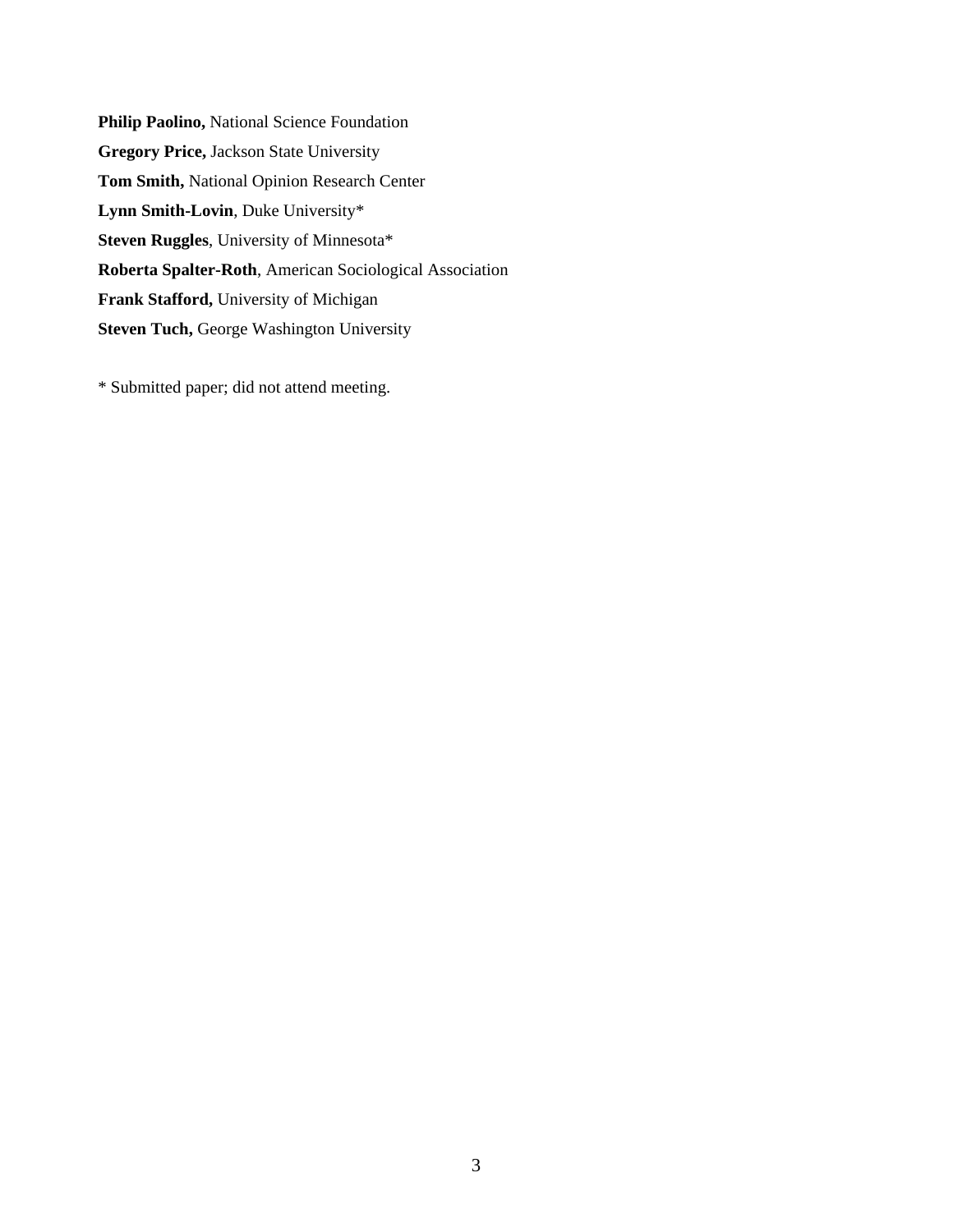#### **Executive Summary**

The National Science Foundation (NSF) began supporting the General Social Survey in the early 1970's and has continued to do so with a grant to the National Opinion Research Center (NORC) in 2005 to complete the 2006 and 2008 surveys. The GSS, along with the Panel Study of Income Dynamics and the American National Election Studies, is one of the three major infrastructure projects supported by the Division of Social and Economic Sciences. The GSS is an important survey data resource used by sociologists and other social scientists for research and teaching.

On May 2-3, 2007, the Division of Social and Economic Sciences convened a workshop on *The General Social Survey (GSS): The Next Decade and Beyond* at the National Science Foundation (NSF) in Arlington, Virginia. The Sociology Program funded and organized the workshop. The purpose of the workshop was to hold a conversation with the social science community about how best to maintain and enhance the GSS as NSF moves forward with plans for a recompetition for the conduct of the 2010 survey and beyond. Workshop participants were asked to assist the NSF in completing an assessment of the GSS as a major NSF infrastructure investment and to "assure the best use of NSF funds for supporting research and education."

The workshop brought together twenty-one experts in survey research methodology and scholars with intimate knowledge of the GSS. These participants prepared background papers and discussed major areas of the GSS, including operations and governance, survey topics and content, conceptual and methodological innovations, collaboration and integration with other major national and international survey programs, outreach to the social science and other scholarly communities, dissemination of data and results dissemination, and other broader impacts. These background papers are included in the second section of this report. The workshop discussions and papers provided advice and generated recommendations to NSF on how to improve and strengthen the GSS as it moves into the next decade.

The report is organized in three major sections – *Background of the GSS* (and the Workshop); a descriptive *Overview of the GSS*; and a list of workshop *Recommendations*. The first section provides a brief discussion of the context from which the idea for the workshop emerged, the purpose of the workshop, and its role in the 2010 GSS recompetition. The second gives an overview (including a chronology) of the major components of the GSS. This overview covers the purpose and development of the GSS, current GSS design, survey development, the GSS core, recent innovations, cross-national research, experimentation and methodological research, and data dissemination and usage. The final section lists workshop recommendations, organized around three topics—(1) The Basic GSS, What to Maintain and Continue; (2) Governance, Survey Administration and Funding; and (3) Data Collection, Dissemination and Outreach. Additionally, the report Appendix includes the workshop agenda and papers submitted by the workshop participants.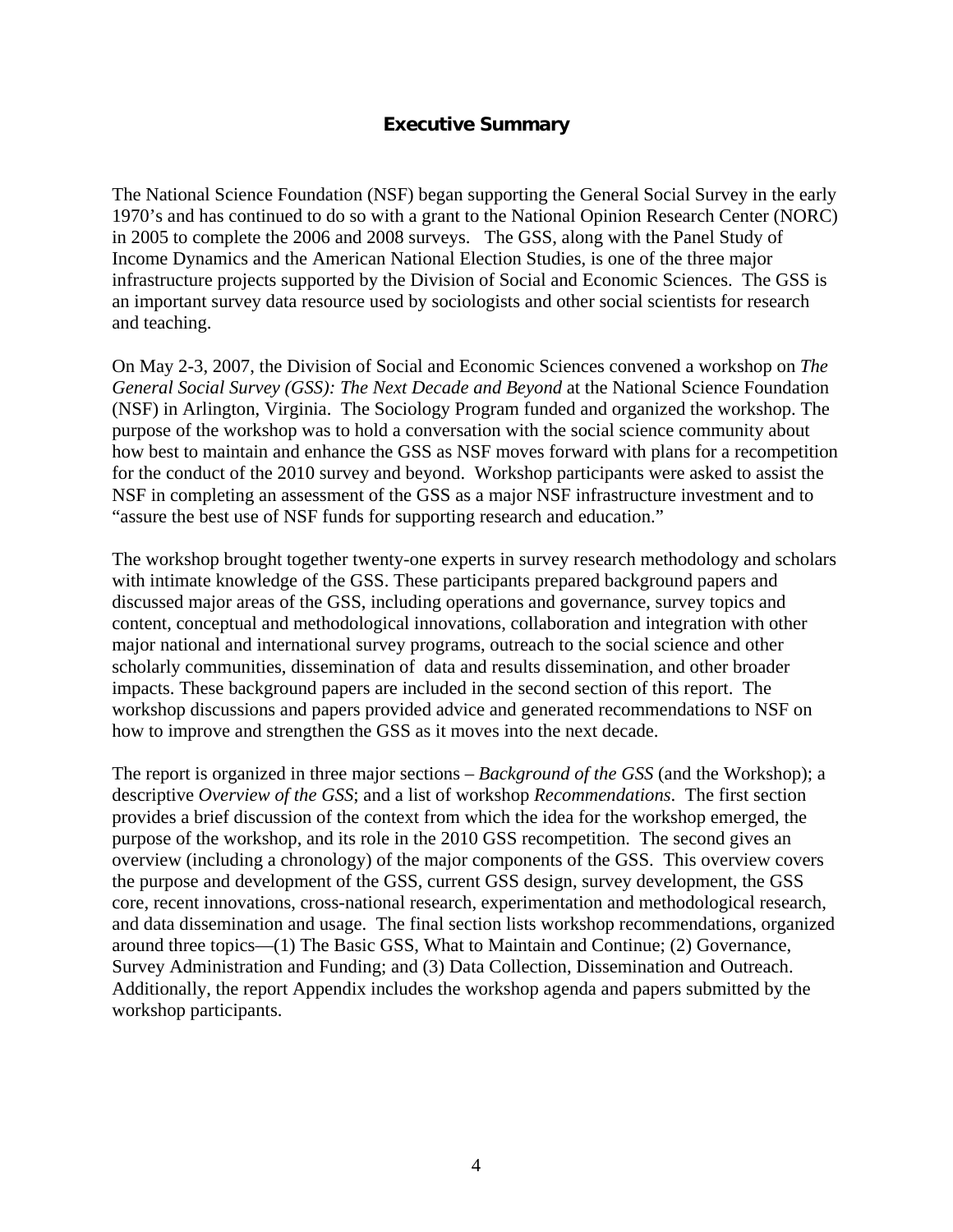#### **Summary of Recommendations**

Workshop participants provided a number of insightful recommendations to NSF on how best to improve and strengthen the GSS as it moves into the next decade.

# **The Basic GSS- What to Maintain and Continue**

*The GSS should remain a nationally representative survey of attitudes and intergroup relations and continue to monitor trends in attitudes and behaviors.* It should maintain and further enhance its openness to the addition of new topics and questions by the social science community.

*Continue to administer the GSS on a biennial cycle*. Since time is the critical independent variable in administering the GSS, it should maintain the biennial schedule.

*Develop plans to maintain the panel design*. The panel component is a valuable addition to the GSS and allows for the measurement of individual change over time on many variables, particularly changes in attitudes, allowing the direct study of temporality and causation. The panel study also allows GSS users to study issues that could not be studied with the earlier, purely cross-sectional survey design.

*Maintain GSS participation in the International Social Survey Program (ISSP) data collection program*. The ISSP is an important vehicle that can be used to study important social processes in a comparative perspective by both examining differences across societies and changes within the current 43 nations over time.

*Continue a timely and comprehensive release of all data*. Data from the GSS, both the core and topical modules, should continue to be made available to all users at the same time and as soon as possible after collection and data cleaning.

# **Governance, Survey Administration and Funding**

*Strengthen GSS governance and the role of the Board of Overseers*. Significantly enhance and strengthen the role of the GSS Board in evaluating the content of the survey, including the core and topical modules.

*Enable the Board of Overseers to participate more fully in the selection and development of GSS topical modules.* Topical modules provide a vehicle for innovation and should remain part of the future GSS, but the Board of Overseers should have a stronger voice in evaluating topical modules for scientific merit.

*Provide support for the GSS Board of Overseers to hold a "module" competition. The quality of* the GSS would be further enhanced if funds were provided to the GSS Board of Overseers to allow them to manage competitions to determine the addition of modules and questions to the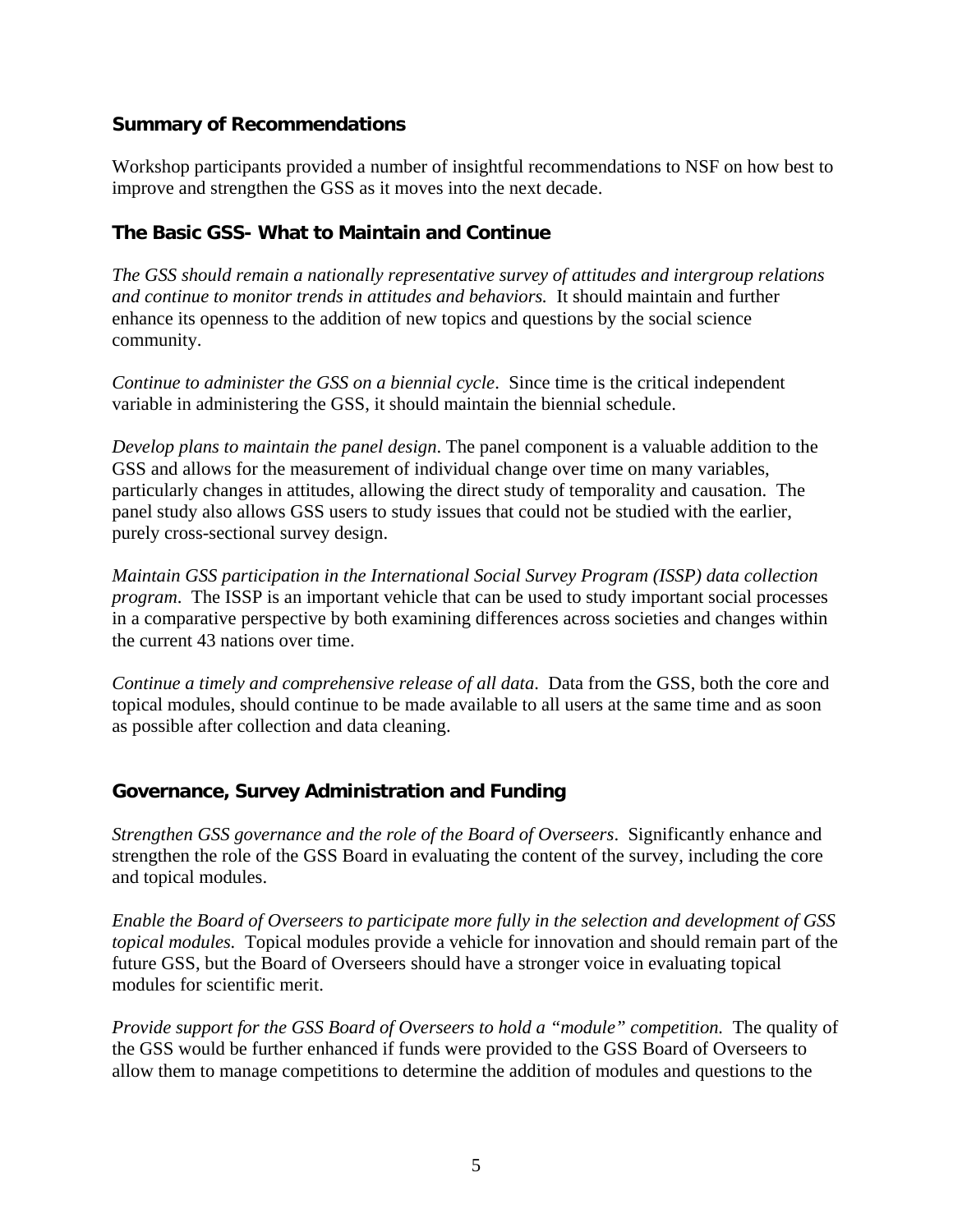GSS. This competition would be open to social scientists who could propose topics and questions to add to the GSS.

*Explore ways to realize cost savings in survey administration.* The GSS should explore alternative modes of administration in order to reduce per-interview costs.

*Seek innovative modes of administering the GSS*. There is considerable value in maintaining the face-to-face CAPI interview process. The future GSS, however, should examine incorporating other modes of administering the survey, including a leave-behind questionnaire and internet surveys by providing internet access and even laptop computers to allow those in the sample to respond to a series of internet surveys over time.

*Study the impact of the split-ballot technique on data analyses.* The split-ballot administration that gives each respondent two-thirds of the core may create significant problems for analysis. The GSS should study the impact of this aspect of survey administration and, in particular, explore ways to eliminate the split-ballot of the core items.

*Share the funding of the GSS across other social science and education fields*. The GSS is a valuable survey data resource for disciplines other than sociology, with less than 50 percent of GSS users identifying themselves as sociologists. The GSS is heavily used as a teaching and research tool at both the undergraduate and graduate levels. NSF is encouraged to seek joint funding of the GSS more broadly across the social sciences at NSF.

#### **Data Collection, Dissemination and Outreach**

*Make the GSS core more transparent to the user community and allow for changes in core items*. The content of the core and how it has evolved over time should be made clearer to all potential users of the GSS. The GSS should sketch out the core set of items, but the core should be allowed to evolve over time via the interaction of the GSS Board, GSS PIs, and the user community. Also, the possibility of enlarging the core, including bringing back time series questions that were deleted in the early 1990s, should be explored.

*Explore ways to enhance the data collected*. The GSS should explore the possibility of oversampling minority groups in order to allow comparisons between groups. It should also consider collecting and making available to users much more "paradata/metadata," including interviewer characteristics, the mode of administering the interview, the number of calls made to obtain the interview, characteristics of the home and neighborhood, respondent reaction times for answering questions, and spatial identifiers. These data would be released subject to full protection of respondent confidentiality, which in some cases will include special protections and restricted access as all major data projects now do.

*Experiment with digital-recording of interviews.* Explore ways to digitally record interviews using the computers that interviewers use to conduct the interview. Such recordings would enable studies of "how" the interview is done; these studies would help improve data quality and encourage the integration of qualitative and quantitative research.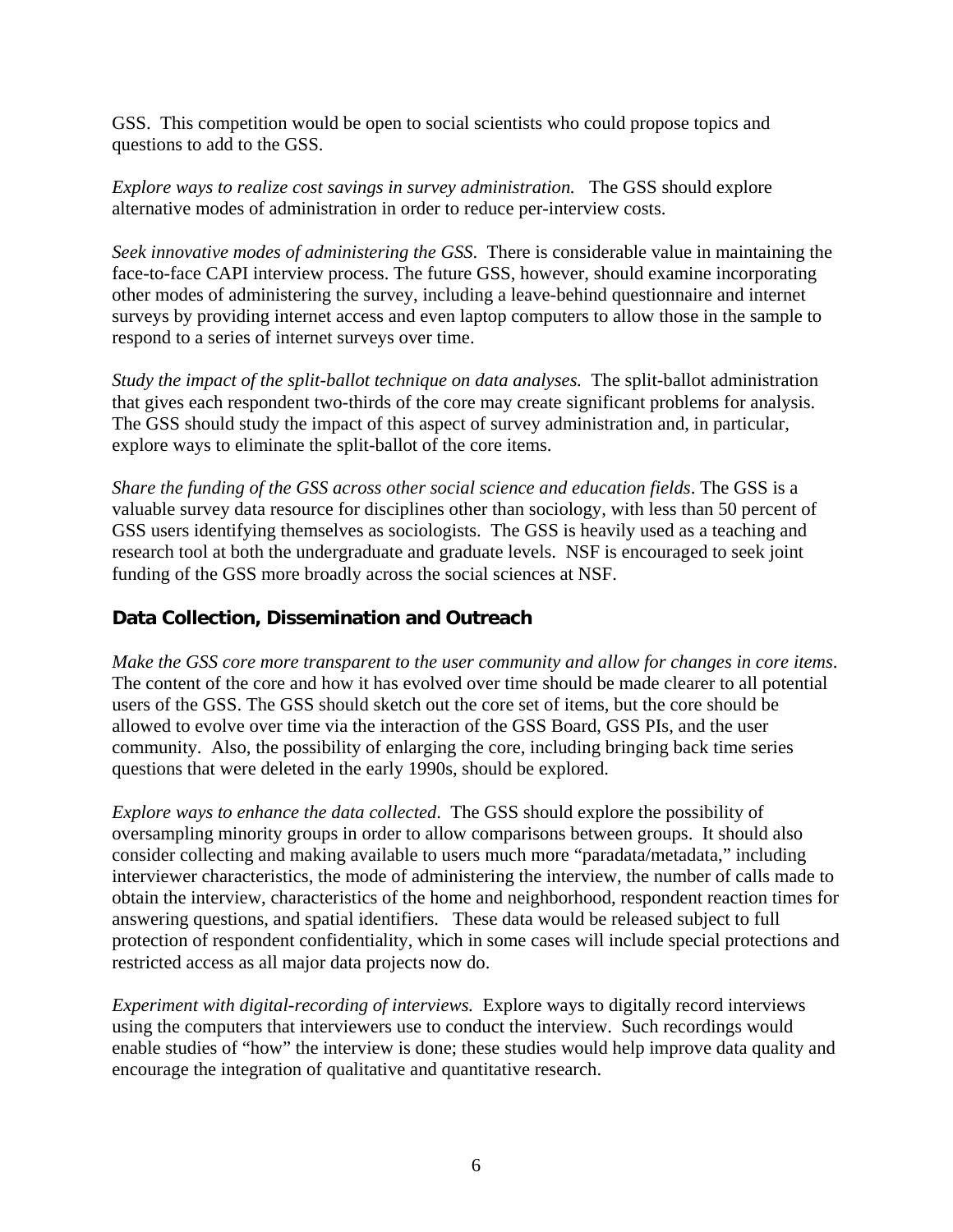*Provide opportunities for experimentation.* The GSS should encourage the embedding of both methodological and substantive experiments in the survey.

*Develop "targeted" GSS dissemination activities.* The current NSF funding model does not directly address the issues of data access and dissemination. Targeted NSF funding is needed for the dissemination of data, including providing web access and increasing ease of access to the data for research and teaching purposes.

*Upgrade and create more user-friendly modes of dissemination.* The current modes of dissemination are confusing and badly outdated. The future GSS should include a state-of-theart dissemination system that is updated frequently, including a user-friendly website, a high quality index, easy to use search tools, thorough documentation about survey procedures, questions, and data files, simple data downloading in a variety of formats, accessible technical assistance, and simple on-line analysis tools for users.

*Expand the type of data products that are publicly available.* In addition to disseminating the complete dataset, the future GSS should explore making other data products available to users, such as datasets of only core items, each topical module, and each minority group. Also, any data linked to GSS data by users should become part of the GSS publicly available data, including the computer code necessary to replicate analyses.

*Secure a separate budget for data dissemination.* Proposals for the future GSS should include an extensive plan for data dissemination with an adequate budget, whether dissemination is to be done in-house or via a third party. Past NSF grants have not included adequate funds for outreach and dissemination.

*Develop cooperative relationships with other major NSF surveys.* Both the principal investigators and the Boards of other NSF-funded surveys, in particular the Panel Study of Income Dynamics and American National Election Studies, should work cooperatively to share information and technologies. They should also consider greater coordination and integration, such as common data access mechanisms and repositories, as well as using common measures for demographic variables.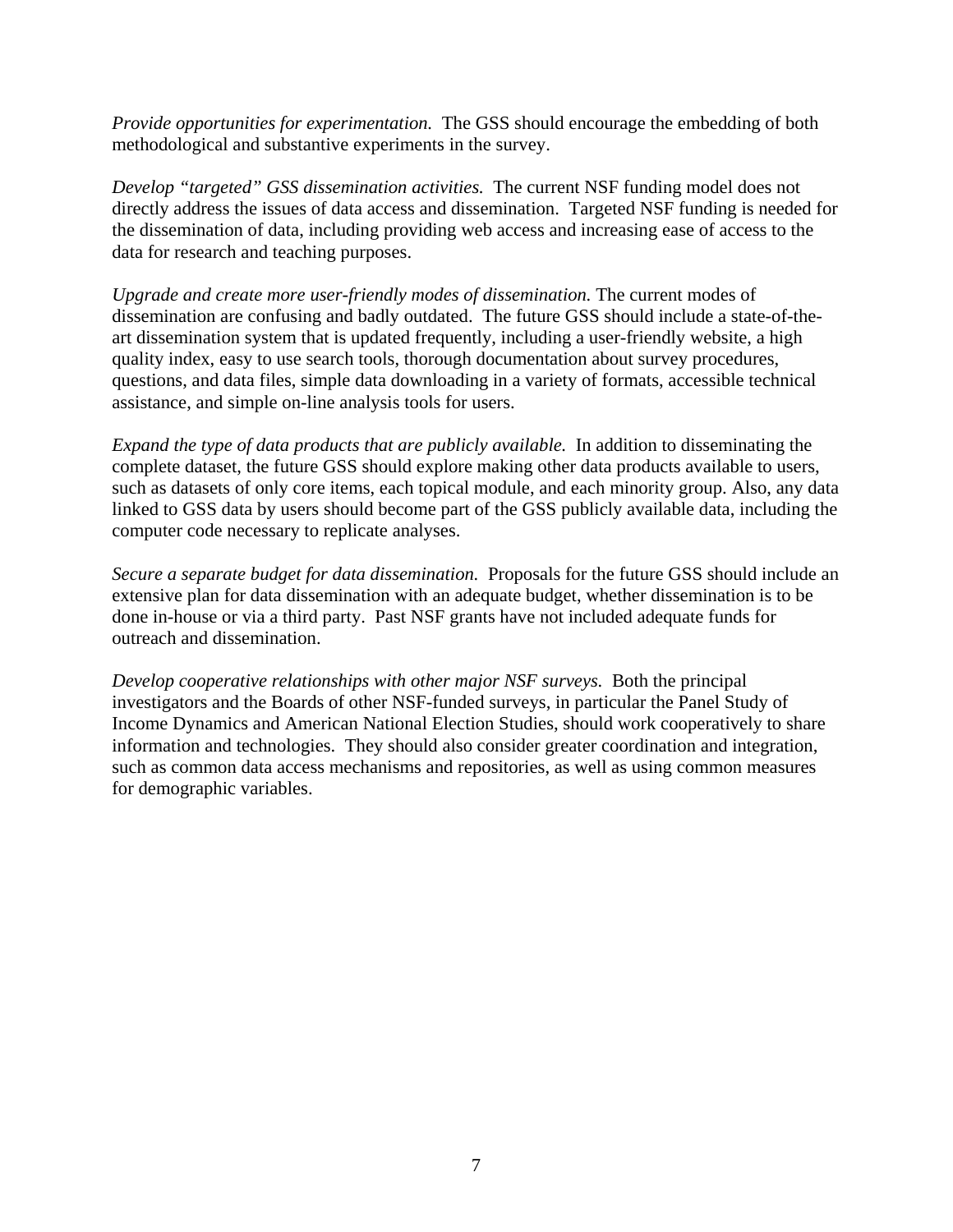# **Table of Contents**

| Governance, Survey Administration and Funding17                         |
|-------------------------------------------------------------------------|
|                                                                         |
|                                                                         |
| <b>Appendices</b>                                                       |
|                                                                         |
|                                                                         |
|                                                                         |
| Andrew Beveridge, The General Social Survey and Its Impact in Sociology |
|                                                                         |
| Suzanne Bianchi, The GSS, the ANES and the PSID & GSS Methodology       |
| <b>Comments Prepared for the NSF Workshop on Planning the Future</b>    |
|                                                                         |
| Norman Bradburn, Thoughts on the General Social Survey31                |
| Mark Chaves, The General Social Survey: Innovation and Dissemination    |
|                                                                         |
| Barbara Entwisle, Hard Choices: Reflections on the Design of the        |
|                                                                         |
| Jeremy Freese, Commentary for GSS Workshop, Methodology &               |
| Technological Innovation and Cyberinfrastructure40                      |
| Peter Granda, Best Practices in the Dissemination of Survey Data43      |
| Ronald Inglehart, The GSS and International Surveys: Issues and         |
|                                                                         |
|                                                                         |
| Robert Mare, Operational Aspects of the GSS from the Standpoint         |
|                                                                         |
|                                                                         |
| Douglas Maynard, Issues of Data Quality and Data Generation: The        |
| <b>General Social Survey and Ethnomethodology/Conversation</b>          |
|                                                                         |
|                                                                         |
|                                                                         |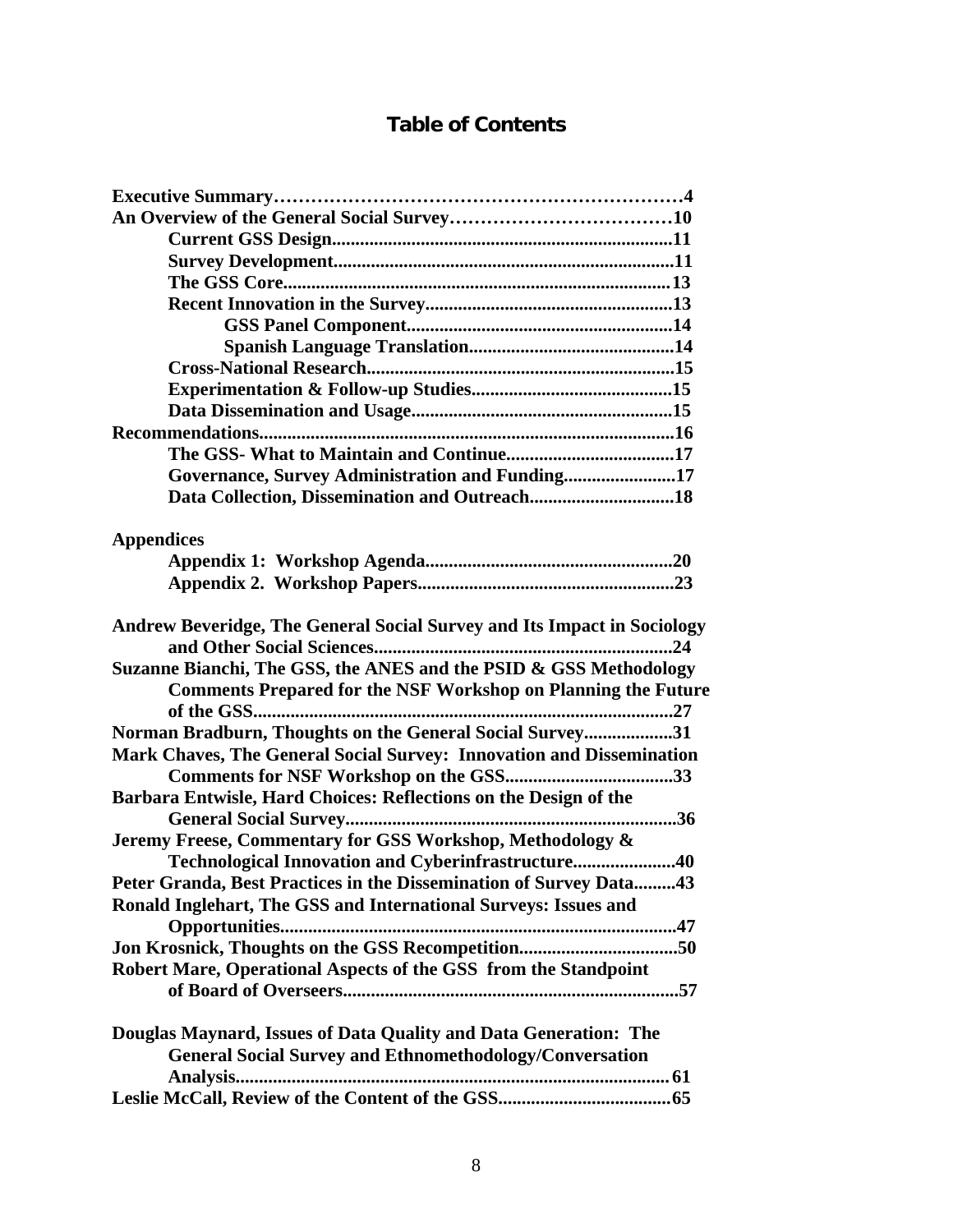| Steve Nock, Conceptual and Methodological Innovations & Contribution        |
|-----------------------------------------------------------------------------|
|                                                                             |
| <b>Gregory Price, The General Social Survey: Contributions to Economics</b> |
|                                                                             |
| <b>Steven Ruggles, Review of Web-Based Dissemination of the General</b>     |
|                                                                             |
|                                                                             |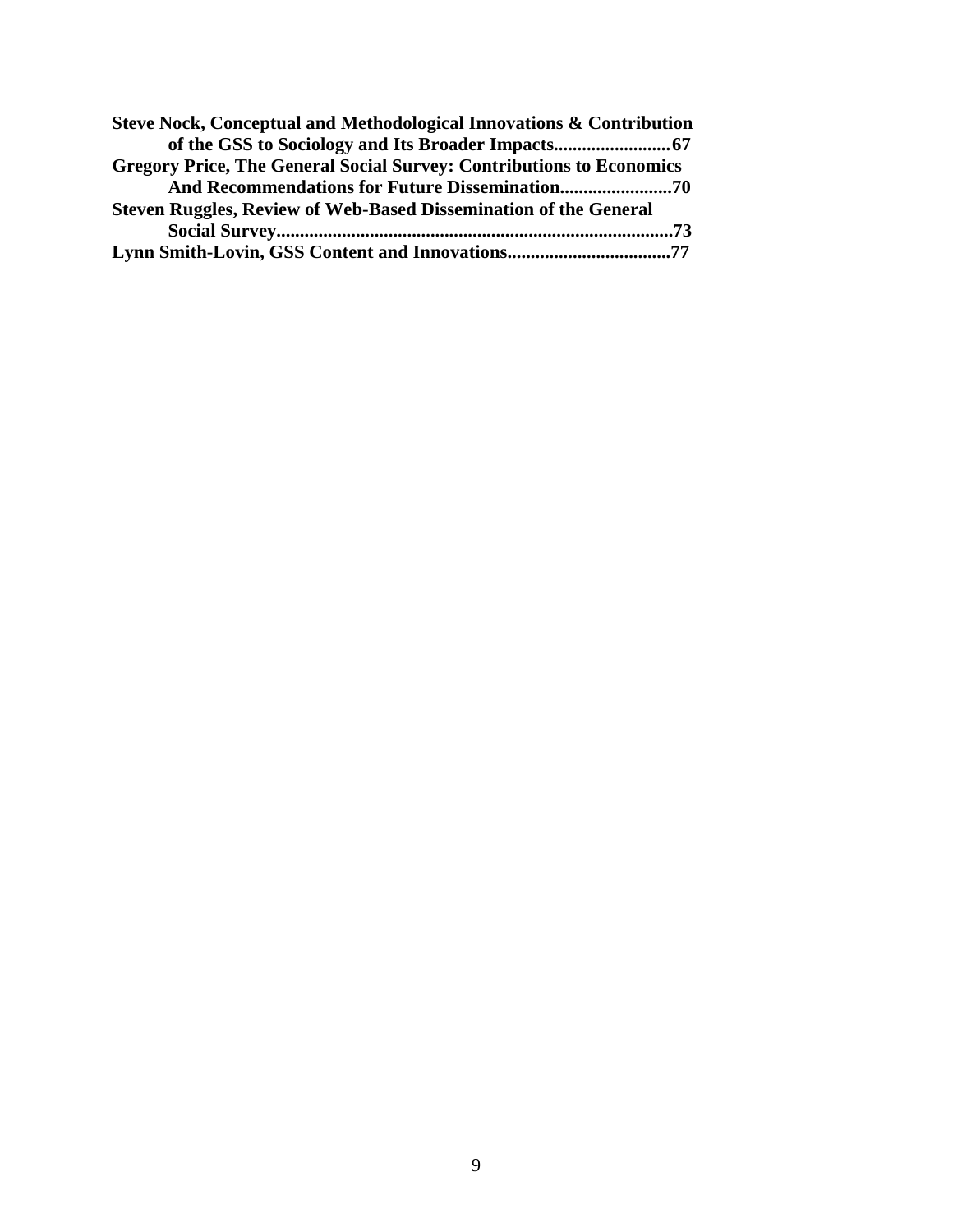#### **Background**

 The National Science Foundation (NSF) began supporting the General Social Survey (GSS) in the early 1970's, funding the first survey in 1972. It has continued to do so with a renewal grant to the National Opinion Research Center (NORC) in 2005 to complete the 2006 and 2008 surveys. The GSS, along with the Panel Study of Income Dynamics (PSID) and the American National Election Studies (ANES), is one of the three major infrastructure projects supported by the Division of Social and Economic Sciences. The GSS is funded and managed by the Sociology Program, which allocates approximately twenty percent of its annual budget to the support of the GSS. The GSS is a major survey data resource used by sociologists and other social scientists for research and teaching, and in these roles adds tremendous value to the conduct of basic social science research.

The National Science Board in a Resolution Concerning Competition, Recompetition and Renewal of NSF Awards (NSB 97-224) affirmed strong support for the principle that "expiring awards are to be recompeted unless it is judged to be in the best interest of U.S. science and engineering not to do so." The Sociology Program recognizes the important scholarly and scientific achievements and accomplishment of the GSS, but also its challenges for the future. To assess how to best maintain and enhance this important data resource, while also positioning it to take advantage of innovations in survey research and information technology, the Program convened a workshop**—***The General Social Survey: The Next Decade and Beyond Workshop on Planning for the Future of the GSS***—**on May 2-3, 2007 to solicit advice from the social science research community. The major focus of the workshop was to discuss methodological and substantive challenges of the GSS in 2010 and beyond and to ensure the best use of NSF funds for supporting social science research infrastructure.

The workshop brought together twenty-one experts in survey research methodology and scholars with intimate knowledge of the GSS. These participants prepared background papers and discussed major areas of the GSS, including operations and governance, survey topics and content, conceptual and methodological innovations, collaboration and integration with other major national and international survey programs, outreach to the social science and other scholarly communities, dissemination of data and results dissemination, and other broader impacts. These background papers are included in the second section of this report. The workshop discussions and papers provided advice and generated recommendations to NSF on how to improve and strengthen the GSS as it moves into the next decade.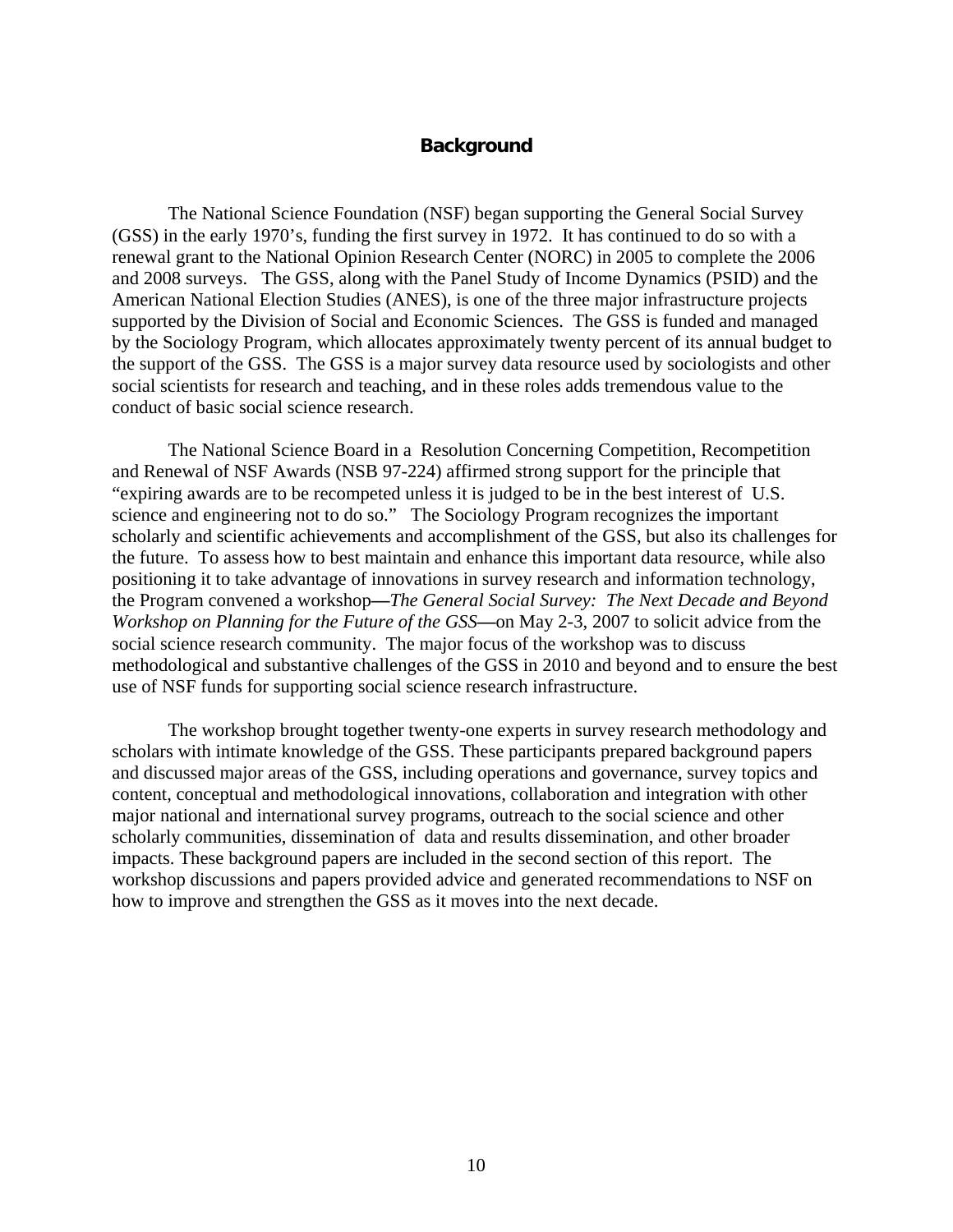# **An Overview of the General Social Survey\***

The General Social Survey (GSS) has provided a wealth of data on contemporary American society for approximately 35 years by measuring social change and trends and constants in attitudes, behaviors and attributes of the adult population. The GSS is a regular, ongoing interview survey of U.S households conducted by the National Opinion Research Center. The mission of the GSS is to make timely, high-quality, scientifically relevant data available to social science researchers. The GSS is a personal interview survey and collects information on a wide range of demographic characteristics of respondents and their parents; behavioral items such as group membership and voting; personal psychological evaluations, including measures of happiness, misanthropy, and life satisfaction; and attitudinal questions on such public issues as abortion, crime and punishment, race relations, gender roles, and spending priorities. Since 1972 the GSS has conducted 26 in-person, cross-sectional surveys of the adult household population of the U.S. Interviews have been conducted with a total of 51,020 respondents. The 1972-74 surveys used modified probability designs and the remaining surveys were completed using a full-probability sample design, producing a high-quality, representative sample of the adult population of the U.S. The GSS has a response rate of over 70 percent above that of other major social science surveys and 40-45 percentage points higher than the industry average.

#### **Current GSS Design**

1

The basic GSS design is a repeated cross-sectional survey of a nationally representative sample of non-institutionalized adults who speak either English or Spanish. Subsampling of nonrespondents is done to limit survey costs while maintaining a nationally representative sample. Each GSS formally includes an A sample and a B sample. The preferred interview mode is inperson interviews; however, a few interviews will be done by telephone in the event that an inperson contact cannot be scheduled. Each respondent is asked the replicating core of sociodemographic background items, along with replicated measurements of sociopolitical attitudes and behaviors. Many of the latter are measured by way of a "ballot" design such that each item is answered by a random 2/3 of each sample. Each GSS sample (A and B) includes an International Social Survey Program module (ISSP). Each sample is also asked to respond to several topical modules that may be supported by NSF or others, but are no longer supported by the basic grant from NSF. Some of these topical modules, however, extend across both samples in a given GSS survey.

<sup>\*</sup> This section summarizes materials provided by the GSS PIs in funded proposals, reports, and commentary prepared for the workshop.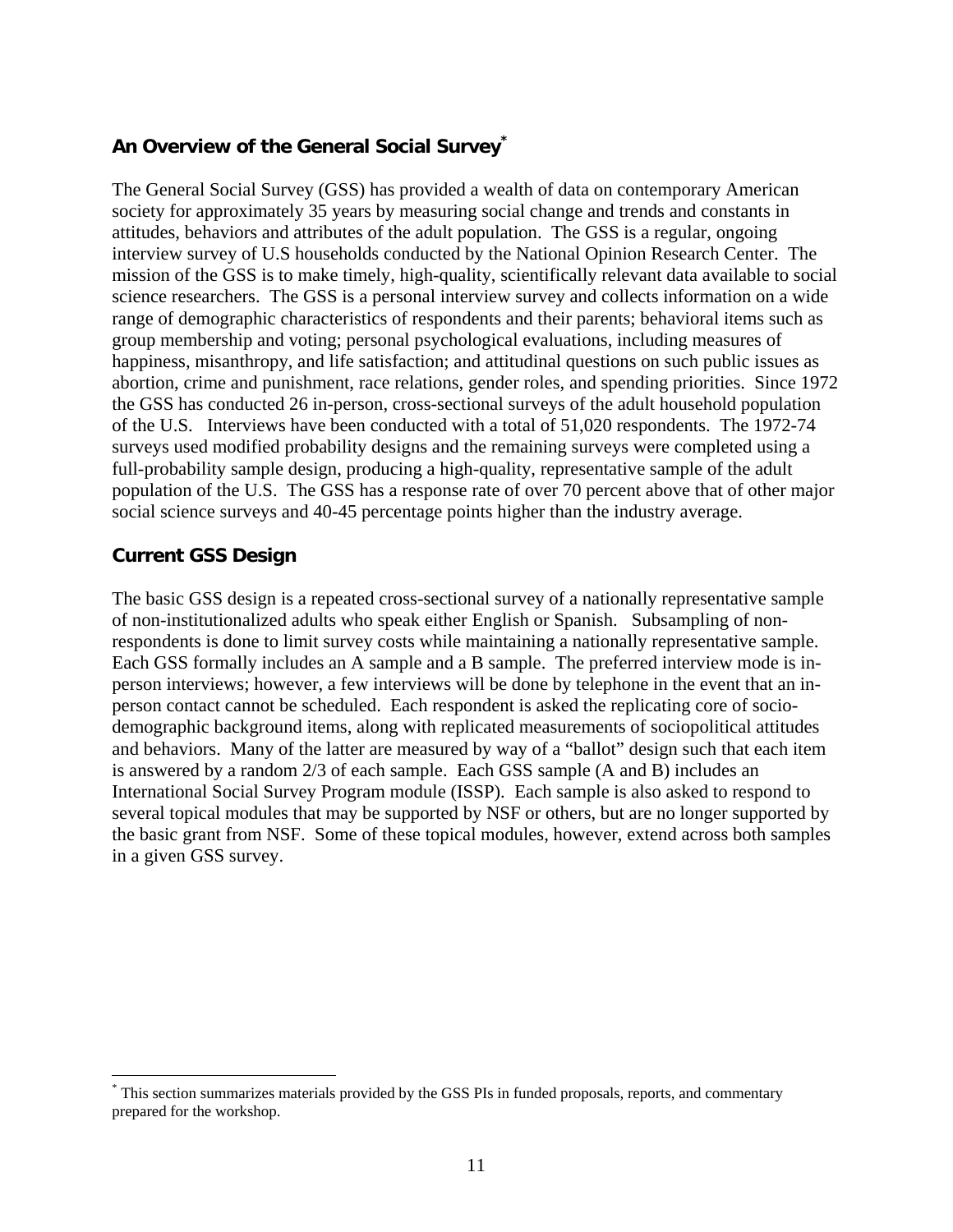| A Selective Chronology of the General Social Survey® |
|------------------------------------------------------|
|------------------------------------------------------|

| 1972 | First GSS; subsequently conducted almost annually until 1993                                             |
|------|----------------------------------------------------------------------------------------------------------|
|      | Initial sampling design was block quota/modified probability                                             |
|      | Many replicating core items measured on rotation design (2 years on and 1 year off)                      |
|      | Board of Advisors established; remained in existence until 1983                                          |
| 1975 | Shift to full-probability sampling design                                                                |
| 1977 | Board of Methodological Advisors added; operated until 1983                                              |
| 1982 | First African-American oversample                                                                        |
|      | Bilateral cross-national collaboration with ALLBUS initiated                                             |
| 1983 | Board of Overseers established                                                                           |
| 1985 | Expansion of topical modules initiated                                                                   |
|      | First International Social Survey Program module; topic was the role of government                       |
| 1987 | Second African-American oversample                                                                       |
| 1988 | Split-ballot rotation system for replicating core items adopted                                          |
| 1991 | First auxiliary study (National Organizations Study)                                                     |
| 1994 | Shift to two-sample design with target N of 3000                                                         |
|      | Major reduction in size of replicating core to accommodate more topical modules                          |
|      | Family mobility module and affiliated sibling study                                                      |
| 1996 | Segments of replicating core on race, gender, religion refreshed to alter series tracked<br>(until 2003) |
| 1998 | <b>First National Congregations Study</b>                                                                |
| 2000 | Clergy and Congregational Attendees studies                                                              |
| 2002 | Shift to computer-assisted personal interviewing (CAPI) methods                                          |
|      | Second GSS-linked National Organizations Study                                                           |
| 2004 | Subsampling of non-respondents design adopted                                                            |
| 2006 | Target population expanded to include Spanish-speaking adults                                            |
|      | Third sample added to accommodate overage of topical modules                                             |
|      | Baseline wave of data collected for first GSS panel, spanning 2006-2010                                  |
|      | National Voluntary Associations Study underway, linked to 2004 data                                      |
|      | Second National Congregations Study now in progress                                                      |

# **Survey Development**

 $\overline{a}$ 

The GSS has six components, which include a replicating core, topical modules, cross-national modules, experiments, re-interviews, and follow-up studies. The replicating core makes up onethird of the GSS and the topical and cross-national modules the other two-thirds. Experiments are conducted in both the core and supplemental modules. Re-interview and follow-up studies are completed through additional data collections. The replicating core is the part of the GSS that the Sociology Program has continually supported over the past 35 years. The "core" consists of questions that regularly appear on the GSS. The contents of the core are periodically reviewed by the grant principal investigators and Board of Overseers (consisting of a multi-

<sup>\*</sup> Prepared by Peter Marsden for the workshop.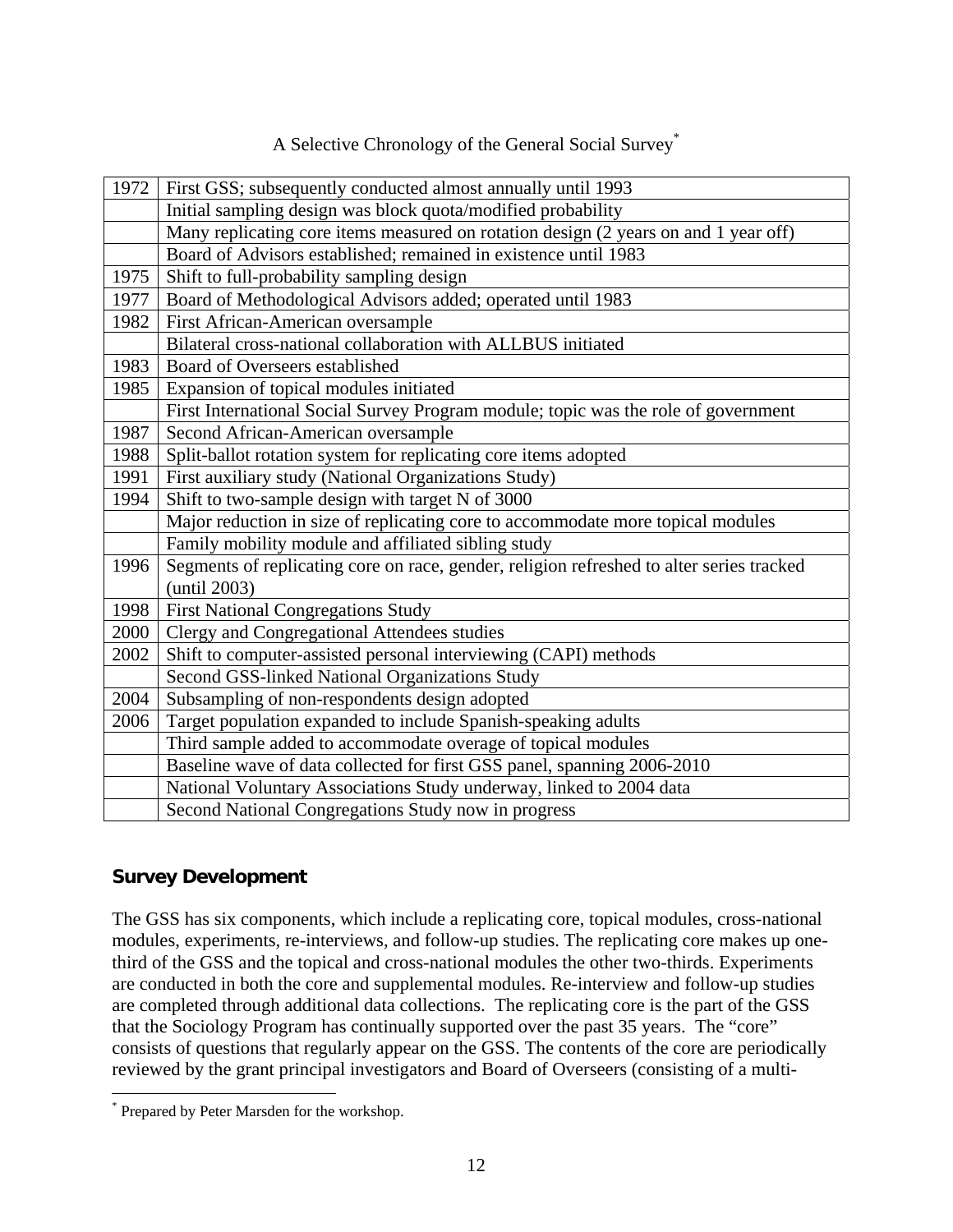disciplinary group of scholars with expertise in survey and other social science research methodologies) to insure that the content remains relevant. Core questions are updated when deemed necessary by the Board of Overseers. The core is about one-third demographic information and two-thirds items that capture attitudes and behaviors. GSS content is wide ranging with 5084 variables overall in the 1972-2006 file. The topical modules are used to introduce new topics not previously investigated by the GSS and to cover existing topics in greater detail with more fully specified models. The concept for a module may originate with the PIs, the Board, or other scholars. Many prominent scholars help develop topical modules. For example, 74 researchers representing many fields from 48 universities and research institutes have served on the GSS Board and 253 social scientists in a dozen disciplines from 147 institutions have participated in the design of the first 28 topical modules.

# **The GSS Core**

The GSS is a 90-minute in-person interview. Forty-five minutes of the GSS are devoted to the core items, 15 minutes are devoted to the questions selected as part of the International Social Survey Program (ISSP), and 30 minutes are allocated to topical modules that are funded by sources other than the main NSF grant for the GSS. The socio-demographics in the core are administered to all respondents and most attitudinal and behavioral measures are administered on split-ballots with background items and a range of replicated measures of sociopolitical attitudes and behaviors. The core questions are administered as a split-ballot, with each respondent answering two-thirds of the core questions. Topical modules are focused on a wide range of substantive issues and are funded by a variety of government agencies, private foundations, and other organizations. These funds supplement the main NSF grant funding and allow the GSS to fully fund the 90 minute survey and collect a larger sample than would be possible with only NSF funds.

The GSS has a "replicating core" that emphasizes collection of data on social trends through exact replication of question wording over time. Core items fall into two major categories socio-demographic/background measures, and replicated measurements on social and political attitudes and behaviors. Many of the latter items appear on three GSS "ballots", each of which is administered to a random two-thirds of most GSS samples. Over the course of the project, there have been many changes in replicated items. In addition, there are "quasi-core" items that are repeatedly funded by other sources. In addition to the planned trend items included in the GSS core, there are other data series that arise through unplanned repetition of topical modules and the replication of ISSP items.

#### **Recent Innovations**

 The 2006 GSS has two major ongoing innovations. First, it serves as the baseline sample for the new GSS panel component, with a sub-sample of cases to be re-interviewed in 2008 and 2010. Second, the GSS core was translated into Spanish and administered in either English or Spanish as needed in 2006. This practice will continue in 2008 and 2010.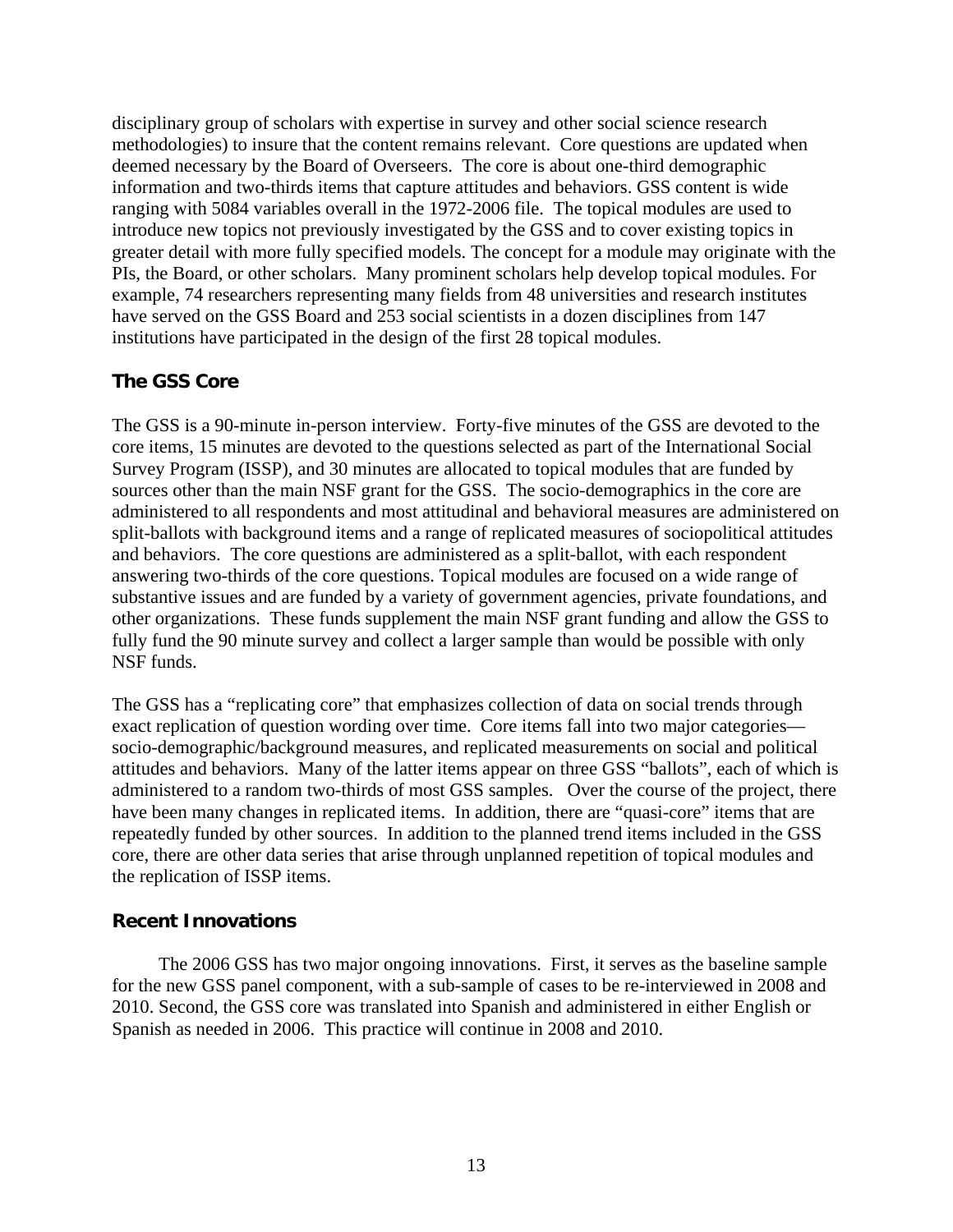#### GSS Panel Component

The GSS now includes a panel study component for the first time in order to allow the direct observation of change over time in the same individuals. The GSS switched from a repeating, cross-section design to a combined repeating cross-section and panel-component design. The 2006 GSS was the base year for the first panel. A sub-sample of 2006 GSS cases (most likely about 2000) will be selected for reinterview in 2008 and again in 2010 as part of the GSS in those years (see Table 1). The 2008 GSS will consist of a new cross-section of about 2000 plus the 2006 reinterviews. The 2010 GSS will consist of another new cross-section of about 2000, the second reinterview wave of the 2006 panel cases and the first reinterview wave of the 2008 panel cases. The 2010 GSS will be the first one to fully implement the new, combined design. In 2012 and later General Social Surveys, there will likewise be a fresh cross-section, wave two panel cases from the immediately preceding GSS, and wave three panel cases from the next earlier GSS.

|                                             | 2006 | 2008 | 2010 | 2012  |
|---------------------------------------------|------|------|------|-------|
| Samples                                     | $n=$ | $n=$ | $n=$ | $n =$ |
|                                             |      |      |      |       |
| New Cross Section                           | 3000 | 2000 | 2000 | 2000  |
|                                             |      |      |      |       |
| Initial Reinterview Target                  | 2000 | 2000 | 2000 | 2000  |
| <b>Expected Wave 2 Completed Interviews</b> | N/A  | 1500 | 1500 | 1500  |
| Expected Wave 3 Completed interviews        | N/A  | N/A  | 1200 | 1200  |
|                                             |      |      |      |       |
| <b>Total Sample</b>                         | 3000 | 3500 | 4700 |       |

#### **Rotating, Three-Wave Panel/Cross Section Design**

#### Spanish Language Translation

In 2006 the GSS added Spanish to its standard, English-language version. This translation allowed the GSS to expand its target population to adults living in U.S. households able to be interviewed in either English or Spanish. The addition of the Spanish language interviews "notably increased the number and proportion of Hispanics in the GSS." In addition, the composition of the Hispanic population changed in several notable ways. The adding of Spanishlanguage interviews shows that Hispanics are notably less assimilated than indicated in the previous English-only samples and also differ on several other demographics. This variation across demographics is often, but not always, linked to the differences in level of assimilation across the language-use/ability groups. The analysis of non-demographics further indicates that Hispanics often significantly differ across language-use/ability groups.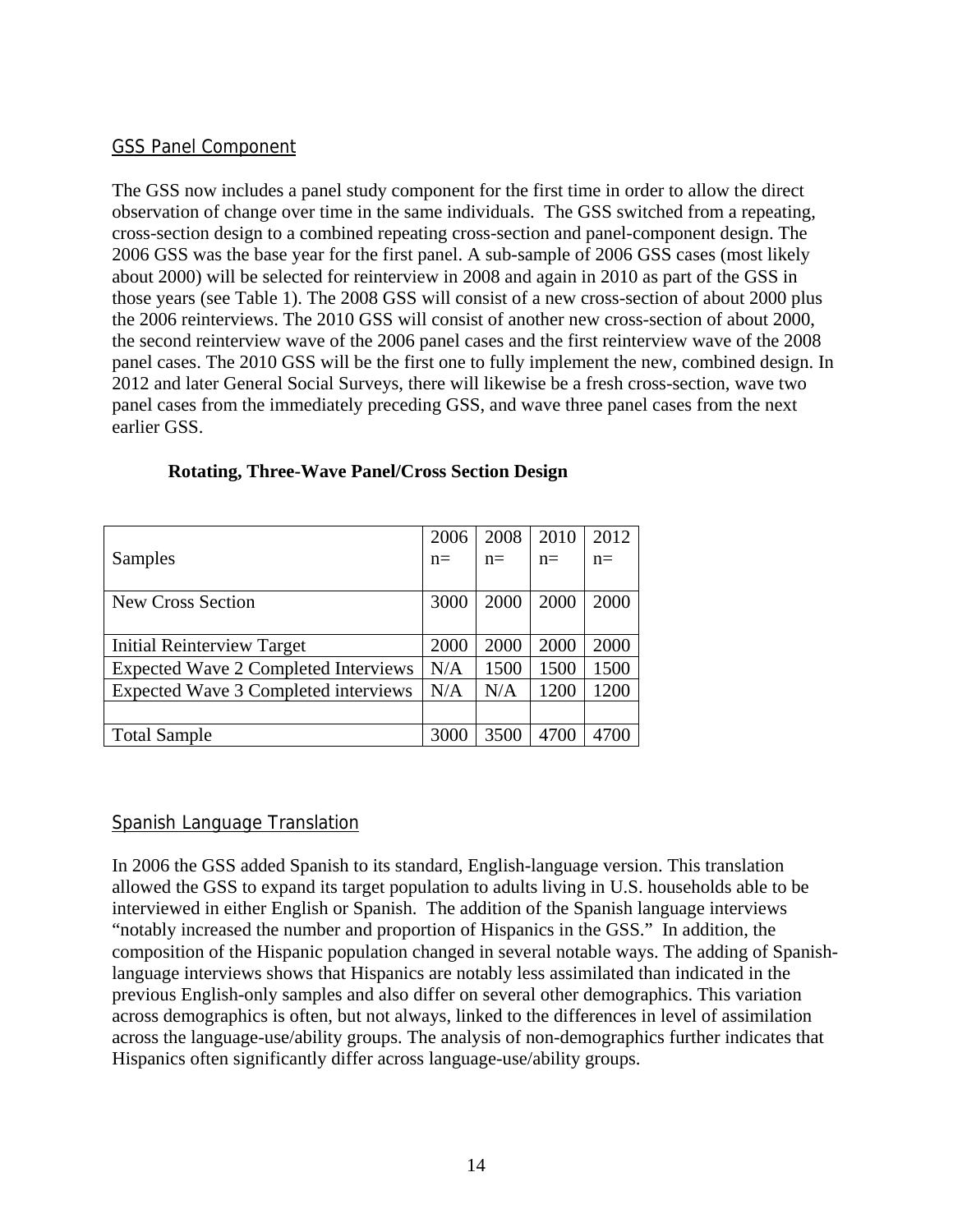Further analysis of the differences across language-use/ability groups focusing on the English and Spanish bilinguals identifies a few items on which language effects may be occurring. These will be explored further by building Spanish-wording experiments into the 2008 GSS.

#### **Cross-National Research**

The GSS first spurred cross-national research by inspiring other nations to develop data collection programs modeled on the GSS, including Allgemeinen Bevolkrungsumfragen der Socialwissenschaften (ALLBUS) in Germany, the British Social Attitudes Survey, the National Social Science Survey in Australia, the Polish GSS, and the Japanese GSS. Second, it joined with these and other programs to form the International Social Survey Program (ISSP), a collaborative program of comparative survey research. The fundamental goal of ISSP is to study important social processes in a comparative perspective by both examining differences across societies and changes within countries over time. Since 1984, ISSP has grown to 43 nations, which includes the founding four-- US, Germany, Britain, and Australia-- plus Austria, Belgium, Brazil, Bulgaria, Canada, Chile, China, Croatia, Cyprus, the Czech Republic, Denmark, the Dominican Republic, Finland, France, Hungary, Ireland, Israel, Italy, Japan, Latvia, Mexico, the Netherlands, New Zealand, Norway, the Philippines, Poland, Portugal, Russia, Slovakia, Slovenia, South Africa, South Korea, Spain, Sweden, Switzerland, Taiwan, Turkey, Uruguay, and Venezuela. Data from ISSP modules on the role of government, social networks and support systems, social equality, the family, work orientation, religion, the environment, national identity, and citizenship are available from various national archives and the Inter-university Consortium for Political and Social Research (ICPSR) in the United States.

# **Experimentation and Re-Interview, Follow-up and Methodological Studies**

Since its inception, experiments have been included as part of the GSS and the GSS has completed numerous re-interviews and follow-up studies. Experiments are an integral part of the GSS program of methodological research, and dozens of studies have been completed as part of the replicating core and topical modules to examine most aspects of survey methods. Reinterview studies have included both methodological and substantive studies and the GSS has also served as the source for follow-up studies of employers, voluntary associations, religious organizations/leaders, and family mobility. In a continuing effort to improve data, the GSS conducts methodological research on topics such as survey error, sensitive topics, sample-frame comparability, third-person effects, contextual effects, the measurement of race and ethnicity, item non-response, cross-national comparisons, and network measurements.

# **Data Dissemination and Usage**

Since 1972 the Roper Center for Public Research has been the original point of deposit for GSS Data. Upon release, data users may immediately secure data on a CD from the Roper Center. Data, however, are also simultaneously released to ICPSR and the University of California at Berkeley Survey Documentation and Analysis (SDA) Archive where, after additional preparation, data are made publicly available for download and analysis. GSS data are also distributed by over half a dozen archives around the world. In 2007 the GSS received support from NSF to update their website. The funds are being used to create a GSS data dissemination portal which will allow researchers and the general public to browse the GSS 1972-2006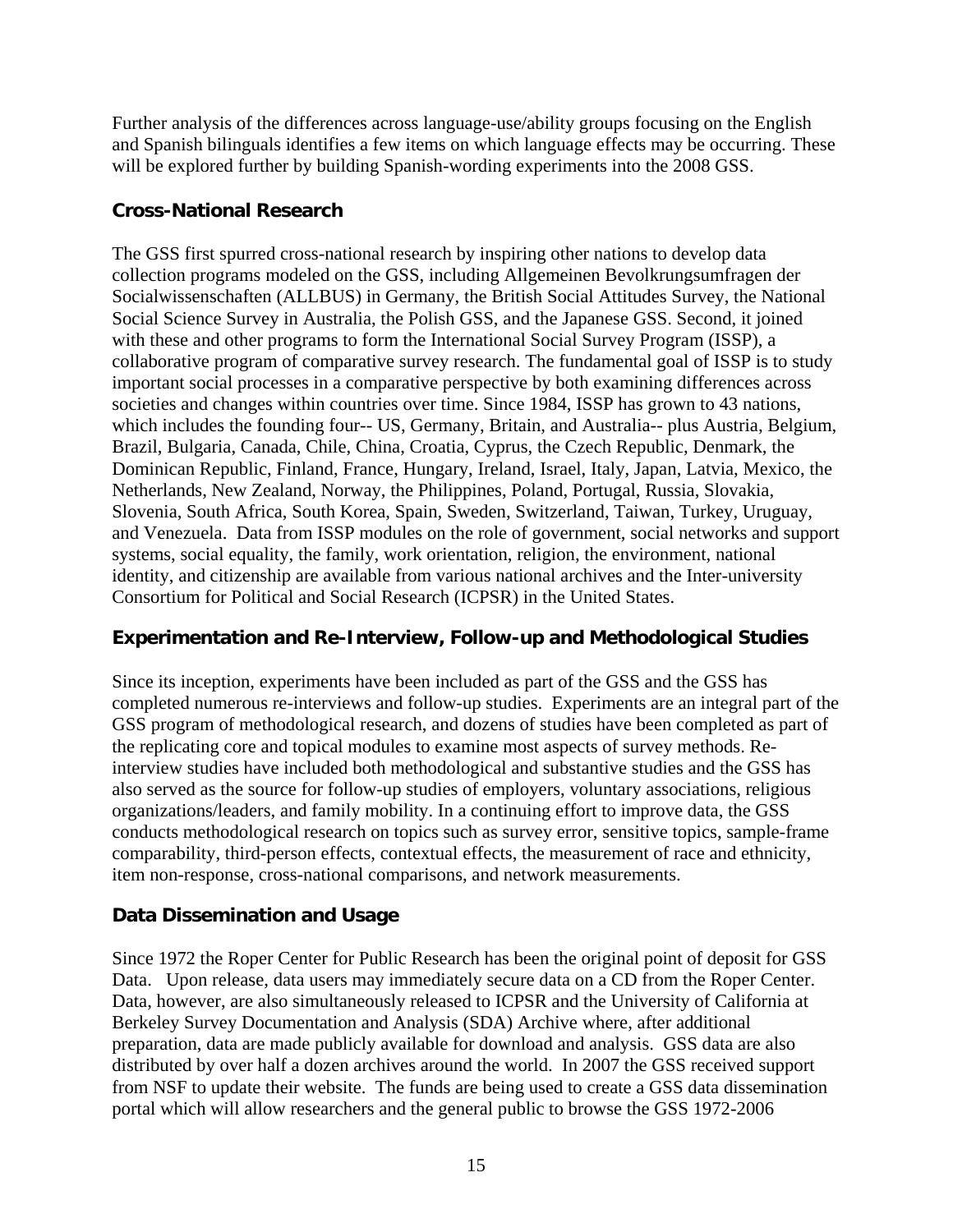cumulative data file, run basic statistical tabulations on-line within their web browser, and select variables of interest for download into a selected statistical package format for additional analysis.

GSS data are made available to a broad-based user community. Currently, there are over 150 different versions of GSS/ISSP. Documentation comes in five major forms-- the GSS Cumulative codebook, a SPSS system file, *the GSS Report Series*, the GSS Data and Information Retrieval System (GSSDIRS), and, for the ISSP, electronic and hard-copy codebooks in English, data files, and a CD-ROM with codebooks and files, plus copies of original language questionnaires. The GSSDIRS website seems popular with users, having approximately 4,000,000 visits annually. The ISSP website is visited approximately 200,000 times a year. The user community includes researchers, college teachers, university students, business planners, media and public officials. Academic scholars who use the GSS as a data source include sociologists, political scientists, economists, statisticians and survey methodologists, anthropologists, geographers, biologists, engineers, psychologists, criminologists and legal scholars, medical/health researchers, and business administration and management scholars.

The GSS is a well used research tool and there are now 14,000 documented uses, but the detailed categorization has not been undated since 2003. In 2003, the PIs were able to document 8,662 uses of the GSS: 4,862 journal articles, 1,664 books, 1,364 scholarly papers, 568 reports, and 188 dissertations and theses. Most users (82%) were academics with college affiliations. Usage has grown over the years, increasing from 200 per annum in the late 1980s to over 600 per annum in 2003. With the exception of the Census and its Current Population Survey, the GSS is the most frequently used data set in the three leading sociology journals. The GSS has been used about as often as the total of the next six most frequently used data sets combined.

# **Recommendations**

The workshop participants strongly emphasized that the GSS had made many invaluable contributions to social science, to U.S. policy debates, and to public understanding of the characteristics of U.S. society. GSS time series and cross-sectional data provide the foundation for social science understanding of a wide range of issues, allowing for the tracking of changes in attitudes regarding race and ethnic relations, religious beliefs and practices, and family life. The GSS occupies a unique niche as an effective social science omnibus survey, which it has occupied for about 35 years. Its future strengths lie in being able to continue to operate as a very high quality survey of the behavior and attitudes of a representative sample of the adult U.S. population. The GSS is the "gold standard" for survey research in the U.S. and globally. Thus, the current basic structure of the GSS provides a strong foundation for moving into the future. Workshop participants recommended that the basic structure of the GSS should remain the same. However, they also offered recommendations that focus on how to move forward and enhance the GSS for the future.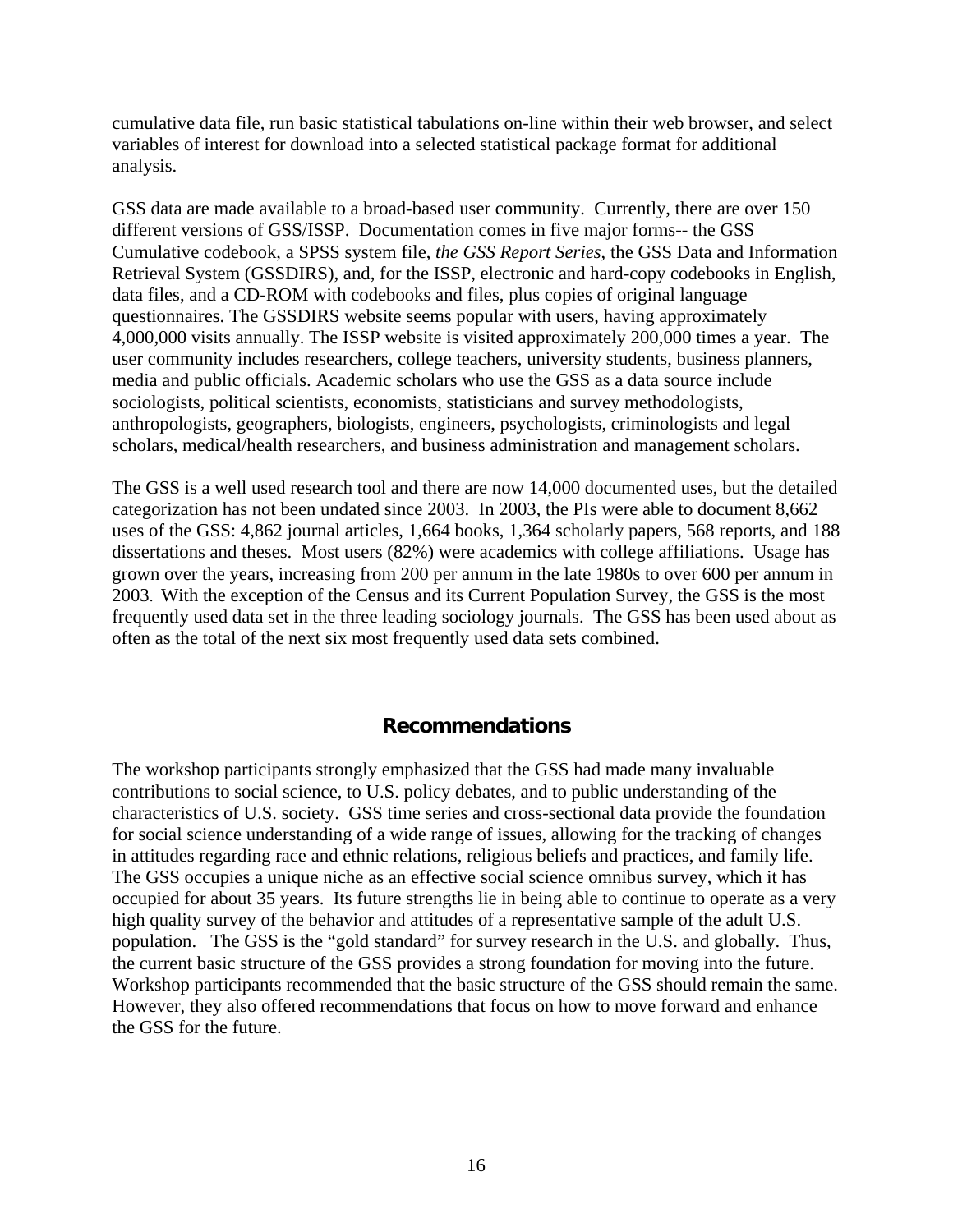# **The Basic GSS- What to Maintain and Continue**

*The GSS should remain a nationally representative survey of attitudes and intergroup relations and continue to monitor trends in attitudes and behaviors.* It should maintain and further enhance its openness to the addition of new topics and questions by the social science community.

*Continue to administer the GSS on a biennial cycle*. Since time is the critical independent variable in administering the GSS, it should maintain the biennial schedule.

*Develop plans to maintain the panel design*. The panel component is a valuable addition to the GSS and allows for the measurement of individual change over time on many variables, particularly changes in attitudes, allowing the direct study of temporality and causation. The panel study also allows GSS users to study issues that could not be studied with the earlier, purely cross-sectional survey design.

*Maintain GSS participation in the ISSP data collection program*. The ISSP is an important vehicle that can be used to study important social processes in a comparative perspective by both examining differences across societies and changes within the current 43 nations over time.

*Continue a timely and comprehensive release of all data*. Data from the GSS, both the core and topical modules, should continue to be made available to all users at the same time and as soon as possible after collection and data cleaning.

# **Governance, Survey Administration and Funding**

*Strengthen GSS governance and the role of the Board of Overseers*. Significantly enhance and strengthen the role of the GSS Board in evaluating the content of the survey, including the core and topical modules.

*Enable the Board of Overseers to participate more fully in the selection and development of GSS topical modules.* Topical modules provide a vehicle for innovation and should remain part of the future GSS, but the Board of Overseers should have a stronger voice in evaluating topical modules for scientific merit.

*Provide support for the GSS Board of Overseers to hold a "module" competition.* The quality of the GSS would be further enhanced if funds were provided to the GSS Board of Overseers to allow them to manage competitions to determine the addition of modules and questions to the GSS. This competition would be open to social scientists who could propose topics and questions to add to the GSS.

*Explore ways to realize cost savings in survey administration.* The GSS should explore alternative modes of administration in order to reduce per-interview costs.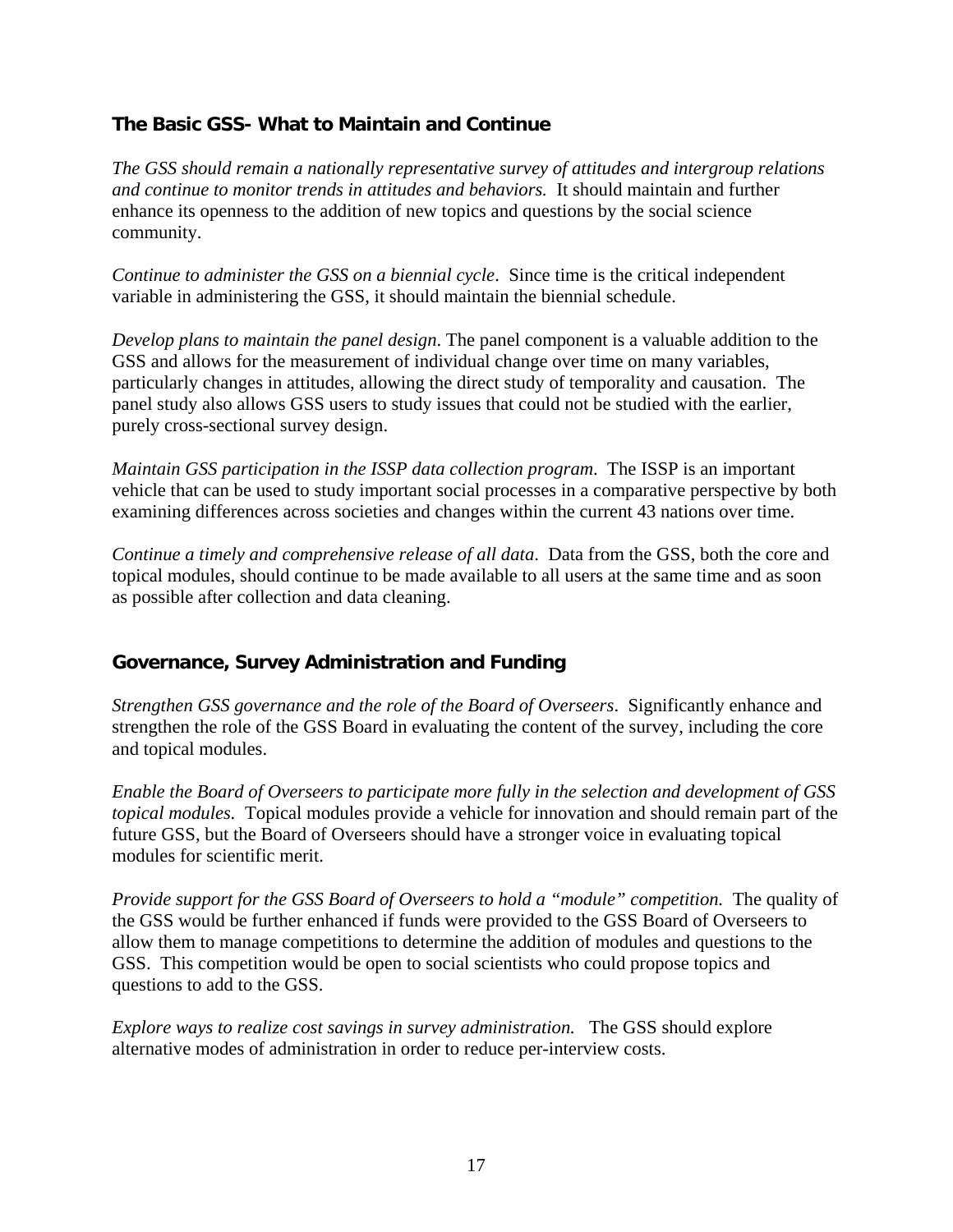*Seek innovative modes of administering the GSS*. There is considerable value in maintaining the face-to-face CAPI interview process. The future GSS, however, should examine incorporating other modes of administering the survey, including a leave-behind questionnaire and internet surveys by providing internet access and even laptop computers to allow those in the sample to respond to a series of internet surveys over time.

*Study the impact of the split-ballot technique on data analyses.* The split-ballot administration that gives each respondent two-thirds of the core may create significant problems for analysis. The GSS should study the impact of this aspect of survey administration and, in particular, explore ways to eliminate the split-ballot of the core items.

*Share the funding of the GSS across other social science and education fields*. The GSS is a valuable survey data resource for disciplines other than sociology, with less than 50 percent of GSS users identifying themselves as sociologists. The GSS is heavily used as a teaching and research tool at both the undergraduate and graduate levels. NSF is encouraged to seek joint funding of the GSS more broadly across the social sciences at NSF.

# **Data Collection, Dissemination and Outreach**

*Make the GSS core more transparent to the user community and allow for changes in core items*. The content of the core and how it has evolved over time should be made clearer to all potential users of the GSS. The GSS should sketch out the core set of items, but the core should be allowed to evolve over time via the interaction of the GSS Board, GSS PIs, and the user community. Also, the possibility of enlarging the core, including bringing back time series questions that were deleted in the early 1990s, should be explored.

*Explore ways to enhance the data collected*. The GSS should explore the possibility of oversampling minority groups in order to allow comparisons between groups. It should also consider collecting and making available to users much more "paradata/metadata," including interviewer characteristics, the mode of administering the interview, the number of calls made to obtain the interview, characteristics of the home and neighborhood, respondent reaction times for answering questions, and spatial identifiers. These data would be released subject to full protection of respondent confidentiality, which in some cases will include special protections and restricted access as all major data projects now do.

*Experiment with digital-recording of interviews.* Explore ways to digitally record interviews using the computers that interviewers use to conduct the interview. Such recordings would enable studies of "how" the interview is done; these studies would help improve data quality and encourage the integration of qualitative and quantitative research.

*Provide opportunities for experimentation.* The GSS should encourage the embedding of both methodological and substantive experiments in the survey.

*Develop "targeted" GSS dissemination activities.* The current NSF funding model does not directly address the issues of data access and dissemination. Targeted NSF funding is needed for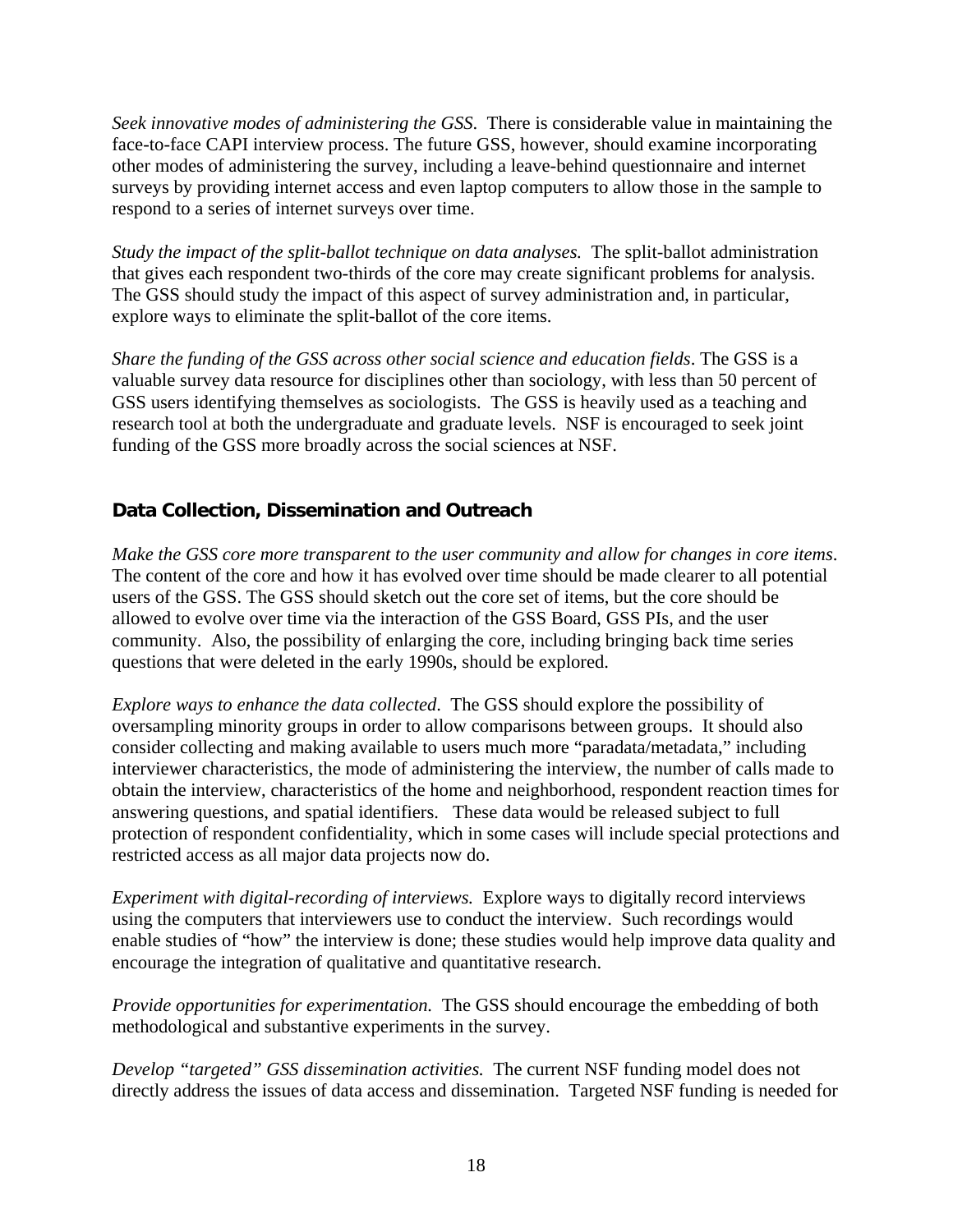the dissemination of data, including providing web access and increasing ease of access to the data for research and teaching purposes.

*Upgrade and create more user-friendly modes of dissemination.* The current modes of dissemination are confusing and badly outdated. The future GSS should include a state-of-theart dissemination system that is updated frequently, including a user-friendly website, a high quality index, easy to use search tools, thorough documentation about survey procedures, questions, and data files, simple data downloading in a variety of formats, accessible technical assistance, and simple on-line analysis tools for users.

*Expand the type of data products that are publicly available.* In addition to disseminating the complete dataset, the future GSS should explore making other data products available to users, such as datasets of only core items, each topical module, and each minority group. Also, any data linked to GSS data by users should become part of the GSS publicly available data, including the computer code necessary to replicate analyses.

*Secure a separate budget for data dissemination.* Proposals for the future GSS should include an extensive plan for data dissemination with an adequate budget, whether dissemination is to be done in-house or via a third party. Past NSF grants have not included adequate funds for outreach and dissemination.

*Develop cooperative relationships with other major NSF surveys.* Both the principal investigators and the Boards of other NSF-funded surveys, in particular the Panel Study of Income Dynamics and American National Election Studies, should work cooperatively to share information and technologies. They should also consider greater coordination and integration, such as common data access mechanisms and repositories, as well as using common measures for demographic variables.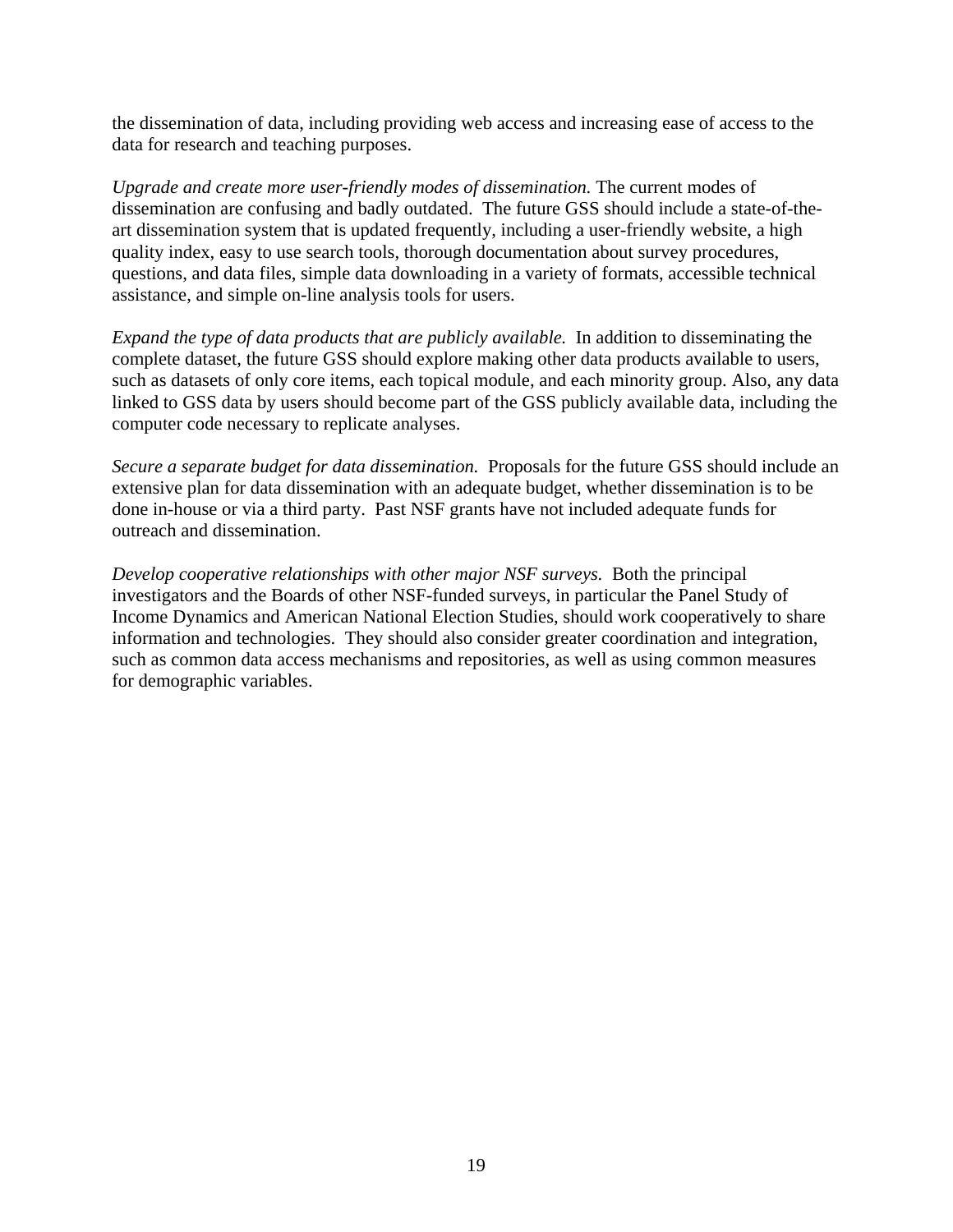# **Appendix 1: Workshop Agenda**

#### **The General Social Survey: The Next Decade and Beyond National Science Foundation Workshop on Planning for the Future of the GSS Arlington, Virginia, Room 515, Stafford II May 2-3, 2007**

# **AGENDA**

# **Wednesday, May 2, 2007**

| 8:30-8:35     | <b>Welcome and Introductions</b><br>Patricia White, Program Director Sociology                                                                                                                                                                                                     |
|---------------|------------------------------------------------------------------------------------------------------------------------------------------------------------------------------------------------------------------------------------------------------------------------------------|
|               |                                                                                                                                                                                                                                                                                    |
| 8:35-9:00 am  | <b>Opening Remarks</b>                                                                                                                                                                                                                                                             |
|               | Dr. David Lightfoot, Assistant Director, Directorate for Social,<br><b>Behavioral and Economic Sciences</b>                                                                                                                                                                        |
|               | Dr. Edward Hackett, Director, Division of Social and Economic<br>Sciences                                                                                                                                                                                                          |
| $9:00 - 9:30$ | An Overview of the General Social Survey (GSS). History of Current<br><b>Activities</b>                                                                                                                                                                                            |
|               | Tom Smith, National Opinion Research Center (NORC)                                                                                                                                                                                                                                 |
|               | Peter Marsden, Harvard University                                                                                                                                                                                                                                                  |
|               | Norman Bradburn, NORC and University of Chicago                                                                                                                                                                                                                                    |
| 9:30-10.00    | GSS Operations and the Board of Overseers - The role of the GSS<br>Board of Overseers; governance and accountability; PI(s) and<br>organizational expertise and skill sets; procedures for adding modules to                                                                       |
|               | the GSS.                                                                                                                                                                                                                                                                           |
|               | Michael Hout, University of California, Berkeley                                                                                                                                                                                                                                   |
|               | Rob Mare, University of California, Los Angeles                                                                                                                                                                                                                                    |
|               | Barbara Entwisle, University of North Carolina, Chapel Hill                                                                                                                                                                                                                        |
| $10:00-10:10$ | <b>Break</b>                                                                                                                                                                                                                                                                       |
| 10:20-11:20   | <b>Content of the GSS - Core and emergent areas of the GSS, adequacy of</b><br>the core, areas that need updating, potential new topical areas, and<br>conceptual issues.<br>Barbara Entwisle, University of North Carolina, Chapel Hill<br>Leslie McCall, Northwestern University |
|               | Lynn Smith-Lovin, Duke University*                                                                                                                                                                                                                                                 |
|               |                                                                                                                                                                                                                                                                                    |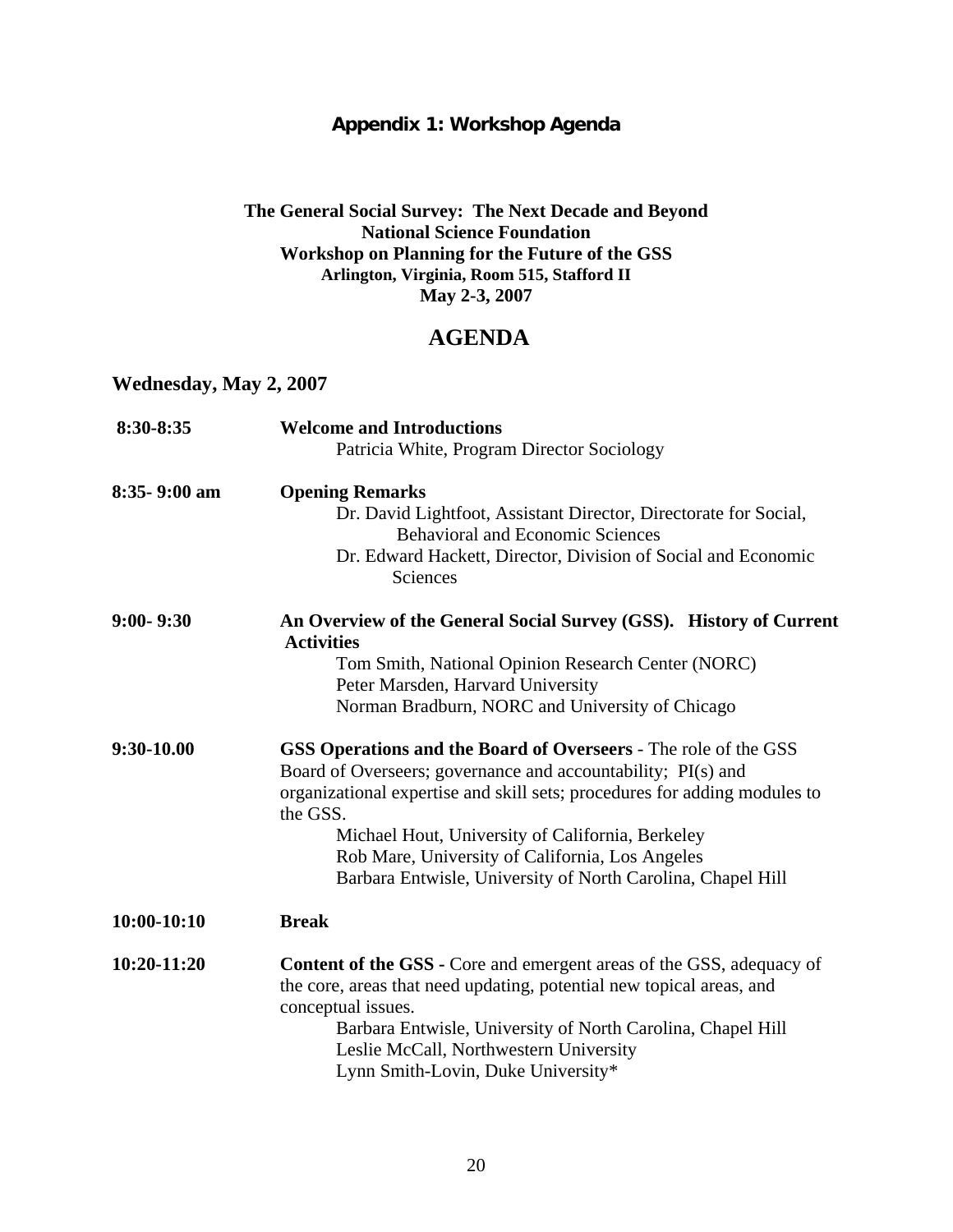| $11:20 - 12:05$ pm | Methodology- Sampling, interviewing techniques. survey/item/module<br>development                                                                                                                                                                                                                                                                                                                                          |
|--------------------|----------------------------------------------------------------------------------------------------------------------------------------------------------------------------------------------------------------------------------------------------------------------------------------------------------------------------------------------------------------------------------------------------------------------------|
|                    | Suzanne Bianchi, University of Maryland                                                                                                                                                                                                                                                                                                                                                                                    |
|                    | Jeremy Freese, University of Wisconsin                                                                                                                                                                                                                                                                                                                                                                                     |
|                    | Douglas Maynard, University of Wisconsin                                                                                                                                                                                                                                                                                                                                                                                   |
| $12:05 - 1:00$ pm  | <b>LUNCH</b>                                                                                                                                                                                                                                                                                                                                                                                                               |
| $1:00-1:45$        | <b>Conceptual and Methodological Innovations—Geographic Information</b><br>System component, panel design, embedded experiments, Spanish<br>language translation and other potential enhancements.<br>Mark Chaves, University of Arizona<br>Barbara Entwistle, University of North Carolina, Chapel Hill<br>Steven Nock, University of Virginia<br>Jon Krosnick, Stanford University<br>Lynn Smith-Lovin, Duke University* |
| $1:45 - 2:45$      | The GSS, ANES & PSID - Opportunities for collaboration and<br>integration<br>Jon Krosnick, Stanford University<br>Frank Stafford, University of Michigan<br>Suzanne Bianchi, University of Maryland                                                                                                                                                                                                                        |
| $2:45-3:15$        | <b>GSS and International Surveys</b><br>John Logan, Brown University<br>Ronald Inglehart, University of Michigan<br>Steven Tuch, George Washington University                                                                                                                                                                                                                                                              |
| $3:15-3:25$        | <b>Break</b>                                                                                                                                                                                                                                                                                                                                                                                                               |
| $3:25-4:15$        | Contributions of the GSS to Sociology and other social sciences and its<br>"Broader Impacts"<br>Douglas Maynard, University of Wisconsin<br>Gregory Price, Jackson State University<br>Andrew Beveridge, CUNY, Queens College<br>Steven Nock, University of Virginia                                                                                                                                                       |
| $4:15-5:00$        | <b>General Discussion</b>                                                                                                                                                                                                                                                                                                                                                                                                  |
| 5:00               | <b>Adjournment</b>                                                                                                                                                                                                                                                                                                                                                                                                         |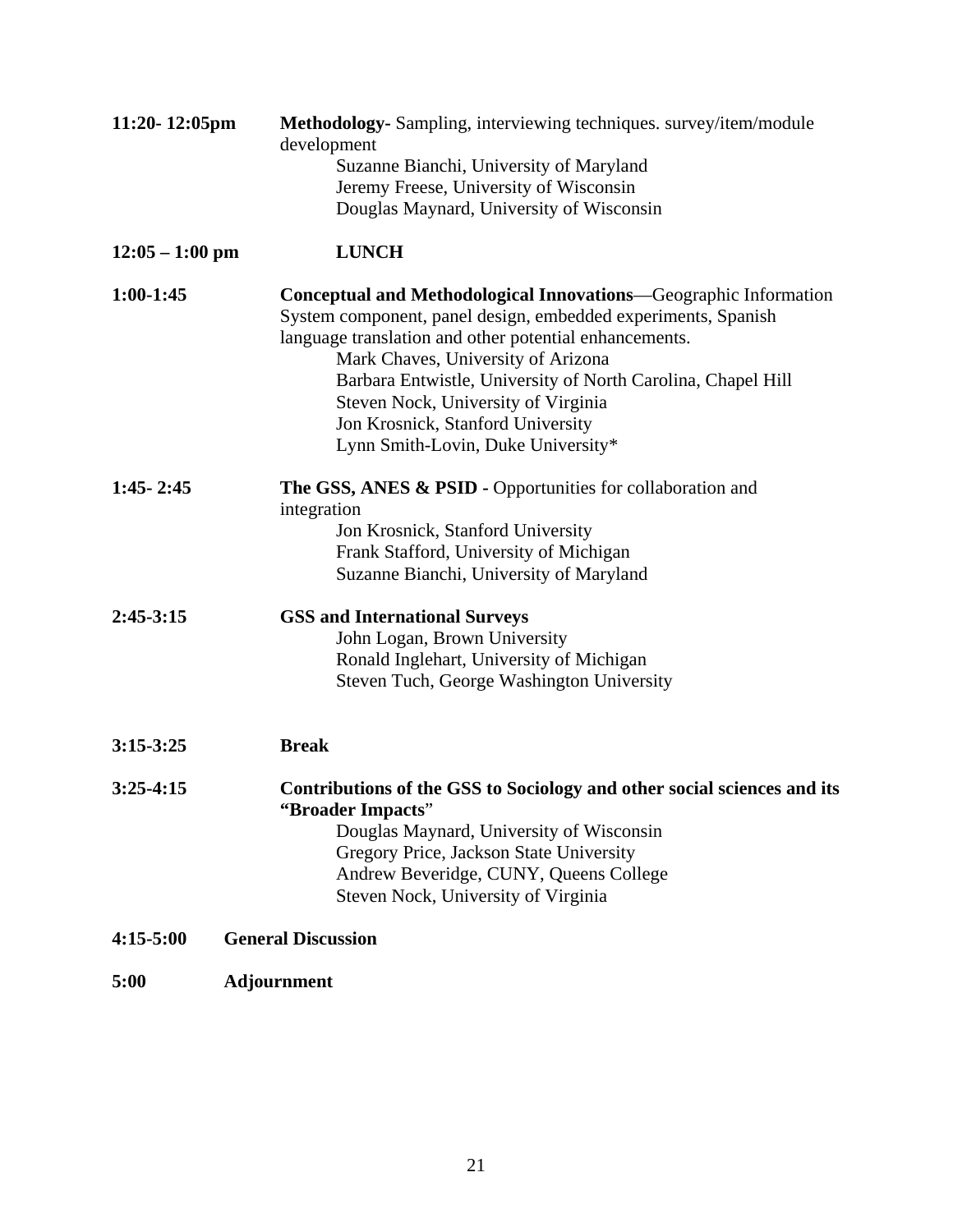# **Thursday, May 3, 2007**

| $8:30 - 9:45$ am   | <b>Dissemination -</b> Outreach and data dissemination, web interface and data<br>analysis, user communities                                    |
|--------------------|-------------------------------------------------------------------------------------------------------------------------------------------------|
|                    | Gregory Price, Jackson State University                                                                                                         |
|                    | Mark Chaves, University of Arizona                                                                                                              |
|                    | Peter Granda, Inter-university Consortium for Political and Social<br>Research (ICPSR)                                                          |
|                    | Steven Ruggles, University of Minnesota*                                                                                                        |
| $9:45 - 10:30$     | The GSS and Technological Innovation and Cyberinfrastructure                                                                                    |
|                    | Jon Krosnick, Stanford University                                                                                                               |
|                    | Jeremy Freese, University of Wisconsin                                                                                                          |
| $10:30 - 10:40$    | <b>Break</b>                                                                                                                                    |
| 10:40-11:00        | <b>Insights from the ANES Recompetition and other NSF Projects</b><br>Frank Scioli, Senior Advisor, Division of Social and Economic<br>Sciences |
| $11:00 - 12:00$    | General Discussion - Recompetition of the GSS - Directions and Advice                                                                           |
| 12 noon            | <b>LUNCH</b>                                                                                                                                    |
| 1:00 <sub>pm</sub> | <b>General Discussion (continued)</b>                                                                                                           |
| 2:30               | Adjournment                                                                                                                                     |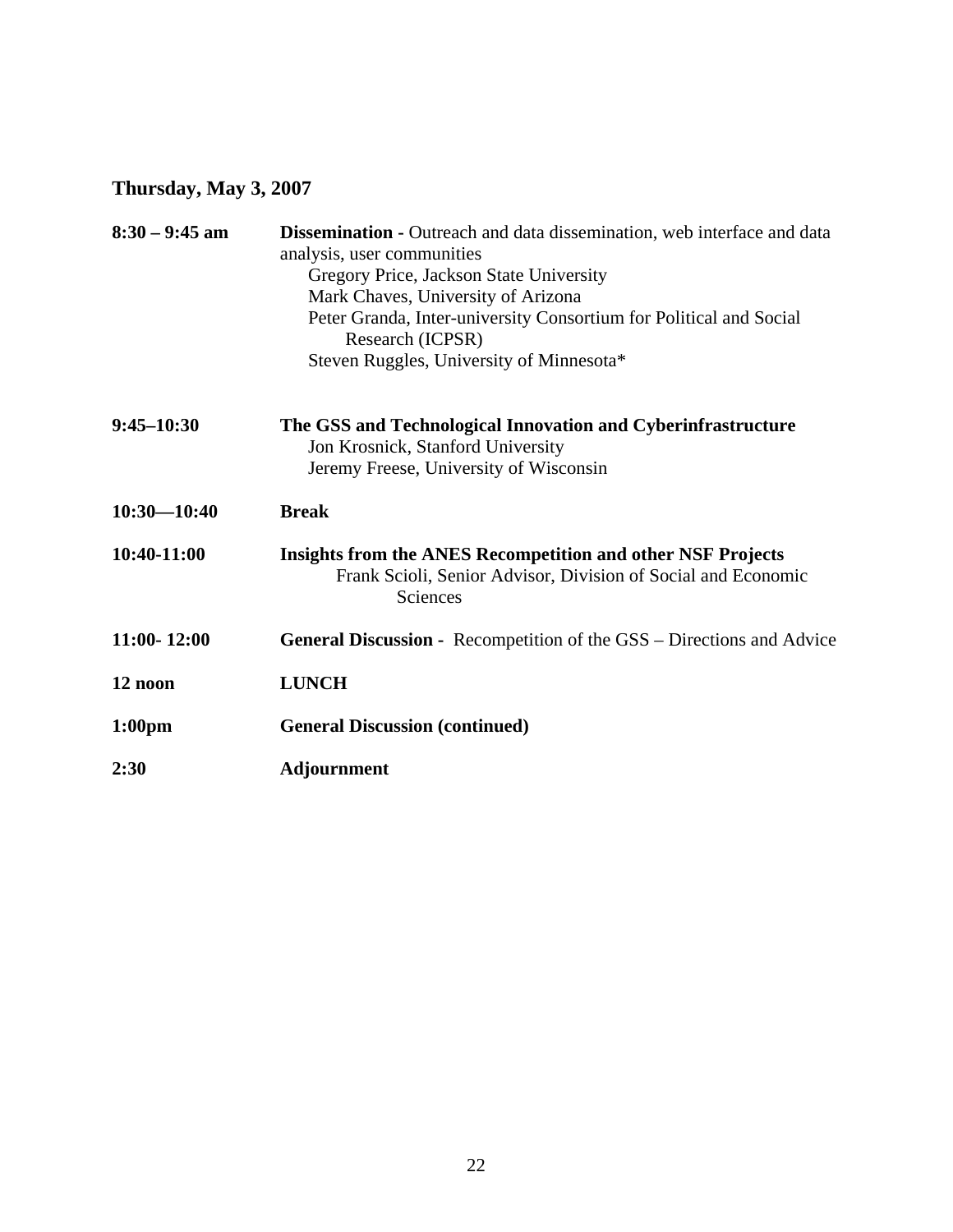**Appendix 2: Participant Papers**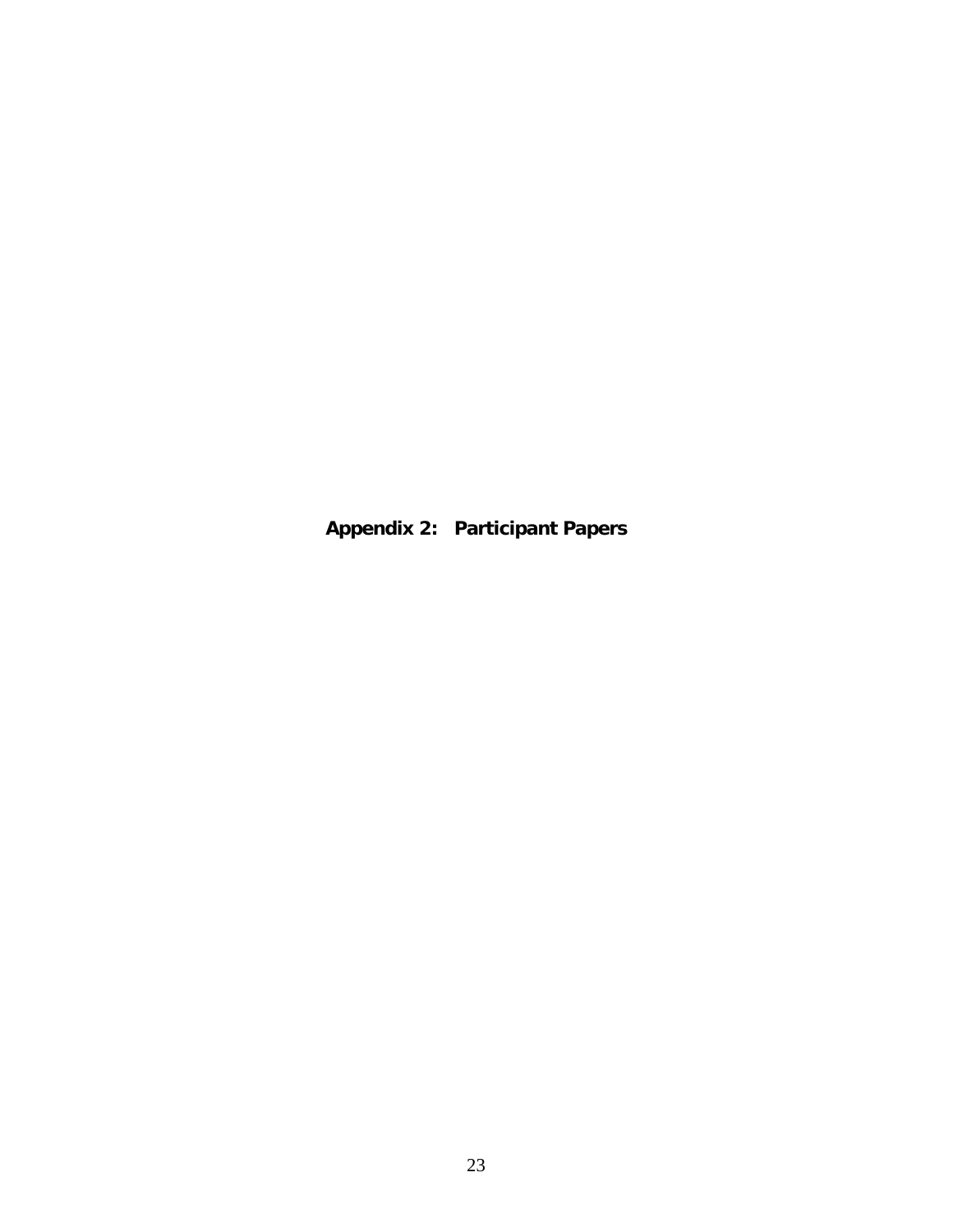#### **The General Social Survey and Its Impact in Sociology and Other Social Sciences**

Andrew A. Beveridge City University of New York, Queen's College

The General Social Survey (GSS) serves as the *Omnibus Survey* for the entire social science (especially the sociological) community. It has a core set of questions repeated every administration and many topical sets of questions added for a given administration and then retired, sometimes to be used again. It uses the highest quality (read most expensive) methods, including personal interviews and full probability samples, to elicit data from a sample of the adult non-institutionalized population. Many, many researchers use the GSS either as the major focus of their work or as a secondary source of data to put their analyses in context. It has spurred the development of comparative surveys in a host of countries. It has been subject to many methodological experiments, including split-half questions and a wide variety of others. Furthermore, it has achieved a position of the preeminent survey for use in sociology classes in methods that occur early in the career of many undergraduates.

The impact of the GSS on sociology and social science has been massive, enduring and irreplaceable, but the fact that it is an omnibus survey, originally developed in the late 1960s and early 1970s also accounts for its significant limitations. Many of which, in my opinion cannot be remedied by any methodological or redesign "fix." At the same time, the core uses of the survey remain very relevant; even some 35 years after the GSS first went into the field. Put another way, some of the most recent proposals for the continuation of the GSS, seems to call for changing the leopard's spots, so that the GSS in certain ways matches some of the animals now in the survey jungle, for instance the National Educational Longitudinal Survey, the Early Childhood Longitudinal Surveys from Birth and from Kindergarten, the Survey of Adolescent Health, the National Longitudinal Survey of Youth, the National Survey of Drug Abuse, the Chicago Neighborhood Survey, etc.

The fundamental strength and weakness of the GSS is that it is a full probability sample of roughly 3,000 United States adults and asks them a wide array of questions on a large number of topics, some of which remain the same and some of which change from administration to administration. This makes it possible to do a number of things that no other survey instrument allows:

- 1) Track changing patterns of behavior over time, e.g. sexual activity, religious affiliation, etc.
- 2) Track changing patterns of societal attitudes over time, e.g., political views on a wide array of subjects, including redistribution, role of women, religion, etc.
- 3) Compare responses from the GSS to responses to similar surveys from other nations through ISSP.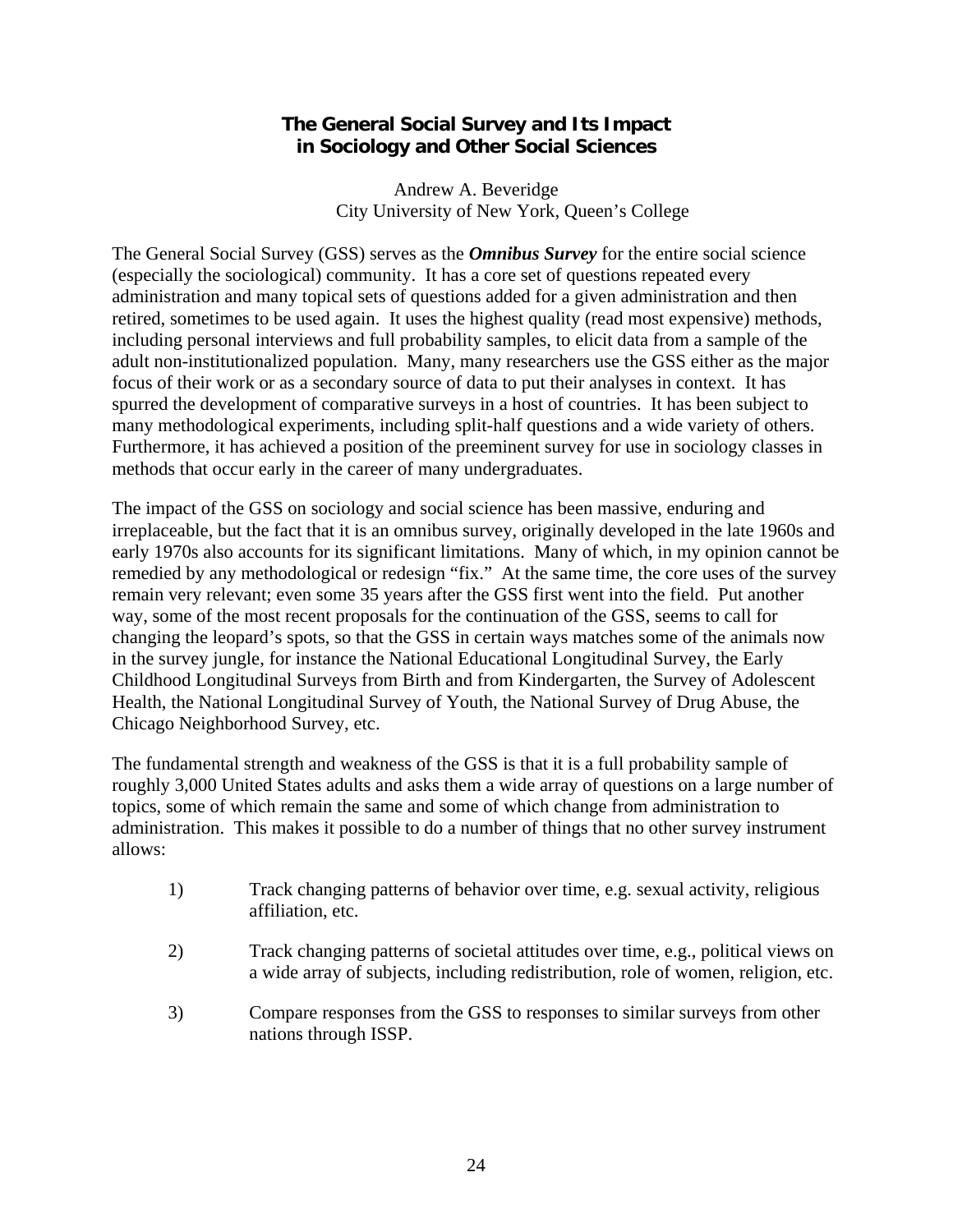4) Relate the core variables to answers to questions on a wide variety of the specific topical modules, added to the survey from administration to administration.

At the same time, the GSS has significant limitations, which means that other topics and other sorts of analyses are more properly investigated by other surveys and other data collection efforts. The fundamental limitation in the GSS is its small sample size of 3,000 and the fact that it is (and was designed to be) a cross-sectional survey of the United States population. This fact means that the GSS is not as good an instrument for the following:

- 1) Assess patterns for sub-groups either geographically or by particular race of ethnic group. When one compares the GSS with the CPS (about 110,000 respondents in 78,000 households) for instance, or with the Census (14 million) or the American Community Survey (about 3 million released for 2005) it becomes plain that the GSS asks more and perhaps better questions than standard Census surveys, but of many fewer respondents. Analyses for specific cities, areas or neighborhoods are not possible using the GSS.
- 2) Track change at the individual level over time. Even with the retrospective and prospective panels proposed for the GSS it is the case that the GSS would not have anywhere the number of respondents that more topical longitudinal surveys have, such as the ECLS-K (roughly 20,000 usable cases for five waves), the NELS-88 (about 25,000 cases), ADDHEALTH or the other largescale longitudinal surveys. These surveys, and others, have the drawback for generalization to the whole population of being limited to one or a few cohorts and focused on a given topic, e.g. education, health. However, for these specific (and important) uses the GSS is no match.
- 3) Bringing in contextual or spatial variables. The lodestar study here, of course, is the *Project on Human Development in Chicago Neighborhoods*, which has rich contextual data collected by surveys in a sample of neighborhoods. Though the addition of some contextual variables from the US Census might be useful, it is also the case that contextual variables should also include a spatial and other component. Furthermore, the same limitation discussed above applies here: since it is a sample of the entire United States population, the effect of contextual variables in a given location may turn out to be somewhat difficult to grasp. A multi-multi-million dollar study such as the Chicago neighborhood study may be necessary to analyze the effects of context on a variety of outcomes, including the correlates of crime.

Thus, the niche for the GSS is as an effective social science omnibus survey. It is the niche that it has occupied for some 35 years, as the type of research done in social science radically changed. New methods for data collection and analysis were developed, including a wide array of methods to analyze longitudinal and contextual data. Many new survey operations were launched to collect exactly the sort of data revolving around a given topic. It is not surprising that those planning the GSS would want to participate in these newer approaches. Nor is there anything fundamentally wrong with attempting to do so. However, given the heritage of the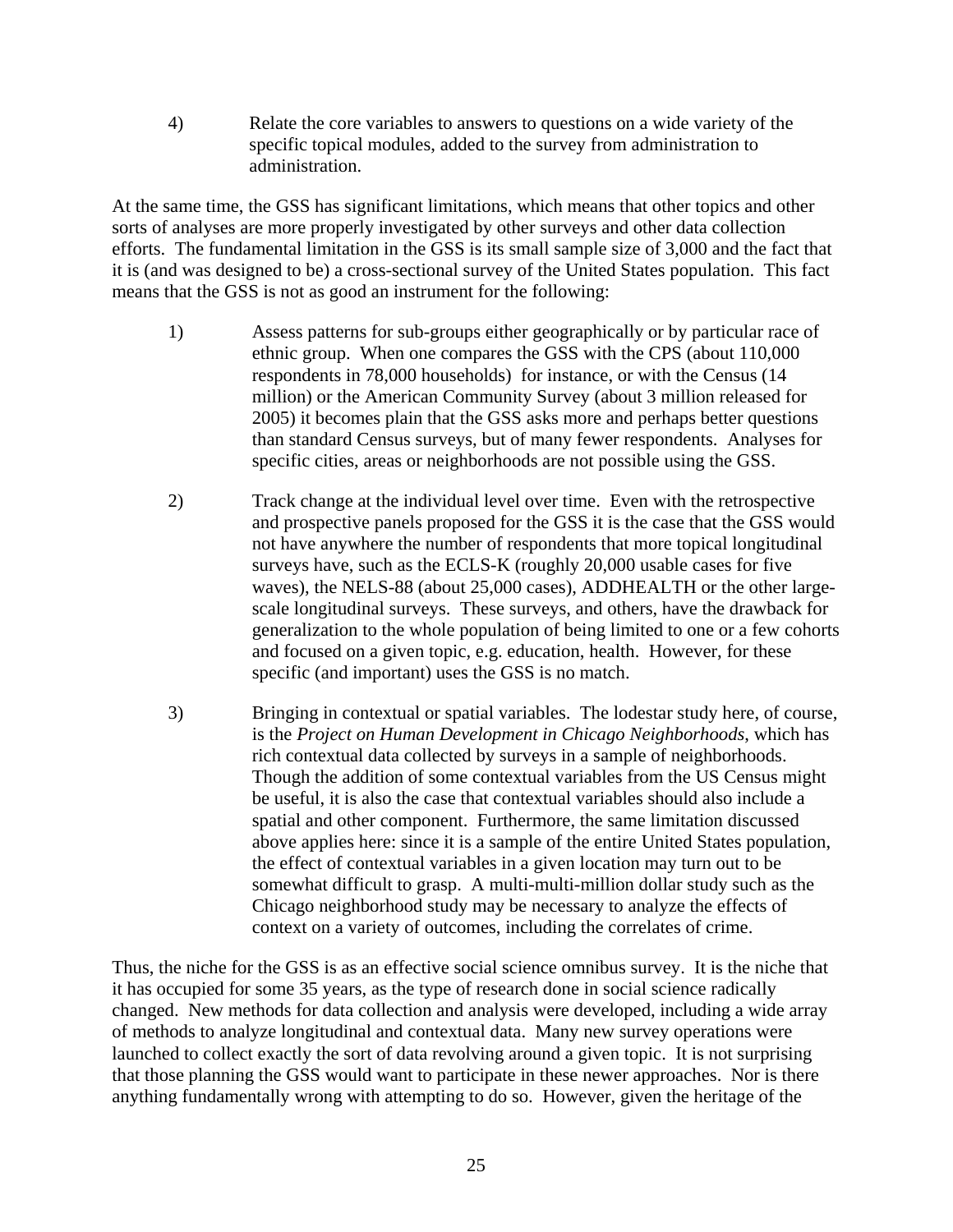GSS it is especially important that it continue to function within its own niche and provide the sorts of data that it is best at providing: a very high quality survey of the behavior and attitudes of a representative sample of the adult United States population.

In a similar vein, over the years the GSS has conducted a series of experiments with the instrument. It is also important that any such experiments be directly related to the core mission of the survey.

I realize the temptation, after 35 years of conducting such a survey, to try to add bells and whistles: e.g. rotating panel, contextual variables, and more methodological experiments. My recommendation would be to judge the continued support for the GSS in terms of its core mission and not to deviate very much from that mission, since in that role it has been invaluable to the social sciences, both in terms of research and education, and also in terms of dissemination of social science to the wider world.

In my own work with the New York *Times,* we have used the GSS on numerous occasions, including the following:

- 1. To asses changing views of inequality
- 2. To look at the social status and attitudes of various religious adherents, especially evangelicals
- 3. To see if attitudes of those living in small towns are different from those living elsewhere
- 4. To understand who defines themselves as middle class
- 5. To look at changing views of women's role, as well as a number of other uses

The GSS is without peer in allowing one to assess attitude and behavior changes and relate them to demographic or other characteristics. It staked out this role in 1972 and this should be its role in the future.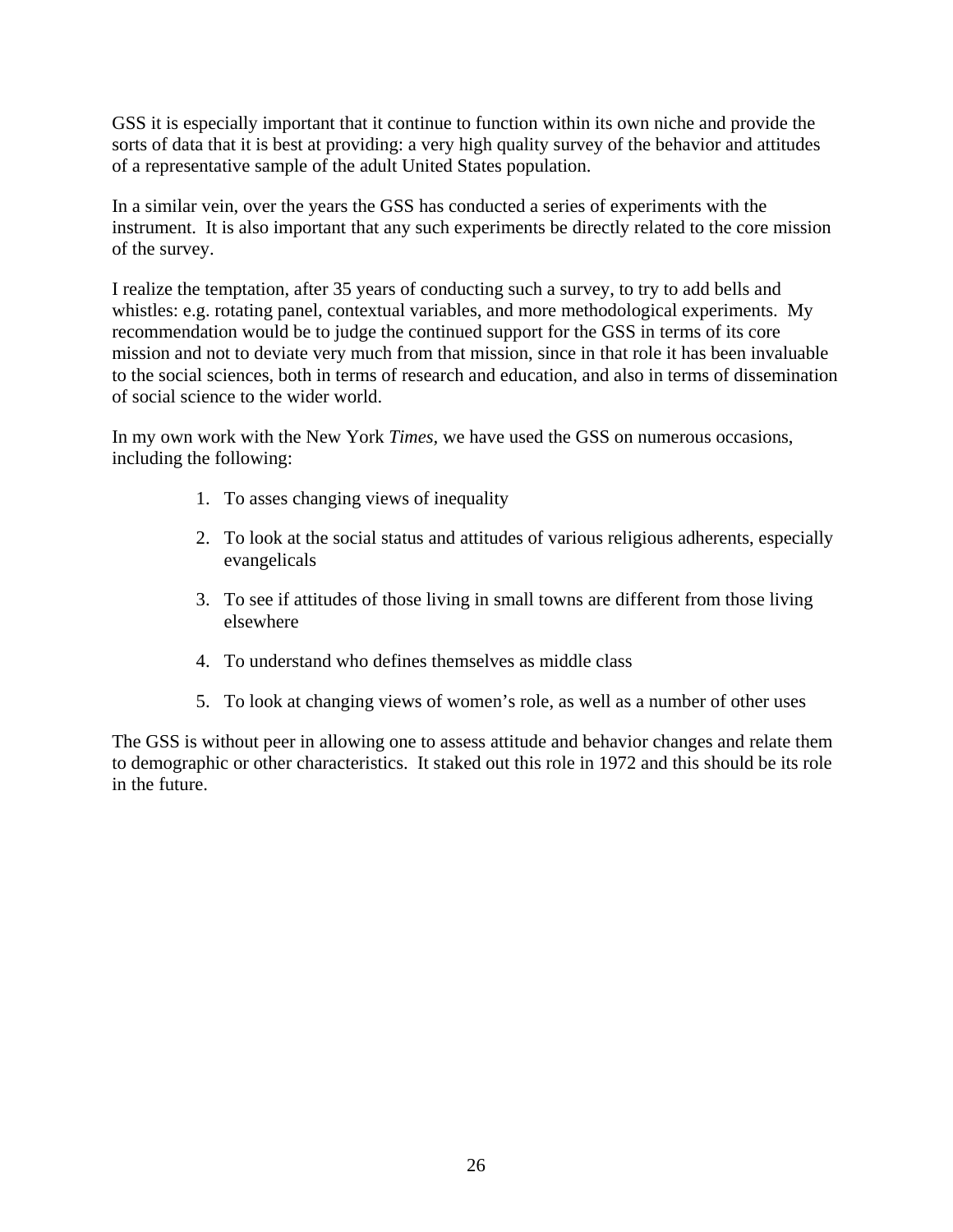# **The GSS, the ANES and the PSID & GSS Methodology Comments Prepared for the NSF Workshop on Planning the Future of the GSS**

Suzanne Bianchi University of Maryland

#### **The GSS, the ANES and the PSID**

If the only thing that unites ANES, GSS, and PSID is that major funding comes from NSF, this is not a strong basis for interaction. However, if there are common problems, some mechanism for cooperation and exchange may be desirable. Currently, the GSS Board includes Jon Krosnick, an ANES PI, and Bob Schoeni, a PSID PI. This facilitates communication among the three surveys but is not a long term arrangement.

There are a number of issues where sharing information across surveys can be beneficial to the GSS.

1) **Panel Design and Recontact.** As the GSS undertakes a panel, it is useful to have regular contact with other surveys that do panel data collection like the PSID. IRB issues about recontact of panel members, for example, was an issue that became apparent largely because Bob Schoeni is currently on the GSS Board and had encountered similar issues in the discussions surrounding recompetition of the PSID.

2) **Website Enhancements.** Another area where communication across the surveys is useful and has benefited the GSS is in areas such as website design. For example, at one of the GSS Board meetings, Jon Krosnick demonstrated features of the ANES site to GSS Board members.

3) **Contextual Information Appended to the GSS**. PSID had developed rules and procedures for use of restricted access files, such as those with contextual information appended, that could be modified by GSS.

4) **GSS Expertise in Attitudinal Measurement.** Benefits of contact can also flow from the GSS to other surveys. For example, surveys like PSID, which in the past has not had a great deal of attitudinal information especially on non-economic topics, can benefit from the long history of item development in the GSS.

I serve on both the GSS and PSID Boards and there are differences that seem important to highlight.

The PSID, like the GSS, faces the challenge that NSF does not provide sufficient funding for the conduct of the survey. The PSID's funding diversification strategy has been quite different from the GSS, however. The PSID has managed to get sizable funding from NIHD and from NIA. The NICHD funding was largely secured by adding on a new, in-depth assessment of PSID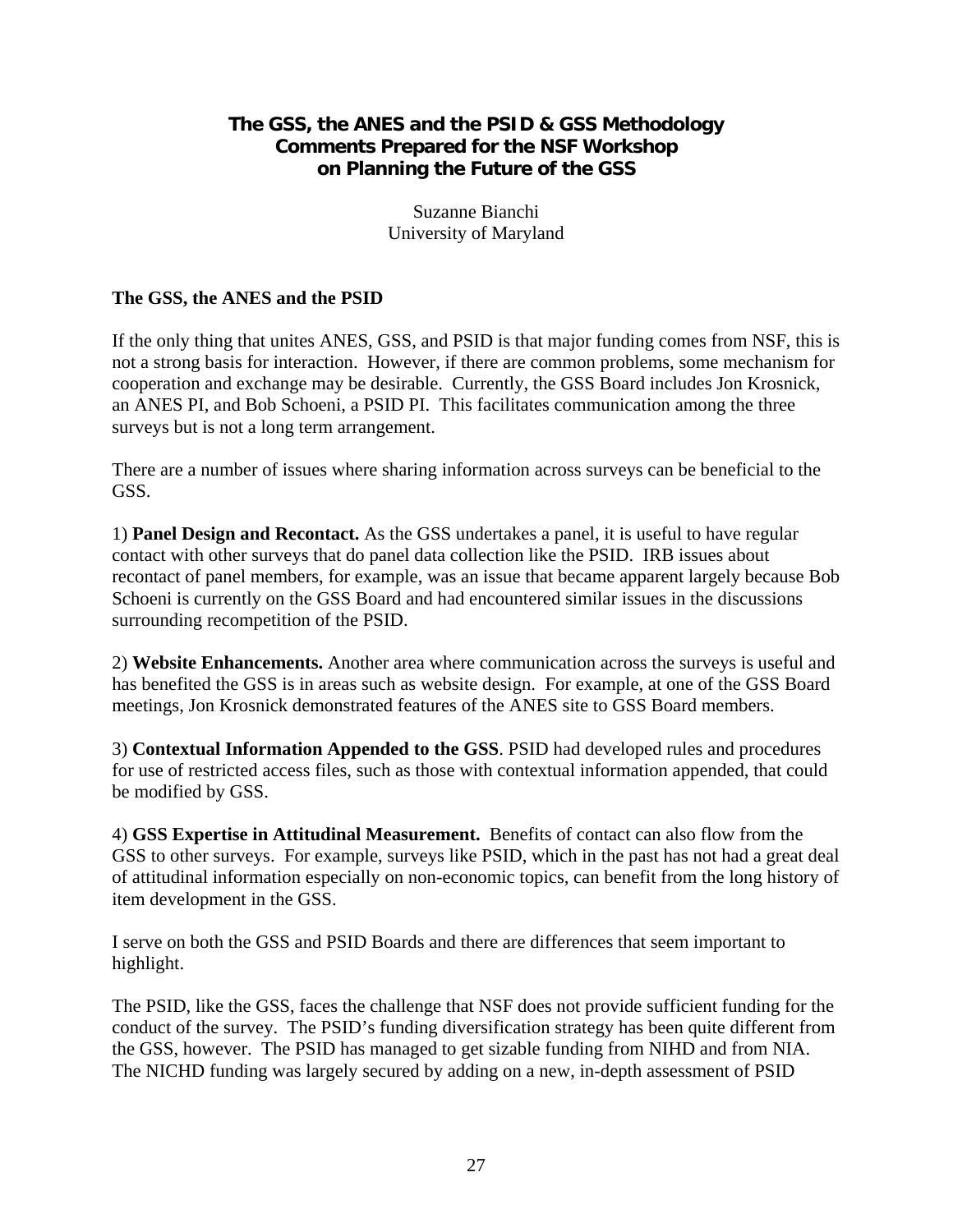children (The Child Development Supplement to the PSID). With this strategy, the PSID PIs have maintained control over the coherence and intellectual content of the whole survey.

An intergenerational panel survey like the PSID may be better able to attract NIH dollars but GSS might consider whether something more akin to the PSID strategy might enhance the scientific value of the GSS. The GSS panel may eventually make this more likely, though the panel may have to extend for more than four years to attract funding from sources such as NIH.

The PSID faces pressures to diversify the PIs involved – to be more inclusive of researchers beyond the PSID PIs. In many ways, the GSS has accomplished much greater PI diversification through its selling of topical module time. There is a balance that must be struck between control of content and openness and the potential innovation that might come from greater inclusion of the broader research community.

Another difference between the PSID and the GSS is in staffing. The PSID seems to have more staff dedicated to the survey than GSS. The PSID also has rotated in a new co-PI in recent years with Bob Schoeni. It retains continuity with the continuation of Frank Stafford as PI but also seems to have given attention to succession. This is an important issue for the continuance of a high quality GSS as well.

# **GSS Methodology**

From 1972 though 2006, the GSS has monitored trends in U.S. attitudes, behaviors and attributes and provided high quality data on social change in the U.S. A key issue is therefore how to continue the time series replication of core items for monitoring change while also being responsive to new developments in the survey research field and attentive to costs and benefits of engaging in the "status quo" versus innovations in data collection methodologies. Following is a list of some of the issues that this workshop might address:

1. **In-person Interviews**. The use of in-person interviewing in the GSS is a unique feature of the survey, as many other surveys have moved to telephone interviewing. Use of in-person interviews with respondents no doubt keeps GSS response rates high relative to surveys that use other modes. In-person interviews also may enhance the goal of replication of the time series, as changes in mode may introduce noncomparability in the trends in the core items on the GSS. However, in-person interviews are costly. The case for strict adherence to in-person interviewing techniques is especially strong if it can be demonstrated that comparability would be compromised, data quality would decrease, and response rates would decline with any other mode of data collection.

In this workshop, as in the workshop conducted before the recompetition of the ANES, it would seem important to discuss mode of interview. The notice of recompetion must include specifications to potential applicants about this important issue. An outcome of the ANES workshop was the recommendation to NSF to address the issue of "The value of maintaining primarily face-to-face interviewing of the core component." Is the use of in-person interviewing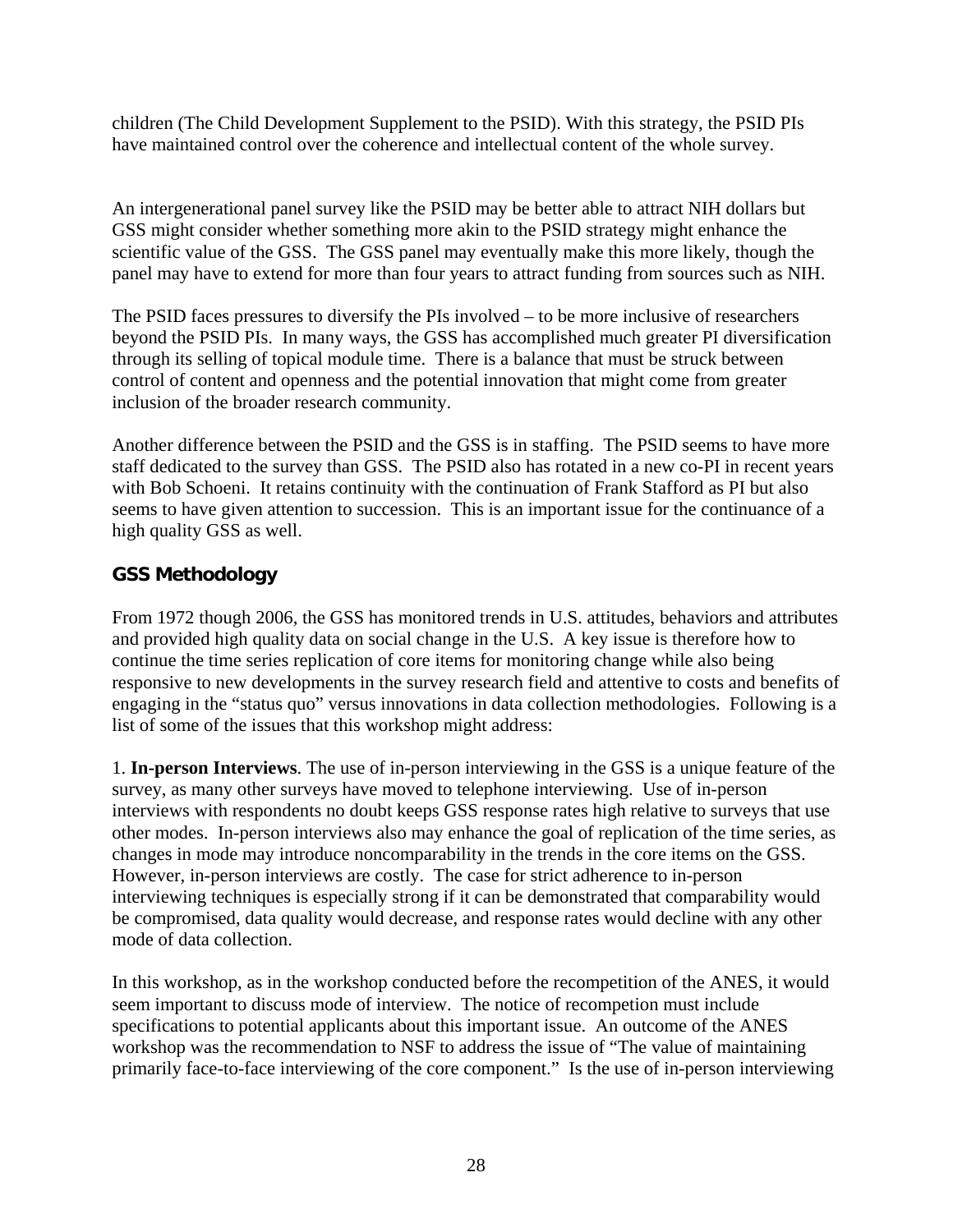absolutely required to ensure the integrity of the GSS? How much or how little mode experimentation should NSF encourage in the recompetition notice?

2. **GSS Panel.** In 2006, the GSS inaugurated a prospective panel. Cases from the 2006 GSS will be targeted for reinterview and reinterviewed cases in 2008 will be slated for reinterview a second time in 2010, creating a 3-wave panel covering a four-year time period. The GSS has never had a panel before and it will no doubt take a few years to evaluate how worthwhile the GSS panel is and whether the current design is optimal. Hence, a design issue for the recompetition is whether or not the recompetition notice will specify that anyone submitting a proposal must maintain the panel design that was implemented with the 2006-2008 survey. Or, will the recompetition allow latitude to rethink the introduction of the panel into the GSS? A further complication that the panel design adds, as became clear at the Spring 2007 GSS Board Meeting, is that 2006 GSS respondents were told they might be recontacted by NORC. Any other survey firm does not have permission for recontact.

3. **Assessment of Nonresponse and Data Quality in the GSS**. The GSS Board has been especially interested in having information recorded by interviewers or about the conduct of the interview, including record of calls, appended to the GSS data set in order to permit methodological work on data quality and nonresponse bias. A more complete set of variables about the actual contact with the household will be available in 2006 than has previously been the case. Record of call will not be appended because, unless interviewer training is enhanced, the recording of contact attempts is not currently systematic enough across interviewers to be coded and usefully analyzed. One issue that workshops participants may wish to discuss is the amount and type of information about the interview that should be routinely included on the GSS data file.

4. **Maintaining Innovations.** There have been a number of innovations in recent GSS survey rounds that need to be continued. For example, the GSS innovated in sub-sampling nonrespondents for follow-up in the 2004 survey. This seems to have worked well, represents an innovation that comes from access to leading sampling statisticians and survey operations at NORC, and represents an important dimension on which to assess those who enter the recompetition. Another innovation was the introduction of a Spanish language version of the GSS for the first time in 2006. This no doubt enhances the representativeness of the GSS sample. If enhancements such as this are considered critical to maintaining the quality of the data collection, these would need to be requirements for future GSS data collections.

5. **ISSP Modules**. The GSS has included ISSP modules and the GSS Board and current PIs have been active members of the ISSP community. To the extent that this involvement enhances the scientific usefulness of the GSS, this component of the GSS program would also be an important feature of the GSS recompetition notice.

6. **Topical Modules**. Currently, NSF funding does not cover the full cost of conducting the GSS. Additional resources are raised by selling time on the survey in the form of topical modules. On the plus side, this allows a broad range of researchers to have access to a high quality survey and it encourages proposal development to fund content on the GSS. On the negative side, this means that scientific coherence and content do not always drive the decisions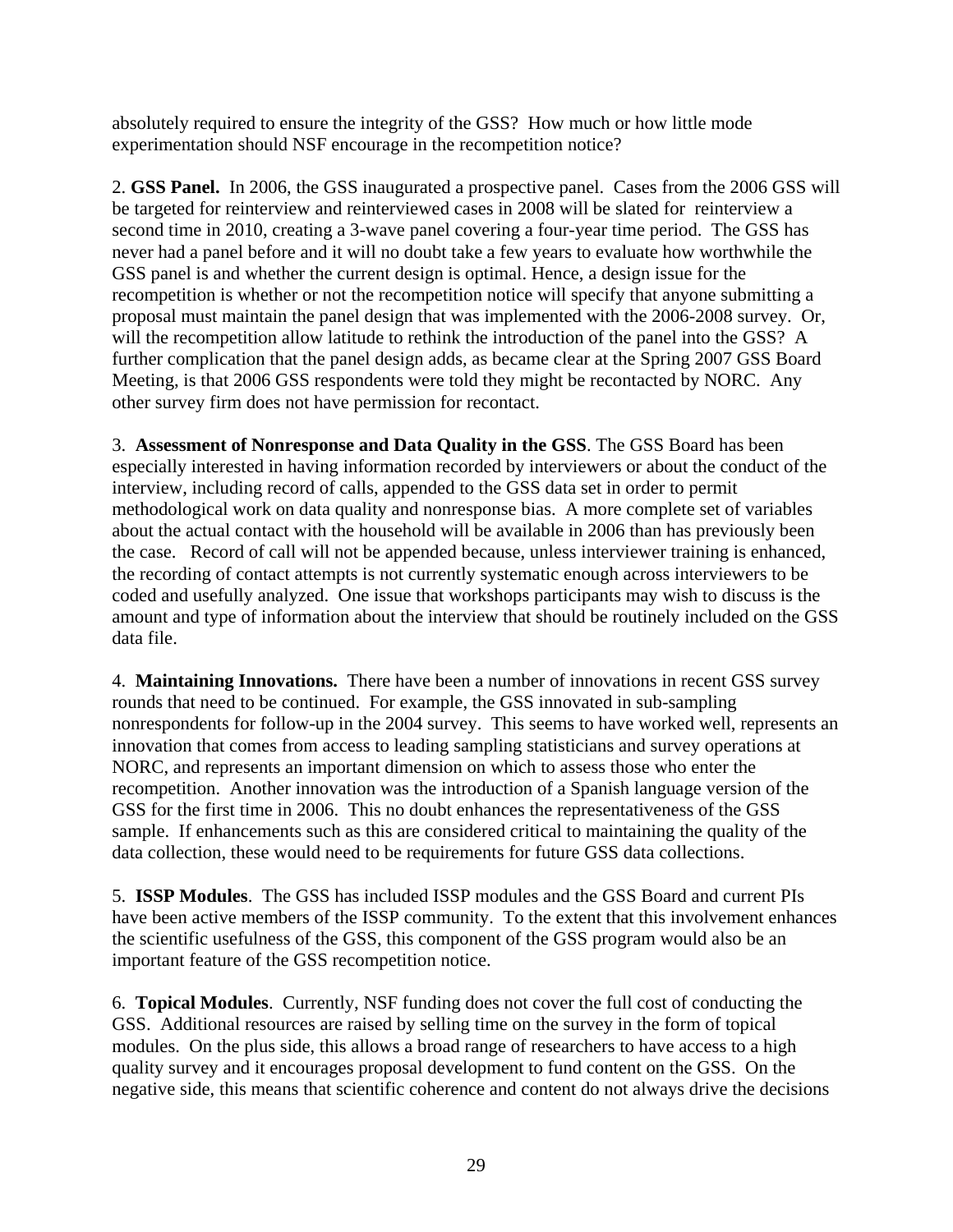about the questions that are included on the GSS; the content of topical modules is a compromise between available funding for content and scientific merit of the content. Also, considerable PI time is spent fund raising. The GSS Board provides feedback on items and modules, with ultimate veto power over poor quality modules. However, there are limits to this oversight, given the need to fund the survey. Also, often the funding of modules comes in so late that there are data quality and methodological implications. For example, there is often inadequate time to do cognitive testing of new survey content before the pretest.

7. **Methodological and Substantive Experiments in the GSS**. Some GSS Board members have expressed concerns that GSS engaged in more methodological innovation in earlier years than it does currently. In addition, in the workshop before the ANES recompetition, it was pointed out that more methodological experiments (e.g., question wording experiments) than substantive experiments are done in the ANES. This is probably also true of the GSS. If it is the case that methodological experimentation is declining and there is little experimental manipulation that addresses substantive issues, this may be especially problematic at this juncture. There is growing interest outside the field of sociology (e.g., in behavioral economics) in experimentation and in the feasibility of embedding experiments in surveys like the GSS, with cross-sections of the population, rather than with college students in laboratory settings. Should innovations along these lines be encouraged in the resubmission notice?

8. **Data Accessibility.** The ease with which data can be accessed is extremely important. Currently, work to enhance the GSS website is underway. Continued improvement in data access and in the GSS web presence must be part of the mandate for any future GSS proposal.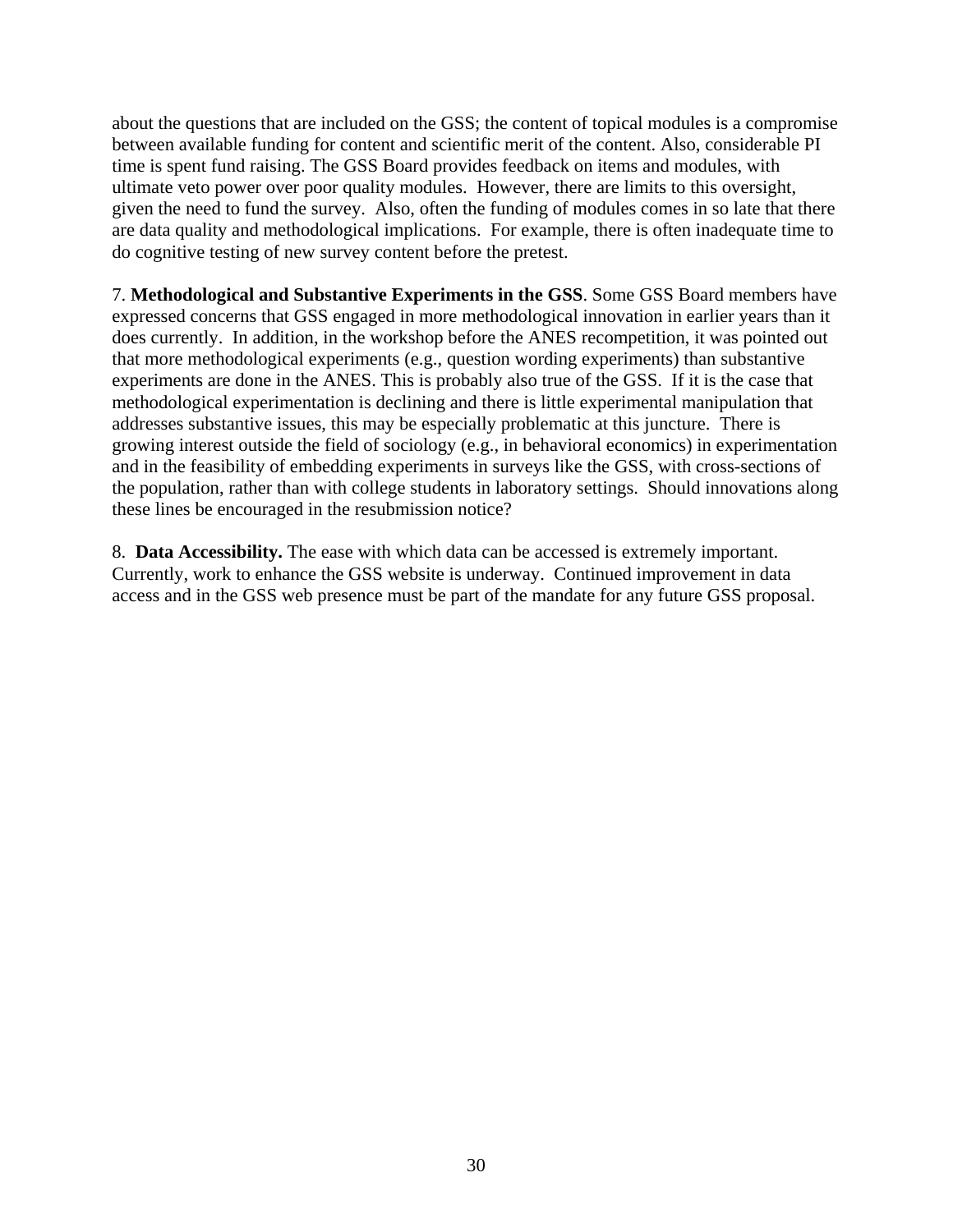#### **Thoughts on the General Social Survey**

Norman M. Bradburn National Opinion Research Center

The General Social Survey is the most important and cost effective infrastructure program funded by SBE. It is important to the entire social science community for four principal reasons:

1) The GSS is the means of measurement for "perishable" social phenomena such as attitudes and values that are basic data for the study of society and social change. Much as telescopes provide the means of measuring celestial phenomena at specific dates that form the basic data for astronomy, the GSS is means by which we measure social phenomena at specific times. The measurements must take place at regular intervals, if change is to be observed, because once the time period is past, the phenomena cannot be observed. They are in this sense "perishable." Without an instrument like the GSS, it would be impossible to study scientifically many of the most important aspects of social change.

The goal of providing these basic data imposes some requirements on those responsible for its well-being. Funding must be large enough to insure that the survey is conducted at the highest level of scientific standards. Funding must also be sufficiently long term to insure continuity of leadership, organization, execution and dissemination of the data. Governance must effectively represent the best scientific thinking and the broad user community without regard to disciplinary boundaries. Methodological work must be continually conducted to adapt to changes in language and social conditions and to take advantage of newer technologies while maintaining comparability of measurements.

2) The GSS provides a "gold standard" against which other data collections can be evaluated. It functions as a standard in two ways; 1) it provides national data against which surveys on special populations can be compared when the same questions are used; and 2) it provides a methodological standard which allows surveys that have to make compromises in the quality of data collection to make estimates of possible biases resulting from these compromises.

3) The stability and cumulative nature of the GSS design allows for the study of small groups in the population that would not otherwise be possible at any reasonable cost. These features have resulted in a large number of analyses that go beyond the principal goal of measuring social change and have enabled a vast literature on social processes that greatly enhance the cost efficiency of social research. (See for example the work of Erzo Luttmer, a political economist, on attitudes toward social welfare as a function of the proportion of local recipients from their own racial group recently reported in the N. Y. Times).

4) The GSS has served as a model for the development of similar survey programs in other countries, thus leading to the formation of an international consortium that enlarges the value of the GSS as an instrument of social research. It is now an integral part of the International Social Science Program (ISSP) and could become an even more important in the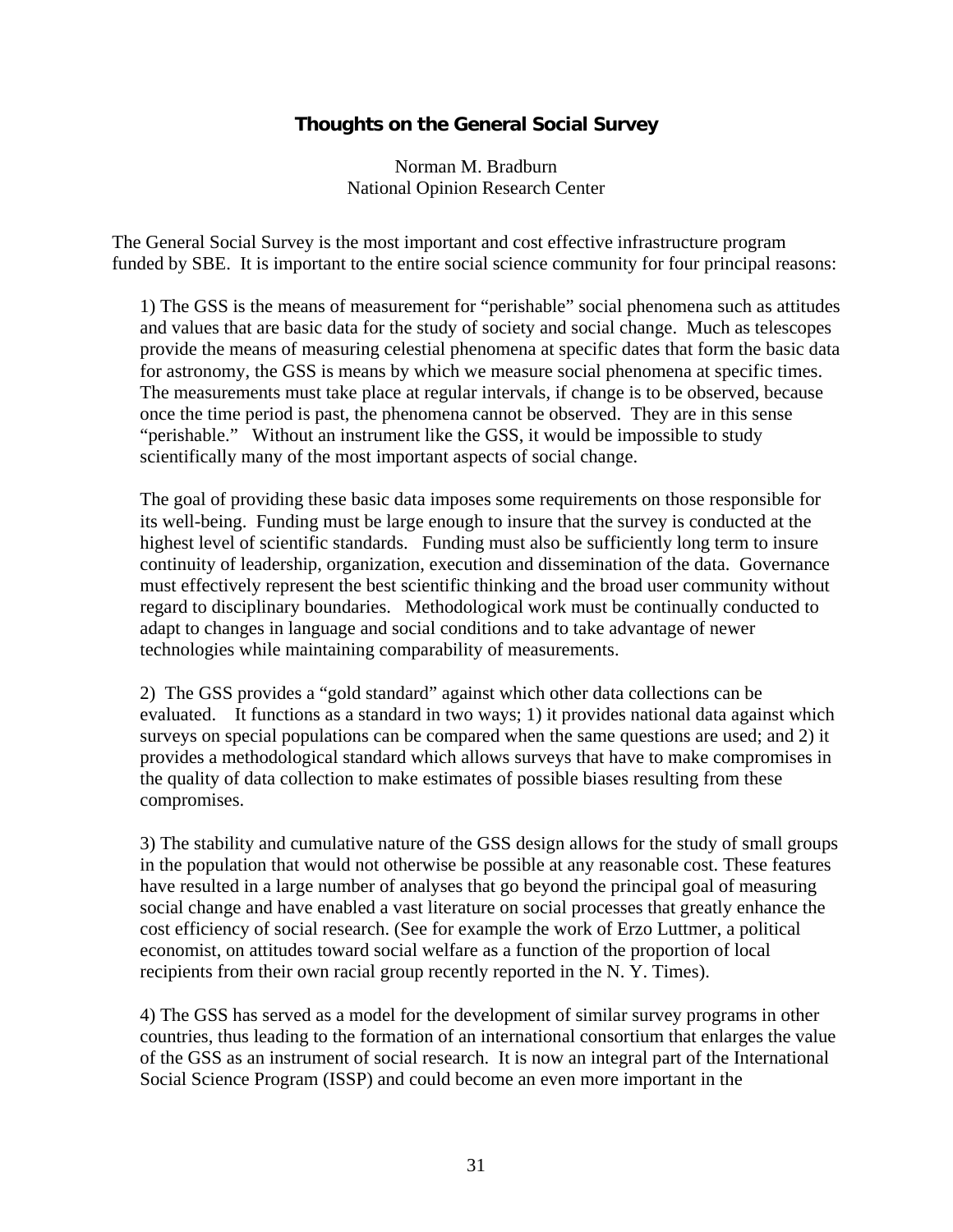development of international comparative social science if it is expanded to a North American GSS and more closely allied with the European Social Survey.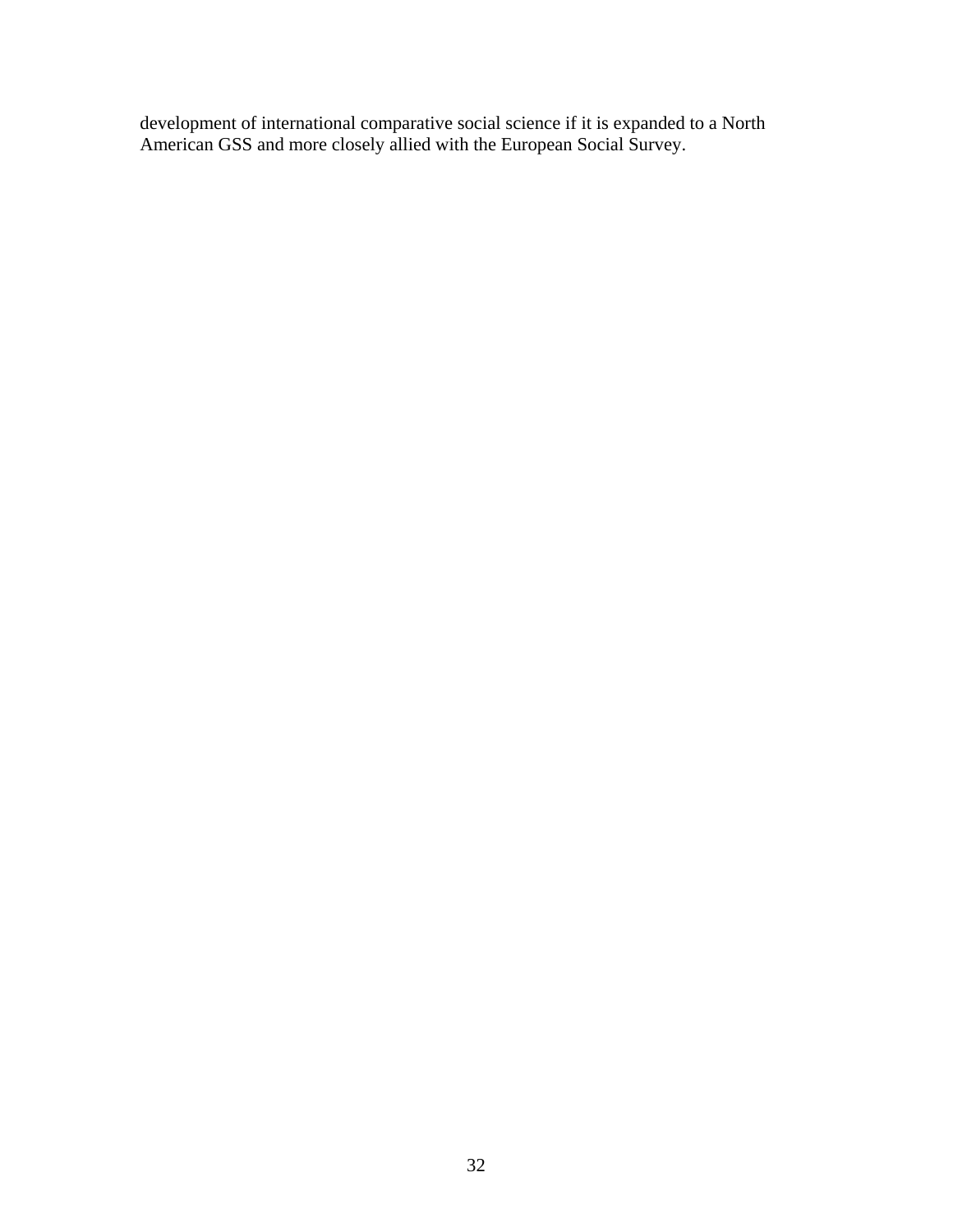#### **The General Social Survey: Innovation and Dissemination Comments for NSF Workshop on the GSS**

Mark Chaves University of Arizona

#### **Innovation in the GSS**

The GSS has a spectacular and still growing record of innovation. Maintaining the capacity to innovate conceptually and methodologically should be a high priority for the next decade and beyond.

There are two senses of "innovation." Innovation can mean introducing something completely new to the world, or it can mean changing previous practice in ways that, while perhaps not inventing something completely new, refresh an enterprise and keep it on the cutting edge. The GSS's record of innovation is impressive in both of these senses.

The GSS's record of innovation in the first sense includes inventing the very concept of an ongoing *general* social survey, helping to inspire and create the ISSP, advancing measurement validity and reliability through question-wording and context experiments, producing new substantive knowledge on too many subjects to name, developing time series that are available nowhere else, and facilitating the generation of new, high-quality samples at other levels of analysis (e.g. employing organizations, religious congregations, voluntary associations).

The GSS has from the beginning been innovative in the second sense as well. Most recently, significant innovations to the GSS include adding Spanish-language interviews (in 2006), introducing a panel supplement to the cross-sectional time series (the first re-interviews of panel members to occur in 2008), and implementing a new two-stage sampling design that more efficiently uses available resources to achieve a high weighted response rate (in 2004). The GSS is not the first national survey to incorporate these elements, but their recent incorporation illustrates well the GSS's proven and ongoing capacity to adapt in ways that keep it at the forefront of survey research on American society.

The highest priority innovations for the next decade of the GSS are, I think, two initiatives described by the PIs in the background documents for this workshop:

1. Increase the capacity for cross-national research using the GSS, including augmenting the ISSP and creating the North American Social Survey. Cross-national research using surveys of individuals within countries is an increasingly fruitful strategy for advancing knowledge on many fronts. The GSS should continue to be a leader in international efforts to further enhance our capacity to conduct cross-national research of this sort.

2. Add geographically-based contextual data. Enhancing our ability to locate GSS respondents geographically and socially will advance knowledge of the correlates and causes of the many attitudes and behaviors measured by the GSS.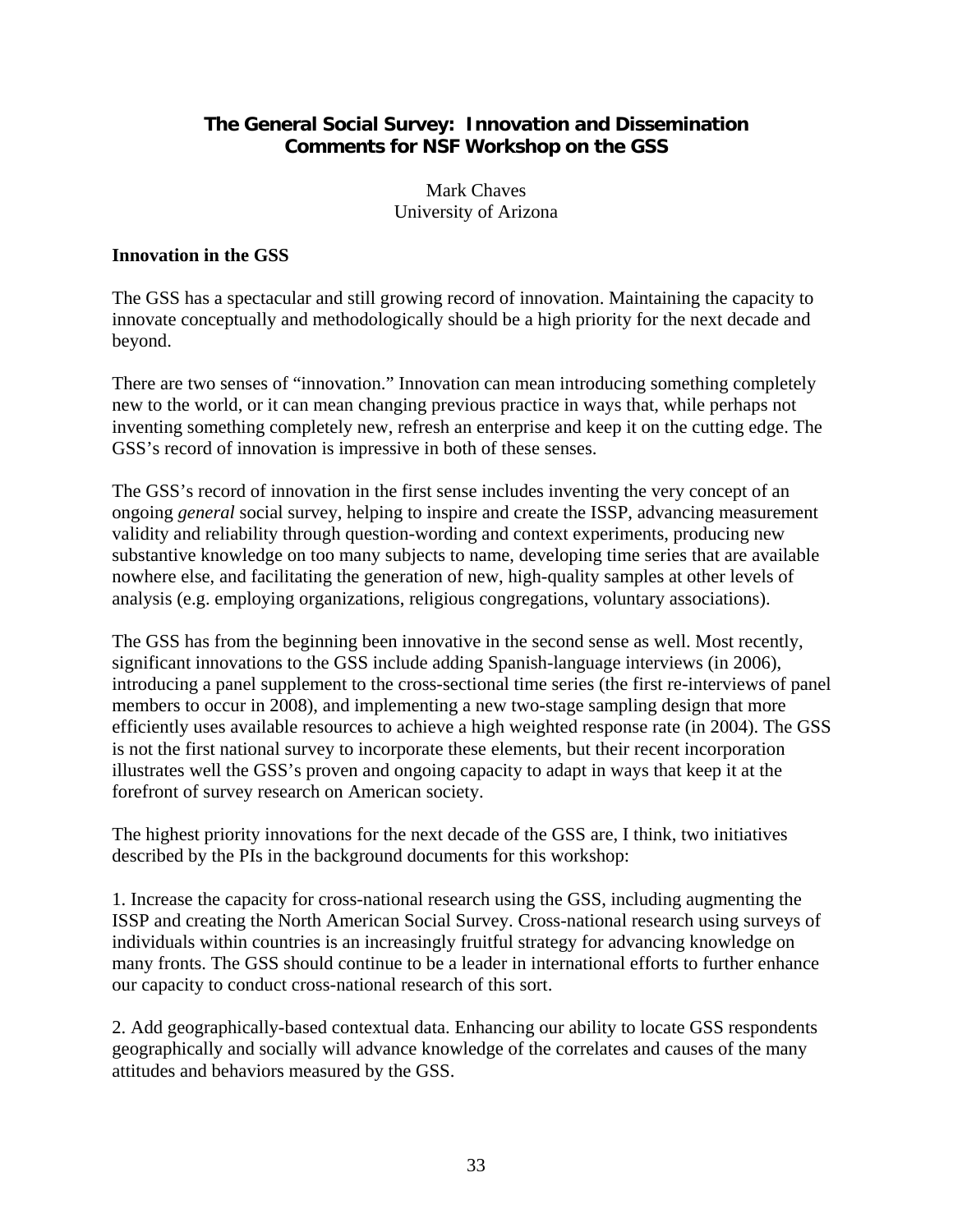To these top-priority innovations, I might add four others to consider in the coming years:

3. Gather data from other members of GSS respondents' households to further deepen our knowledge of the social contexts in which respondents live.

4. Collect biomarkers from GSS respondents. The GSS could be a leader in the increasingly important effort to integrate biological, behavioral, and social/cultural levels of analysis.

5. Continue to improve measurement on the GSS by implementing cognitive pretesting of all new items.

6. Pending the outcome of initial tests, implement the multi-level, integrated, database approach described in our background materials.

The core mission of the GSS is to gather high-quality data on the attributes, attitudes, and behaviors of people in the United States in order to document and explain trends and constants in those attributes, attitudes, and behaviors. Candidate innovations should be prioritized by their potential to significantly advance that core mission. In my view, enhancing our ability to integrate different levels of analysis–whether by placing GSS respondents in their geographic and social contexts, placing U.S. data in a cross-national context, or examining biomarkers along with attitudes and behaviors–seems the most fruitful way to advance that core mission given the current state of sociological knowledge, methodological sophistication, and technical possibility. This is why my top four priorities for future innovation all involve efforts to enhance our ability to integrate different levels of analysis.

The recompetition notice should make clear that future GSS leaders will be expected to push the GSS forward in these important ways. More generally, and whatever specific innovations are pursued, future leaders should possess a demonstrable capacity for building on the GSS's established legacy of innovation and leadership in survey research on American society.

#### **Dissemination of the GSS**

GSS data and results have been disseminated remarkably widely. The background materials document a staggering level of productive use of GSS data by researchers, teachers, students, journalists, and government officials: it is the third most highly used dataset (after the Census and the CPS), with almost 9,000 published uses, 188,000 datasets downloaded, 19 million visits to GSS/ISSP web sites between 1999 and 2003, 90 data extracts distributed with textbooks, and 250,000 students annually enrolled in courses that use the GSS. It is clear that GSS dissemination efforts have been wildly successful and, faced with numbers like these, it is tempting to say that the recompetition notice should simply state that GSS leaders should be prepared to continue current dissemination efforts without any change in current practice.

Still, I think it is fair to point out that internet access to GSS data and documentation is not stateof- the-art. GSSDIRS may have been state-of-the-art when it was developed in 1999-2000, but resource constraints have prevented updates of that system, and the GSS consequently has fallen behind the curve in internet dissemination. For example, there is no one definitive, up-to-date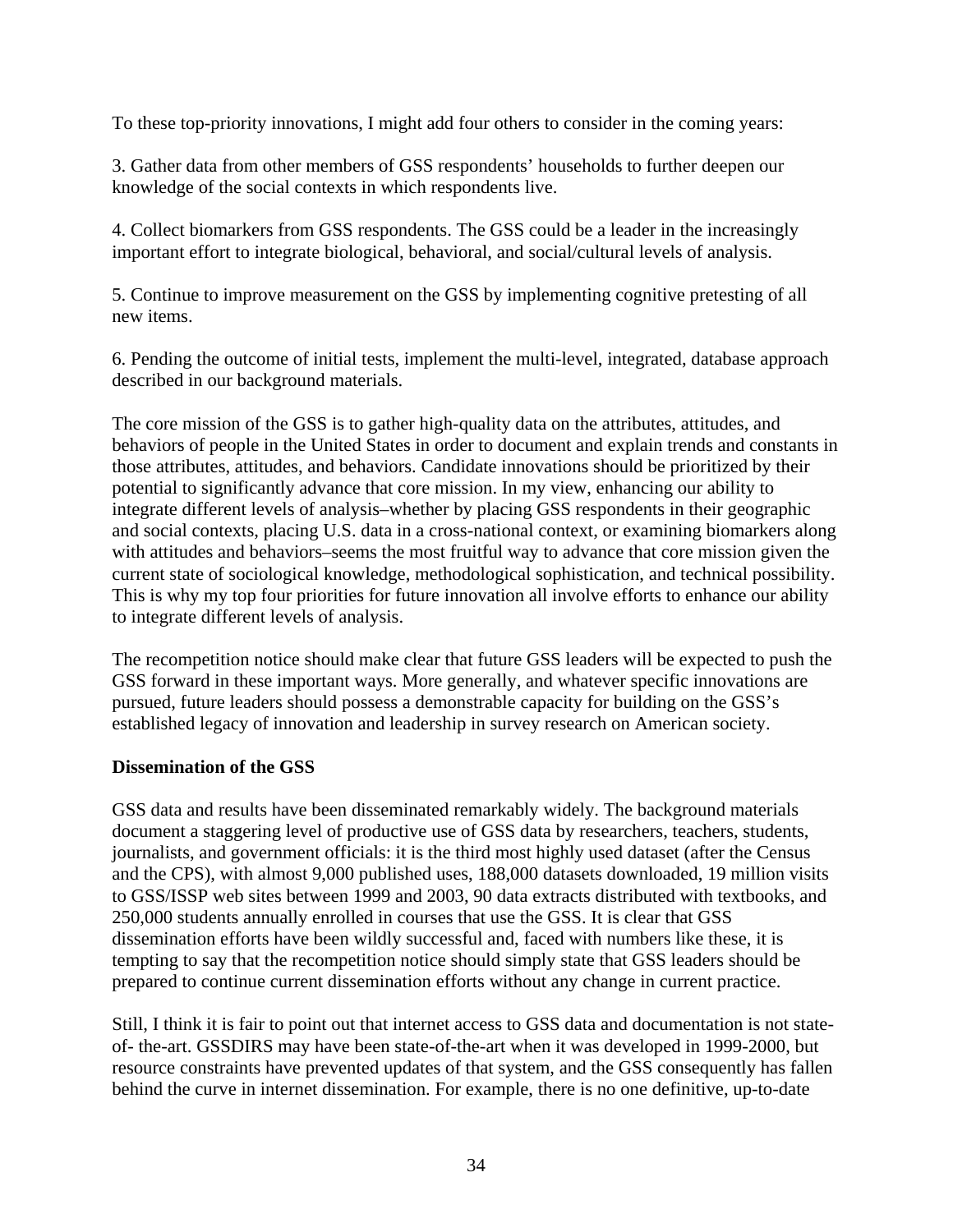GSS web site where a user can find all GSS data and all relevant documentation. New GSS data sets are first distributed through the Roper Center, from whom users must purchase them. The data sets are deposited at ICPSR and made available through other data archives within a few months, but this arrangement means that there is a several month period during which new data are available only via purchase from the Roper Center. To mention another example, the "GSS Methodological Reports" button on the GSSDIRS site produces a list of papers, but the full text of most of these papers is not available via the site. I think many users of GSS data would now expect to be able to read all GSS Methodological Reports at the click of a mouse.

The need to bring the GSS up to speed in internet dissemination–and keep it there–is made more urgent by the increasing complexity of the GSS. The subsampling design implemented in 2004, the panel data that will be introduced in 2008, and the potential addition of contextual geographical data all make it even more important that users have the easiest possible access to technical documentation as well as to the most recent data.

I understand that GSS staff already is working to develop a new, fully current project web site to be launched some time this year. That's great. Still, as the history of GSSDIRS illustrates, *keeping* a web site current in both function and content is as much of a challenge–perhaps more of a challenge–than creating it in the first place. Perhaps, then, the point here is simply that the GSS recompetition notice should make clear that, in the coming decade and beyond, NSF expects the GSS to *stay* at the forefront of internet dissemination of data and documentation, and it will provide the resources to make that possible.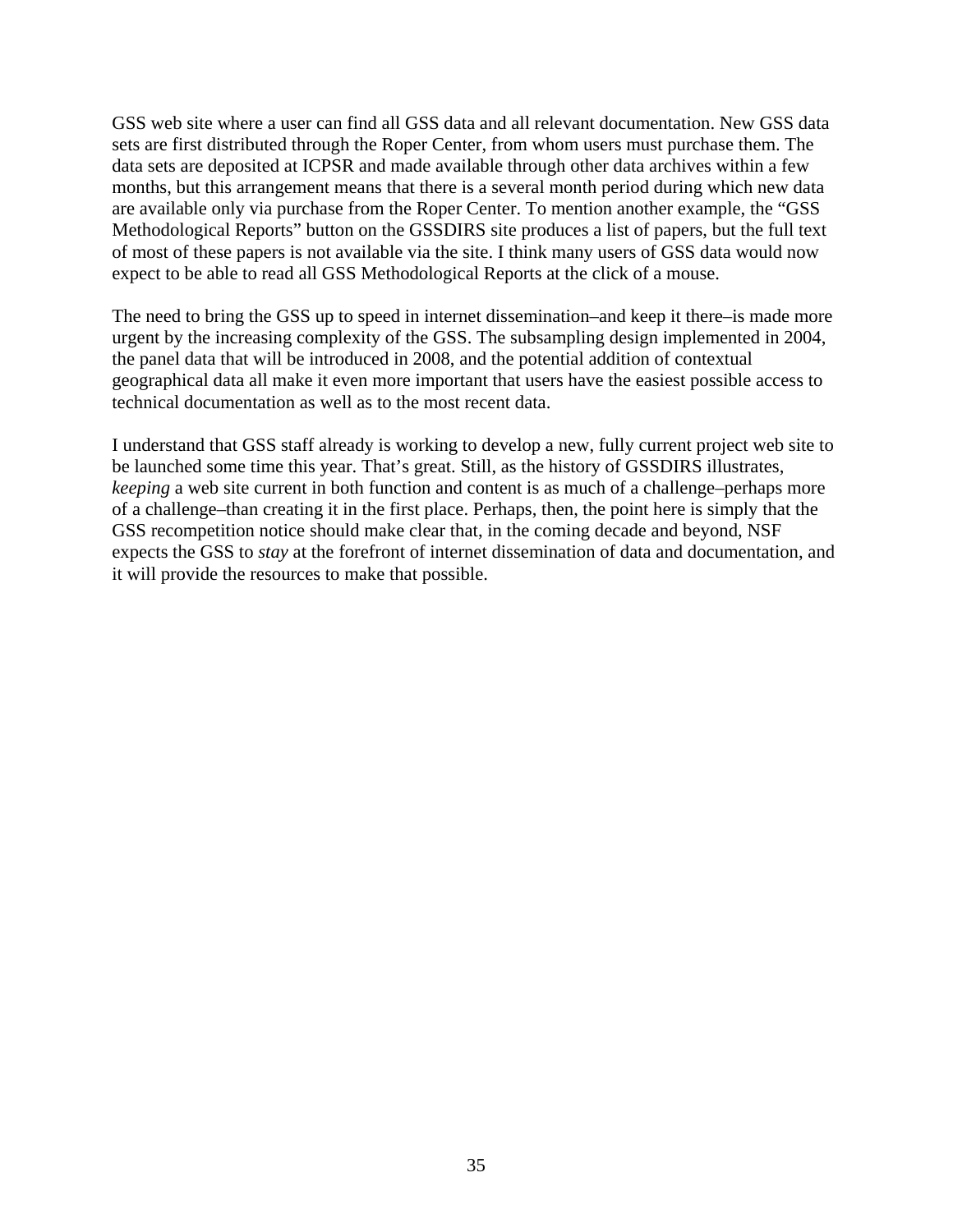# **Hard Choices: Reflections on the Design of the General Social Surve**y

Barbara Entwisle University of North Carolina, Chapel Hill

The GSS is a biennial personal interview survey of American adults consisting of a mix of sociodemographic background items, a rotating set of core attitudinal items crucial to the measurement of social trends, International Social Survey Program modules, and other large and small modules proposed by outside scholars with outside funding. It is a highly worthy project, and the current model is one of success. The current model is also the product of a series of compromises made over the history of the project. I think that it may be helpful at this point to consider aspects of the design from this perspective and to ask whether there might be other approaches with equal or greater appeal.

The GSS started out in 1973 as an annual survey. Other than 1979 and 1981, it continued as such until 1994, when it shifted to a biennial survey, but with a twist. Rather than a separate survey fielded annually, two surveys were packaged together and fielded at the same time in a single year. This design change resulted in substantial savings (training costs, listing expenses, etc.), and the GSS has continued as a biennial survey ever since. Should it? This question needs to be considered in relation to the speed of the changes the survey is intended to capture, some of which are quick and others not. It might be time to consider the survey in terms of its components and fielding them according to different strategies.

It is my understanding that the continuation of the biennial strategy is largely driven by ISSP obligations. The ISSP designs a topical module for use each year, which must be fielded that year or the next. In the current design, one of the ISSP modules is assigned to one of the two GSS samples, the other ISSP module to the other GSS sample, thus meeting the ISSP requirement. I am highly committed to the goals of the ISSP. I think it is essential that the GSS continue to participate in this international program. However, if the ISSP requirements could be met in some other way, if the components of the current GSS could be packaged somewhat differently, then it would be possible to consider other schedules for the administration of the non-ISSP portions of the GSS.

The GSS is a personal interview survey. This is one of the features of GSS design that gets the most scrutiny, because the costs of personal interviews have risen dramatically over the years. What is the rationale? Personal interview surveys are the "gold standard." Coverage is better than for telephone surveys because households without telephones are included. Further, personal interview surveys generally have response rates that are higher than telephone surveys. Indeed, the GSS has achieved response levels that are the envy of the field, historically as high as 80% and recently at the 70% level. Importantly, the number, difficulty and complexity of topics that can be covered in a personal interview survey is greater than in a telephone survey. I remain convinced that a personal interview survey has a lot to offer the GSS project. I do, however, wonder whether this approach is needed for all of the components. For instance, the ISSP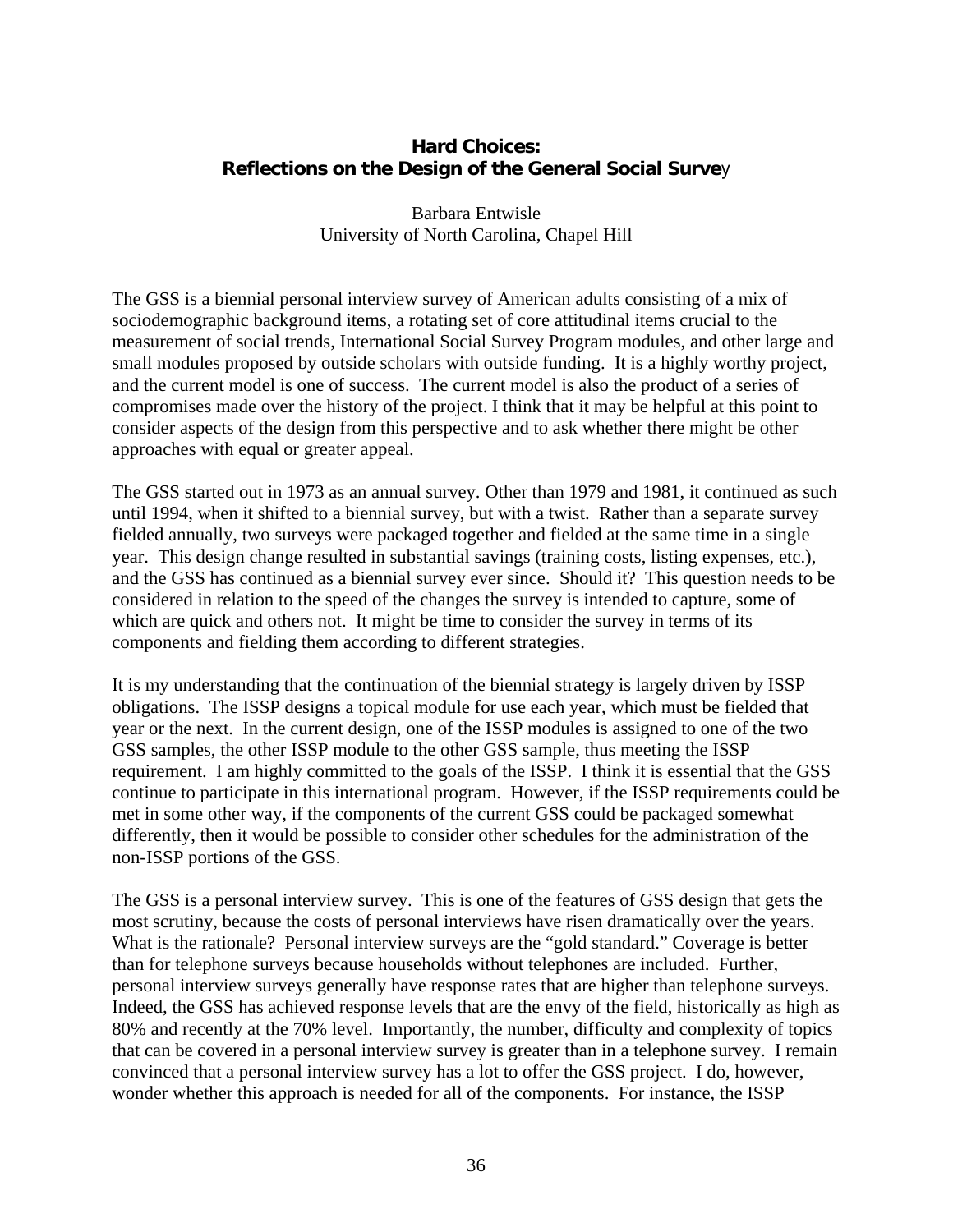modules might be fielded in some other way. Participating countries already use a variety of approaches so changing the mode for the ISSP modules is no threat to the international program. Opportunities might be taken to innovate in the administration of these modules. If the ISSP modules were removed from the personal interview, and fielded in some other way, it would no longer be necessary to field the non-ISSP portion of the GSS every two years. Note that I am not suggesting that ISSP be removed from the GSS–just that there might be more flexibility with respect to the various elements of the GSS.

The GSS aims to survey a representative sample of American adults. Until very recently, this was operationalized as English-speaking adults 18+ living in households in the US. In 1972, when the first survey was fielded, there was a good correspondence between English-speaking household population and the US population as a whole. However, this correspondence weakened over time as waves of immigrants entered the country (consequent to major legislative changes enacted in 1965). The omission of Spanish speakers was a particular problem. Funds for including them have been made available starting with 2006. I am very pleased by this change and feel strongly that Spanish translation should continue to be supported in the future. A major strength of the GSS is its focus on trends and changes at the population level. If we want to understand how American society now is similar to or different from American society ten years ago, twenty years ago, or thirty years ago, we need to include all of the relevant groups.

With respect to content, there is a major tension between continuing to ask questions (including response categories) the same way and making changes to question design to reflect advances in survey methodology. The GSS has emphasized the former for the purposes of replication and to guarantee comparability over time. As the GSS PIs have said on numerous occasions, "If you want to measure change, don't change the measures." My views on this depend on the component of the data collection. Specifically, I think that sociodemographic measures should be updated and response formats revised as needed. Why? It seems to me that the value of the these variables for the GSS is (1) for identifying subgroups for trend analysis and (2) as background or predictor variables in analyses of core items or variables in the modules. Given these purposes, there is less need for questions and response categories to remain unchanged. If my goal were to track trends in the sociodemographic composition of the population, I would turn to some source other than the GSS. I am more sympathetic to the need to keep things the same when it comes to the core attitudinal items than for the sociodemographic background variables. Although there continues to be a need to review and update core attitudinal items, I think that the argument for leaning in a conservative direction is much stronger for these items.

With respect to the core, I would like to revisit a design change that was made some years ago, i.e., the introduction of the rotating core. In the rotating core, items are divided across three ballots–A, B, C. Each respondent is given two of the three ballots: AB, BC, or AC. Across two samples of roughly 1500 each, this yields responses for 1000 respondents on each core item, a sufficient number for tracking trends. However, this makes the data much more difficult to use for cross-tabulations and regression analysis. Prospective users look at the codebook and see that 1000 cases are available for analysis for a set of variables of interest to them. What they do not realize until trying to do their analysis is that the actual number of cases available may be 1000, but may also be 0 (listwise deletion with one item each coming from A, B, and C). I have seen even fairly sophisticated users flummoxed by this. This is a negative from the standpoint of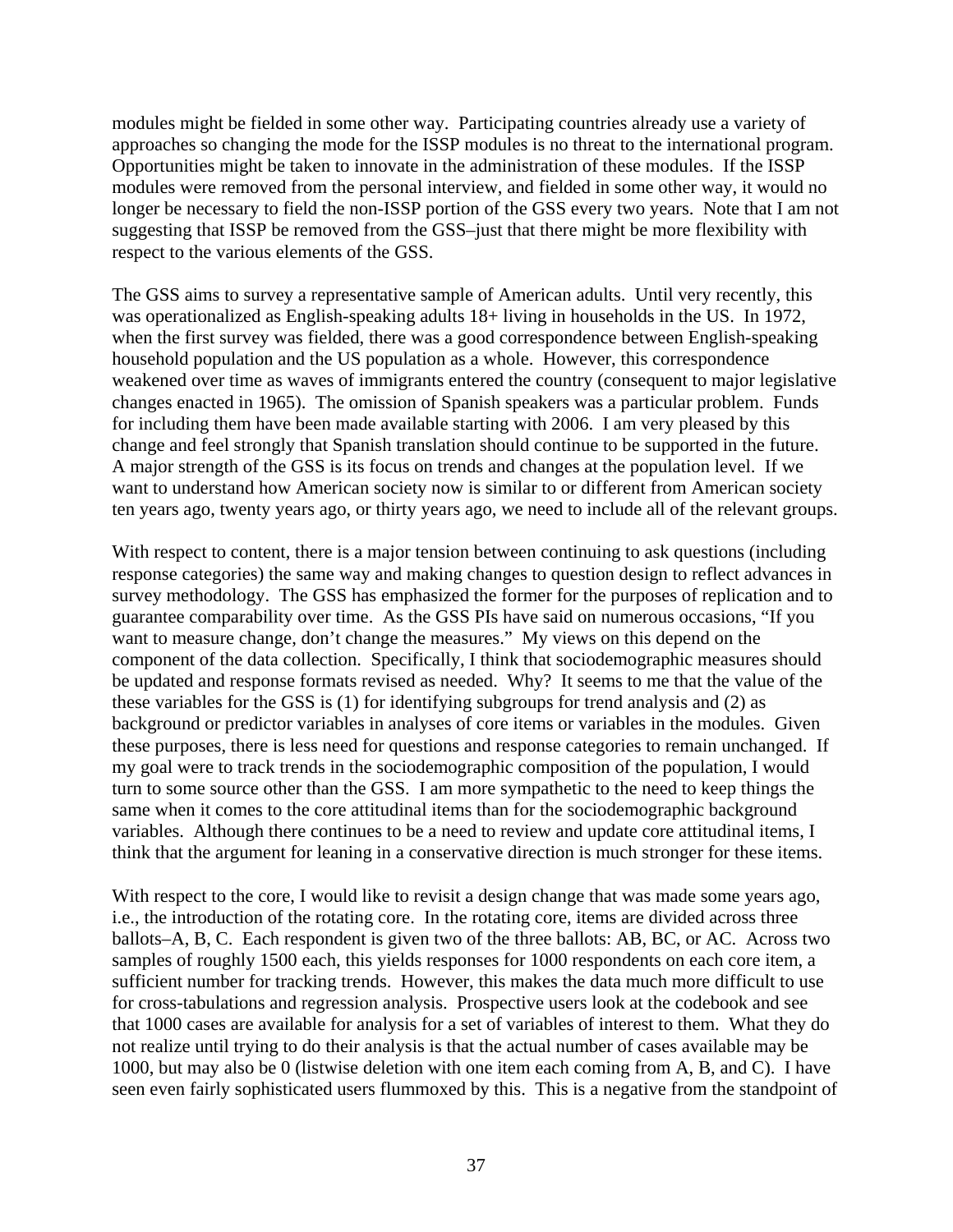one of the important contributions of the GSS: the education of sociology students.

The modules comprise the final component of the GSS. The modules make it possible for the GSS to be topical, timely, theory-driven, and innovative in its content and methodology while at the same time achieving its other goals. As such, they are a vital component of the GSS and should be continued. How these modules are funded deserves some thought, though. NSF originally funded their development and implementation, but this has not been true for a while. In fact, externally funded modules have become a critical source of the funds needed to field each wave of the GSS. This is a burden for the PIs and adds a lot of uncertainty to the planning process. It also puts the Board of Overseers into an uncomfortable position. (What is their role with respect to fundraising?) I would like to see at least some of the topical modules centrally funded. Perhaps there could be an open competition for space in these modules sponsored by NSF, with proposals evaluated by the Board of Overseers.

In sum, the GSS can be seen as the historical outcome of decisions and compromises made over many years and for many reasons. I think it is time to revisit some of these. How important is it to field the survey biennially? My understanding is that participation in the ISSP is a major factor driving periodicity. Would it be possible to consider an alternative approach to fielding the ISSP? What is the most appropriate periodicity for the core items? If the GSS continues with a personal interview approach for its core content, but at less frequent intervals, would it be possible to ask all of the respondents all of the core items? Would the funds stretch to cover the development of specialized modules? What might be done to update the sociodemographic items (including response categories)? The current model is clearly one of success, but thinking about the future, other approaches should also be considered.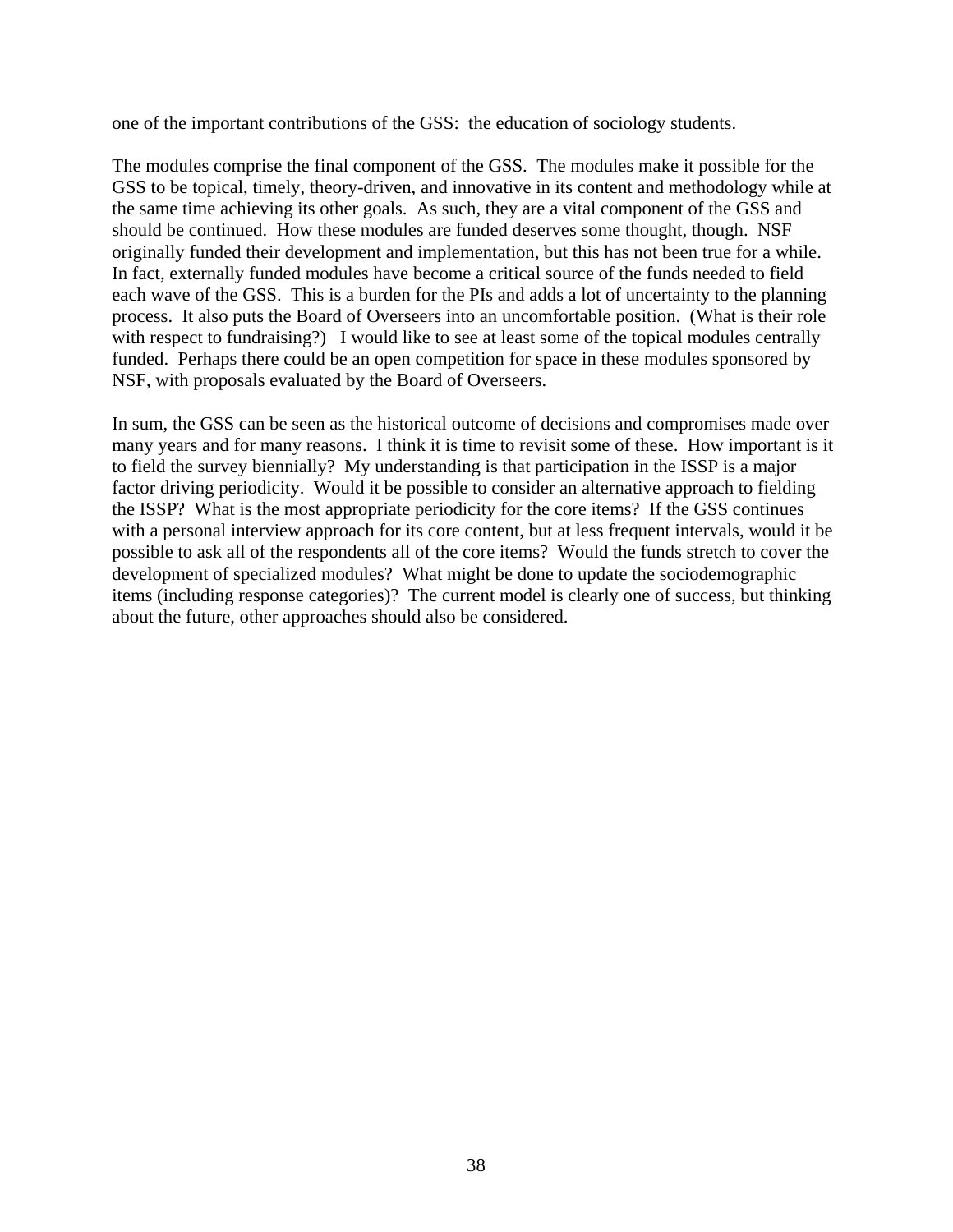| <b>GSS Structure</b>                                               |                          |           |                    |                          |           |            |
|--------------------------------------------------------------------|--------------------------|-----------|--------------------|--------------------------|-----------|------------|
| Sample X $(n=1500)$                                                |                          |           | Sample $Y(n=1500)$ |                          |           | Time       |
| Sociodemographic Core                                              |                          |           |                    |                          |           | 45 minutes |
| Rotating Core (each respondent gets 2 of the following 3 ballots): |                          |           |                    |                          |           |            |
| <b>Ballot xA</b>                                                   | <b>Ballot</b> x <b>B</b> | Ballot xC | Ballot yA          | <b>Ballot</b> y <b>B</b> | Ballot yC |            |
|                                                                    |                          |           |                    |                          |           |            |
| ISSP-Year 1                                                        |                          |           | ISSP-Year 2        |                          |           | 15 minutes |
| Module 1                                                           |                          |           | Module 2           |                          |           | 15 minutes |
| Mini-Modules 1                                                     |                          |           | Mini-Modules 2     |                          |           | 15 minutes |

(adapted from a graphic distributed by Mike Hout in spring 1999).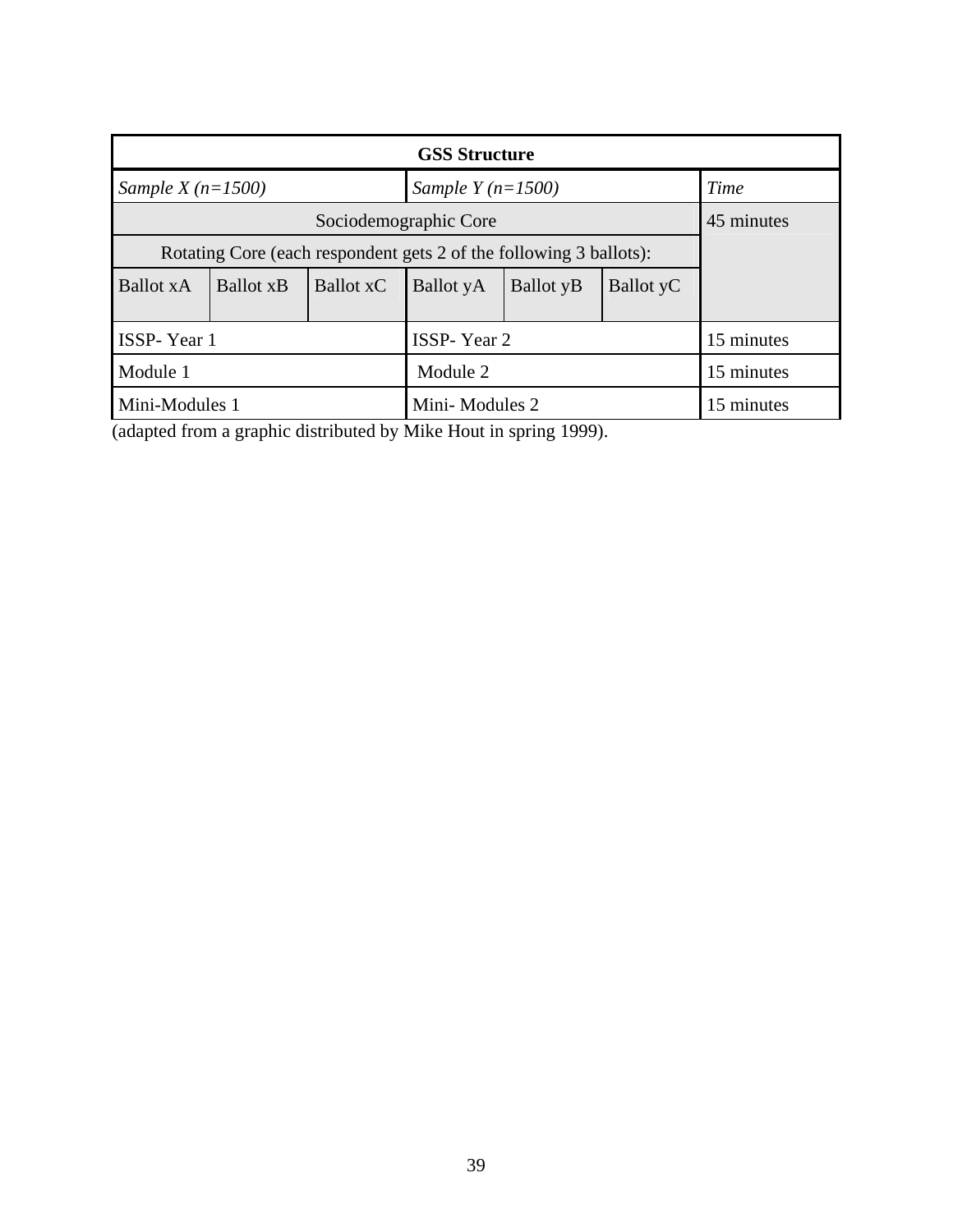# **Commentary for GSS Workshop Methodology & Technological Innovation and Cyberinfrastructure**

Jeremy Freese Harvard University and University of Wisconsin-Madison

# **Methodology**

The General Social Survey is an unquestioned national resource and has become this as a result of the excellent stewardship and continual initiative shown by its principals. As someone who cares about social research methods, my principal complaint about the General Social Survey is perhaps that in some ways it is a victim of its own success, at least within sociology. By which I mean that its very prominence can invite problems of use that result in a number of projects that use the GSS being regrettable from a scientific standpoint in various ways. While I recognize that large-scale data collection efforts are often considered having as their purview being simply getting the highest quality data they can, and pathologies of use are not their problem, I do wonder whether more can be built into the structure of the GSS that would improve the quality of work being done from an analysis side as well as from the data collection side. Three points:

1. Two closely connected problems that I see with the practical use of the GSS is that its familiarity to sociologists leads it to be pressed into service for questions for which other data sources exist that would be better to use and that, despite the mostly descriptive emphasis on documenting trends that was emphasized in the materials we were provided, sociologists sometimes seek to use the GSS to speak to causal questions in ways that cross-sectional surveys are not well-designed to speak to. In this respect, I find special reason to be very excited about three of the developments described in the materials: (1) the continued engagement with ISSP, which will allow theoretical discussions of large-scale causes of social trends to benefit from drawing implications about the timing of changes in different nations (although this is limited by whatever ways the ISSP has unique rather than shared content across years, and so more repetition in the ISSP would be desirable); (2) the development of a panel design to the study, although I would like to know more details about this (which will be desirable to allow inferences about intervening events -- for example, changes in marital status -- especially given the wise decision to attempt to gather three points in time on respondents); (3) the possible expansion to include more administrative record matches (which can have the advantage of extending information about respondents across time). I commend these efforts. In this respect, anything NSF could do to specifically promote use of these components, whether in funding specific projects or in funding infrastructure that would make this data as easy to use as the regular GSS cross-sections are now, could be valuable for improving the overall quality of work done using GSS.

2. Especially given increasing emphasis in the behavioral sciences on interdisciplinary work and on being able to describe "mechanisms" and "pathways," the lack of much good measurement on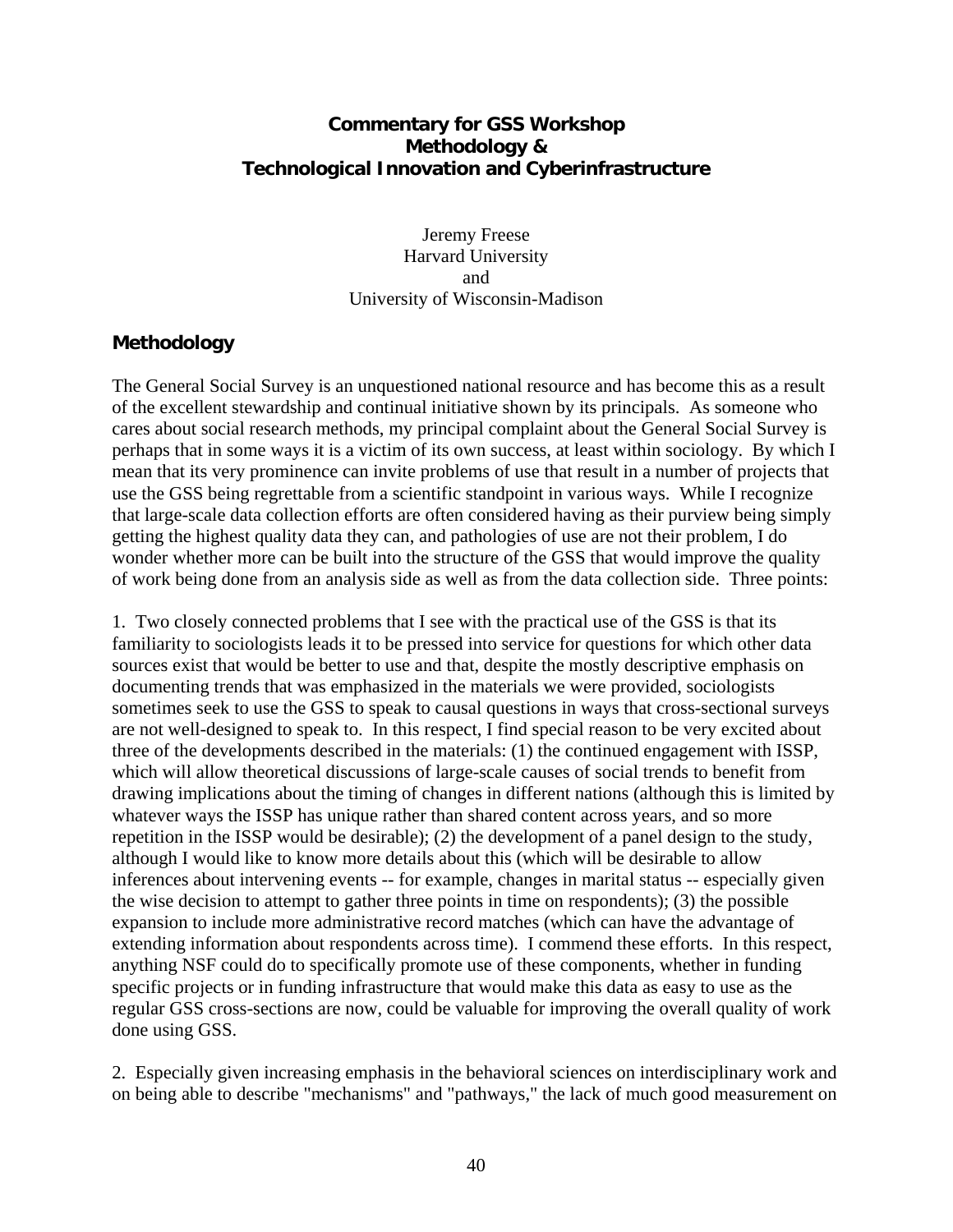psychological constructs in the GSS seems like it might post a threat to its value to interdisciplinary contribution going forward. Such measurement is more commonly conducted by SAQ rather than in-person interviews. The Health and Retirement Study, for instance, has invested now in collecting psychosocial measures using a leave-behind questionnaire. The lack of any kind of leave-behind SAQ with GSS has always been somewhat puzzling to me, and seems especially the case now that respondents will be impaneled. For that matter, even an Internet-administered SAQ for those respondents who have Internet access (even recognizing the limitations of such samples then being limited to only respondents who have Internet access), would provide more strength for getting at psychological moderators and mediators of causal processes than what can presently be done with GSS.

3. In economics, there has been increasing prominence of methods of causal analysis that are based less on structural modeling than on identifying 'natural experiments' within the data, especially those that derive from identifying discontinuities in causes and from identifying sources of exogenous variation (instrumental variables). A less obvious implication of this movement is perhaps the interest of the GSS in making available as much so-called paradata (if I am correct in understanding this term to refer to data on the details of fielding and other characteristics of cases), administrative data matches, and geography as possible, even if its analytic implications are not readily apparent, as such data may have uses for being able to support kinds of inferences along these lines that those running the survey might not themselves anticipate.

# **Technological Innovation and Cyberinfrastructure**

My points are about cyberinfrastucture for users of the General Social Survey. As a broader cyberinfrastructural matter, the General Social Survey's web presence is notoriously confusing; in my own effort this weekend to search for materials, there appear to be two different GSS pages at NORC and two different kinds of GSS pages at ICPSR, which link to different materials. Given what a valuable national resource it is, I am unclear why GSS's web presence seems so much less well-developed than either NES or PSID and worry especially that this may impose a hindrance to investigators outside sociology.

1. *Regarding data availability, when supplemental data collection is done.* The "Generation of Data" material lists some GSS Reinterviews and Auxiliary Data Collection projects. Some of these I was already aware of; some of which I was not. I searched for information online about obtaining these data and came away frustrated and empty-handed. Are these data systematically available to the research community? If not, why not? Can anything be done to make information about the existence of these data more widely known and the data themselves more readily accessible?

2. *Regarding analysis of confidential data.* The advancement of the GSS as a scientific tool I think will require it to be collecting and making more data available to researchers than what disclosure requirements can readily allow to circulate publicly. I would be interested in knowing more about any strategies GSS has regarding the release of data that cannot be made available publicly; indeed, I'm only vaguely and anecdotally aware of what policies are now and was not able to locate anything on the Web describing it. (In this respect, I have \*far\* greater enthusiasm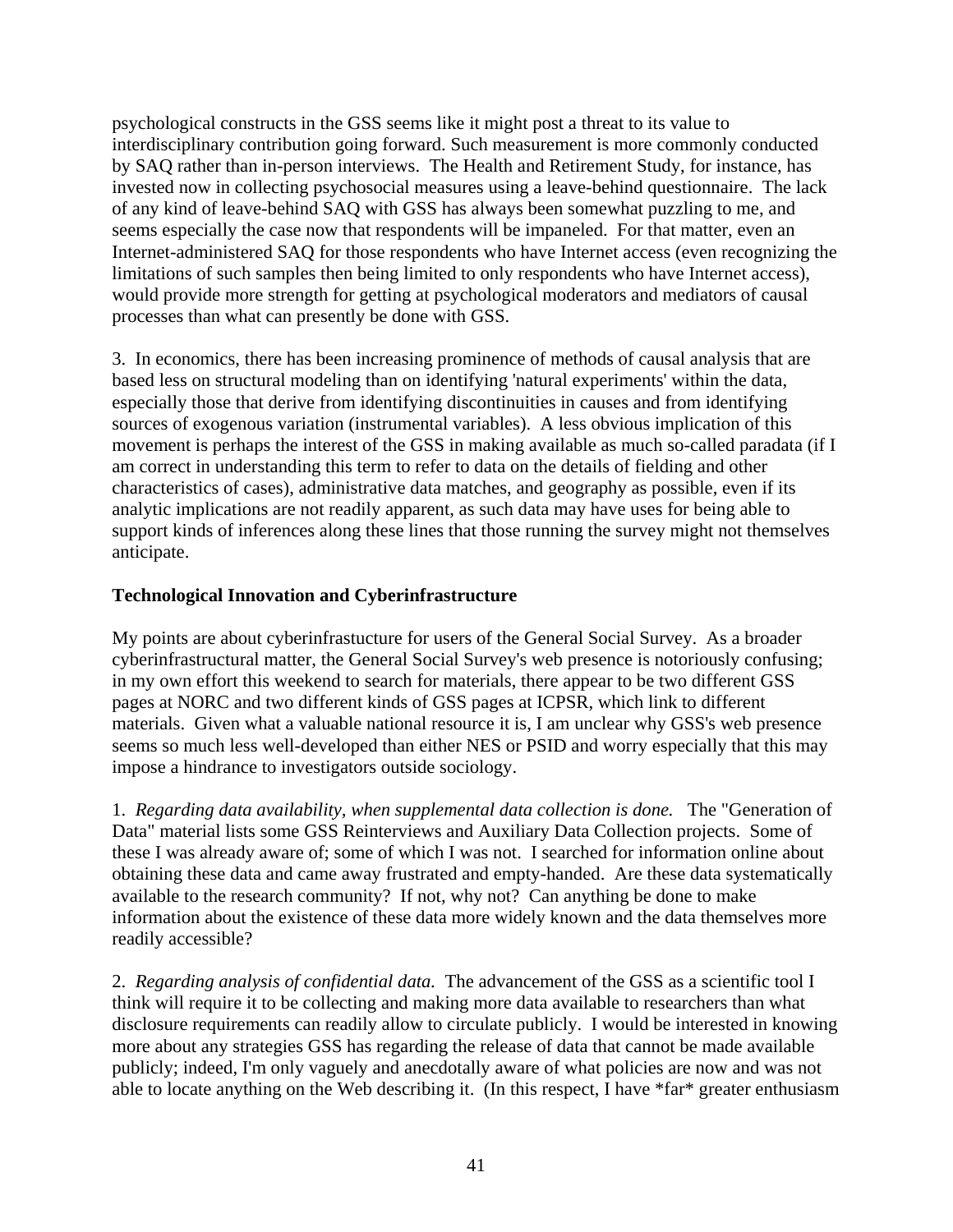for solutions that make data available on a secure basis to be analyzed using any statistical software than solutions that have attempted to develop specialized statistical packages for online use, especially when the latter do not allow analysis to be conducted in any way that provides a record of steps that is subsequently replicable.)

3. *Regarding data agreements.* As the materials we were provided emphasize, one of the great strengths of the GSS is that it is open and public. I have on multiple occasions now checked findings of a paper using GSS either as a reader or reviewer of the GSS by re-analyzing GSS data myself. One of the great advantages of the Internet is that it allows a considerable increase in the transparency it allows for research. Economics has taken advantage of this transparency by having now enforced rules in its most prominent journals that code and data for analyses are to be made available to the maximum extent possible at the time of publication. Sociology, despite once been at the forefront of initiatives for sharing materials, has lagged behind. A costless way for the General Social Survey to show leadership in this area would be to ask its researchers to show the same kind of attitude toward the desirability of openness and public character of work that the GSS itself exemplifies. Namely, as part of its agreement for users downloading the data, the GSS can inform users of the expectation that users will deposit software code sufficient to replicate results from GSS analyses in the ICPSR Publications-Related Archive, or another public archive that accepts code, at the time of the publication of any articles that use the data. In doing so, the GSS can expand its teaching mission as the availability of code for inspection allows new researchers to see first-hand the procedures by which published work was done, and in so doing gain lessons for their own practice.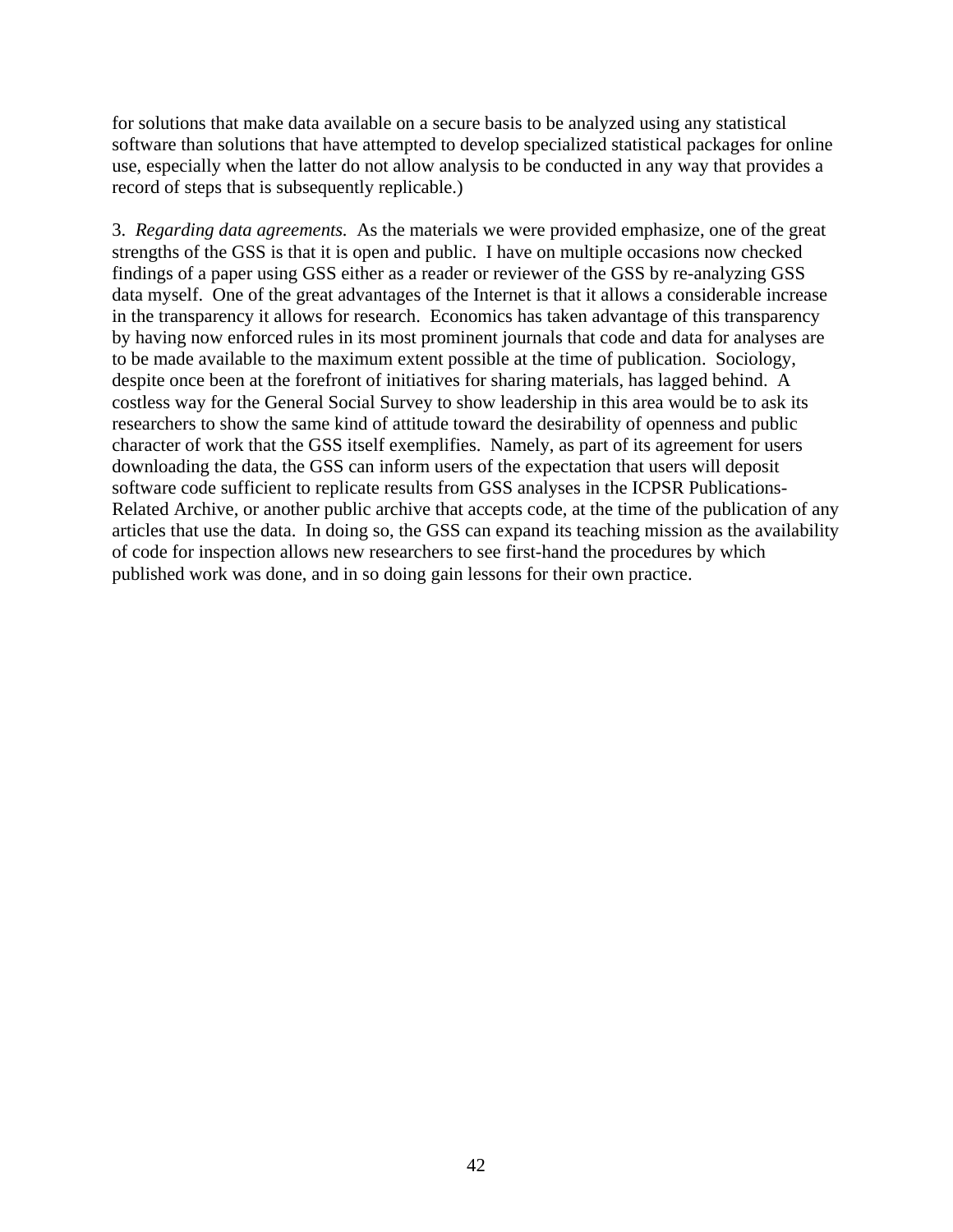# **Best Practices in the Dissemination of Survey Data**

**Peter Granda Inter-university Consortium for Political and Social Research (ICPSR) University of Michigan** 

#### **Preservation**

Preservation is an important part of the data life cycle, allowing for long-term access to valuable digital materials. Digital materials are best protected by having multiple copies stored at off-site locations. An ideal preservation storage situation includes a minimum of six off-site copies of digital materials undergoing regularly scheduled back-ups. In addition to this redundancy, the media on which the digital materials are stored require ongoing refreshment. Data and documentation formats should also be software independent. An organization with an effective preservation strategy makes an explicit commitment to preserving digital information by:

- Complying with the Open Archival Information System (OAIS) and other digital preservation standards and practice
- Ensuring that digital content can be provided to users and exchanged with archives so that it remains readable, meaningful, and understandable
- Participating in the development and promulgation of digital preservation community standards, practice, and research-based solutions
- Developing a scalable, reliable, sustainable, and auditable digital preservation repository
- Managing the hardware, software, and storage media components of the digital preservation function in accordance with environmental standards, quality control specifications, and security requirements

#### **Disclosure Analysis**

Any plan to disseminate survey data must include very specific procedures for understanding and minimizing the risk of breaching the promise of confidentiality that is made to respondents at the time of the survey. Appropriate disclosure risk analysis involves both practical and statistical steps that attempt to identify cases and variables that might be recognizable to an intruder, or matched with external databases. Once those cases and variables are identified, the survey can be evaluated. In virtually every case, the data can be masked in various ways that make it possible for public use data to be distributed, usually through a Web-based system. Sometimes these masking procedures reduce the usefulness of the data for analysis, in which case it is appropriate to create less-thoroughly masked versions that can be distributed under restricted use contracts or made available within a research data center or "enclave." The key goal of disclosure risk analysis and processing is to ensure that the data have the greatest potential usefulness while simultaneously offering the strongest possible protection to the confidentiality of the individual respondents.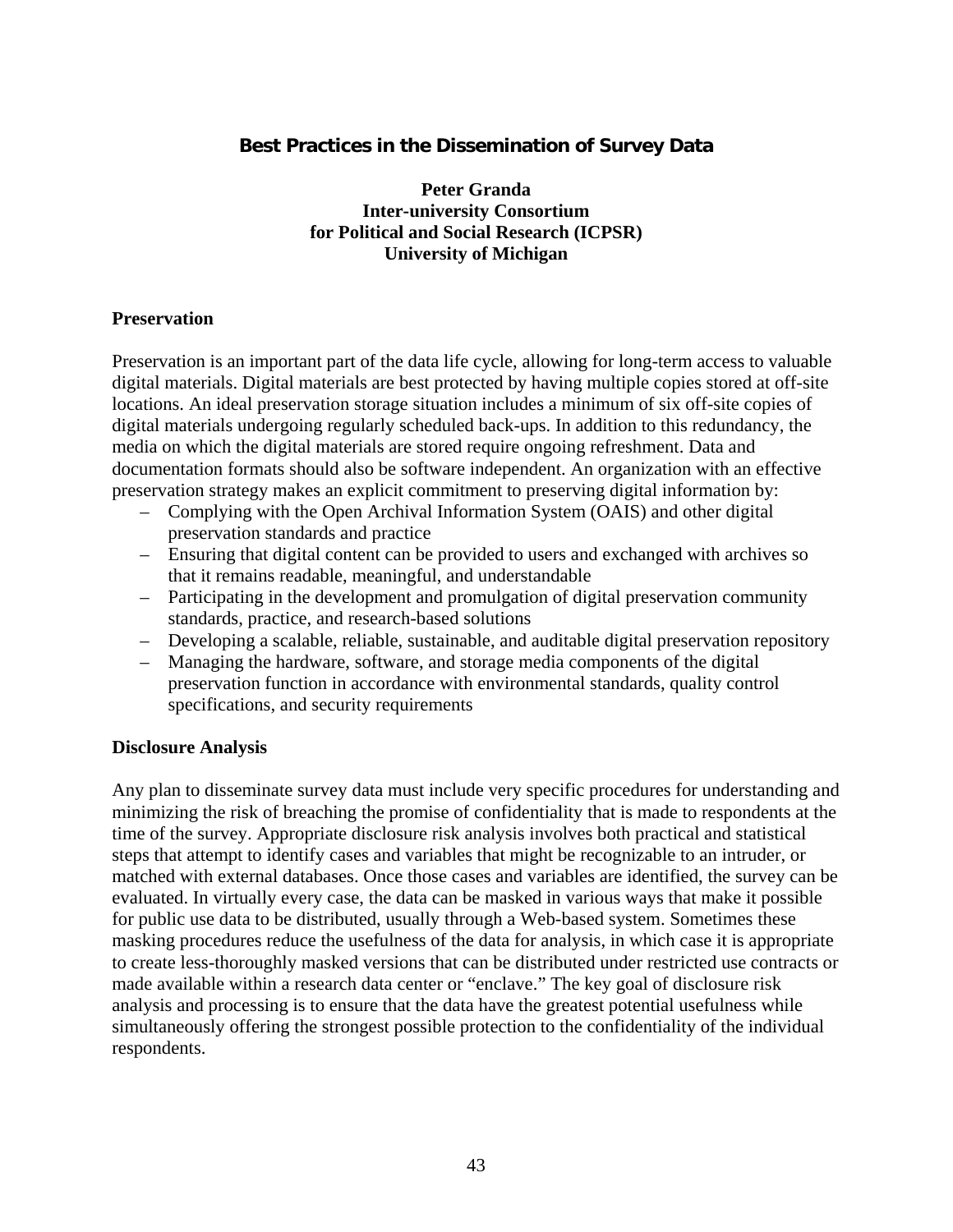### **Documentation Processing**

High quality metadata is essential to effective data use, and adopting the Data Documentation Initiative (DDI) XML standard for metadata offers several advantages. First, all information that the analyst needs is available in a core document, from which other products, such as setup files, can be produced. Second, the XML file can be viewed with Web browsers and lends itself to Web display and navigation. Third, because the content of each field of the documentation is tagged, the documentation can serve as the foundation for extract and analysis programs, search engines, and other intelligent agents. Finally, preparing documentation in DDI format at the outset of a project means that the documentation will also be suitable for archival deposit and preservation. DDI XML should ideally be generated by the CAI system used to collect data.

With rich DDI markup, instrument documentation can be presented so that users can track the logic of the questionnaire. Also enabled is a bank of all questions ever asked in multi-year studies, years they were asked, differences in question wording, etc. This approach permits linking to the documentation of related surveys -- for example, those conducted in other countries -- with variable text viewable in the native languages, so that analysts can study relationships among all of the survey items.

### **Data Processing**

An effective data processing strategy focuses on the production of data files which will provide optimal utility for researchers. Processors must perform a series of steps to ensure the integrity of public-use files. Such steps include: a thorough investigation of any wildcode or inconsistent responses, the standardization of all missing data values, reformatting any variables to maximize storage capacity, and the creation of complete and concise variable and value labels which will provide researchers with clear descriptions of their analytic results. The format of the data files should permit access through a wide variety of statistical packages all of which will produce the same results no matter how complicated the analysis requested.

# **New Data Products**

Data producers and archives should consider producing ancillary files for those data collection efforts which cover multiple waves of respondents or several geographic areas. Special subsets of data which take advantage of the longitudinal richness of long-term collections provide unique opportunities to study important social, political, and economic issues from different perspectives particularly with regard to the changing characteristics of the sampled respondents.

# **Finding Aids**

Finding aids are critical to a Web-based system. A robust search engine is needed to query the fielded metadata so that the user can find variables of interest efficiently. The search should also run against a study's bibliography so that there is two-way linking enabled between variables and publications based on analyses of those variables. Displaying full text of the publications whenever possible is also essential to realize the full potential of the online research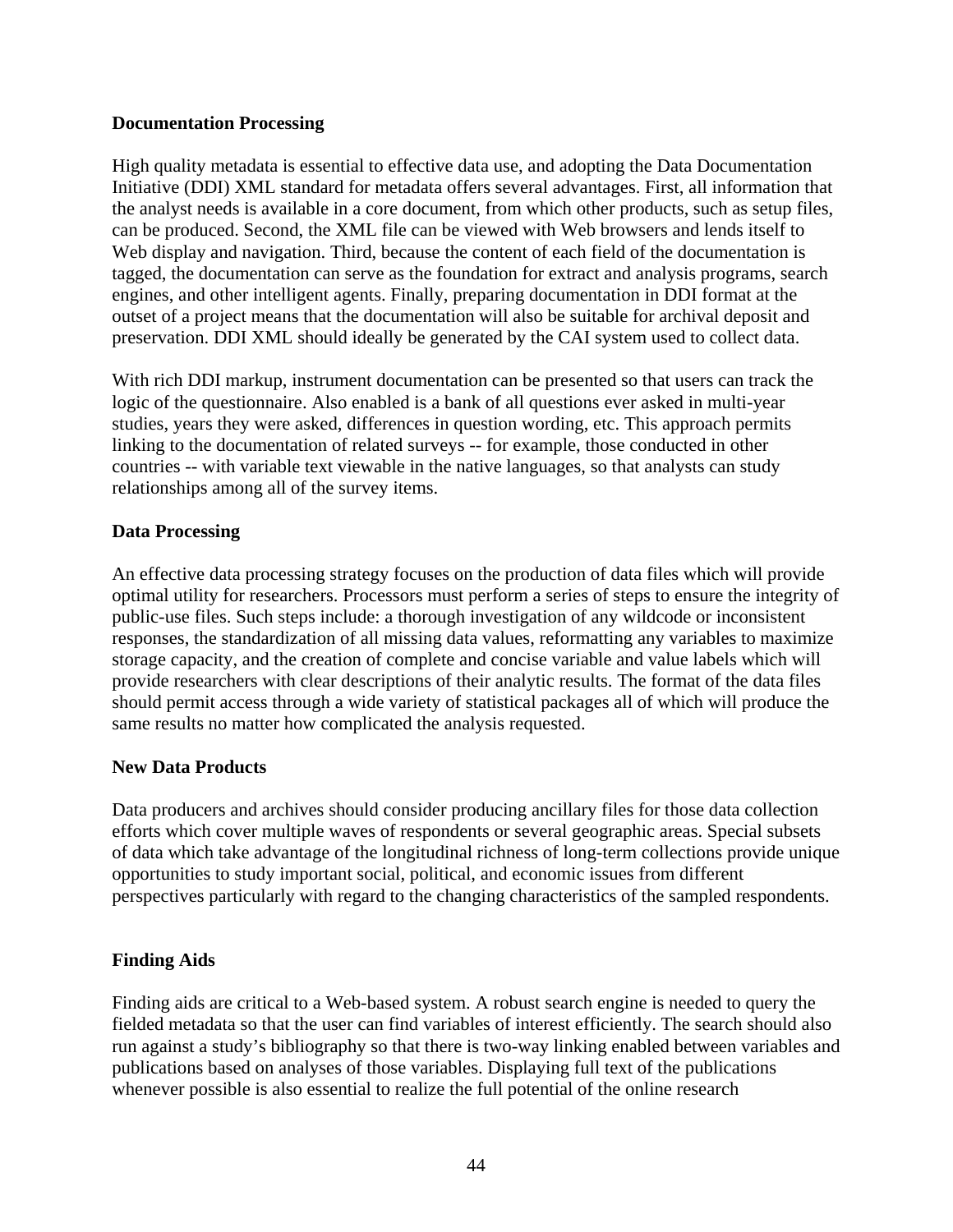environment. Dedicated staff should be continuously searching journals and online databases to discover new citations.

# **Types of Dissemination**

The data producer must make every effort to make all public and restricted data and documentation files available to the research community through secure and predictable channels. The producer may decide to provide their own access but should also send copies to a trusted digital repository for permanent preservation should the producer decide to cease such services in the future.

Providing optimal utility for researchers means that data producers and archives produce a variety of products for their varied constituencies. To address the needs of those who seek to do intensive statistical analyses with particular software packages, processors should produce setup files and ready-to-use 'portable' files in SAS, SPSS, and Stata. To address the needs of policymakers and those who are browsing for new data sources, seeking summary analytic information, or may want to download specific variables quickly, producers and archives can create tools within the Web-based system to permit online analysis, subsetting, and access to full documentation.

# **Training and Outreach**

It is very important that major survey research products reach out to the user community effectively in order to ensure that they receive the greatest possible use. The most straightforward way to reach out is to develop an effective on-line presence and to ensure that the data are easily located and acquired, and that metadata and bibliographical citations are also available. Beyond that, effective outreach usually includes three activities. First, data producers often organize workshops or conferences soon after the data are released to bring early users together to discuss important preliminary results and to ensure both that the data are used effectively and that any problems with the data are recognized and corrected. Second, data producers often hold training workshops to ensure that novice users have a chance to learn about the data from experts and especially from the data production team itself. Longitudinal data and repeated cross-sectional data are particularly challenging to analyze without specialized instruction and training. These training courses can be brief half-day or one-day sessions at the time of professional meetings, or they can be three- or five-day sessions in the summer (or during the academic year) with a more detailed focus. Finally, data producers send representatives to important professional meetings with a display "booth" where staff from the project can describe the data, distribute documentation and sample data, and encourage researchers to make use of the data.

# **User Support**

Rounding out such a Web-based system is easy access to user support through phone, email, online chat, user forums, and tutorials. All user questions should go into a database that tracks them and creates an accumulating knowledge base, which can also serve to generate Frequently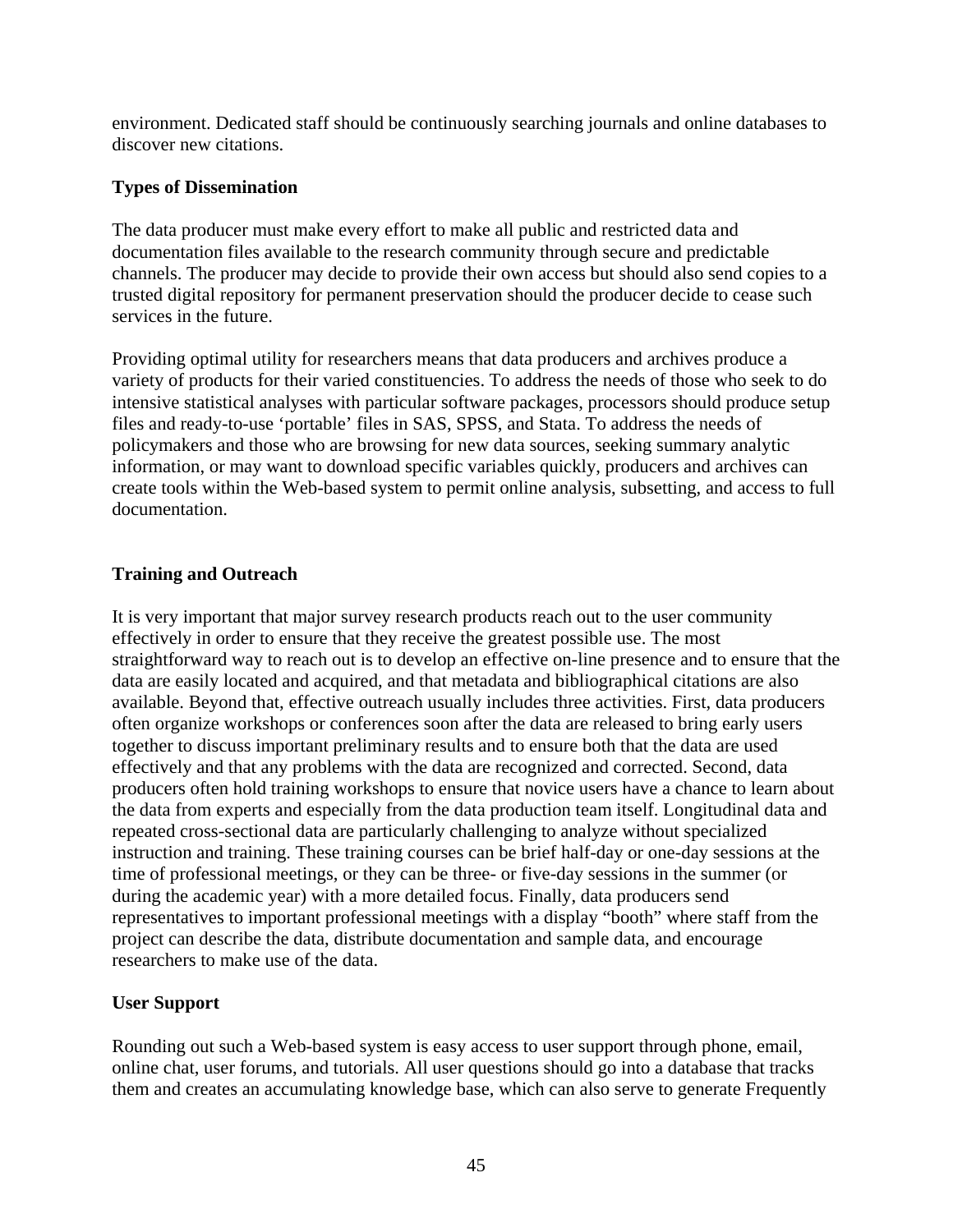Asked Questions. Tutorials, some of which may be offered in video format, can be used to provide help in using the data, the online analysis system, and the major statistical software packages. The user forums provide the foundation for an online community of researchers and students who can discuss their experiences using data and learn from each other.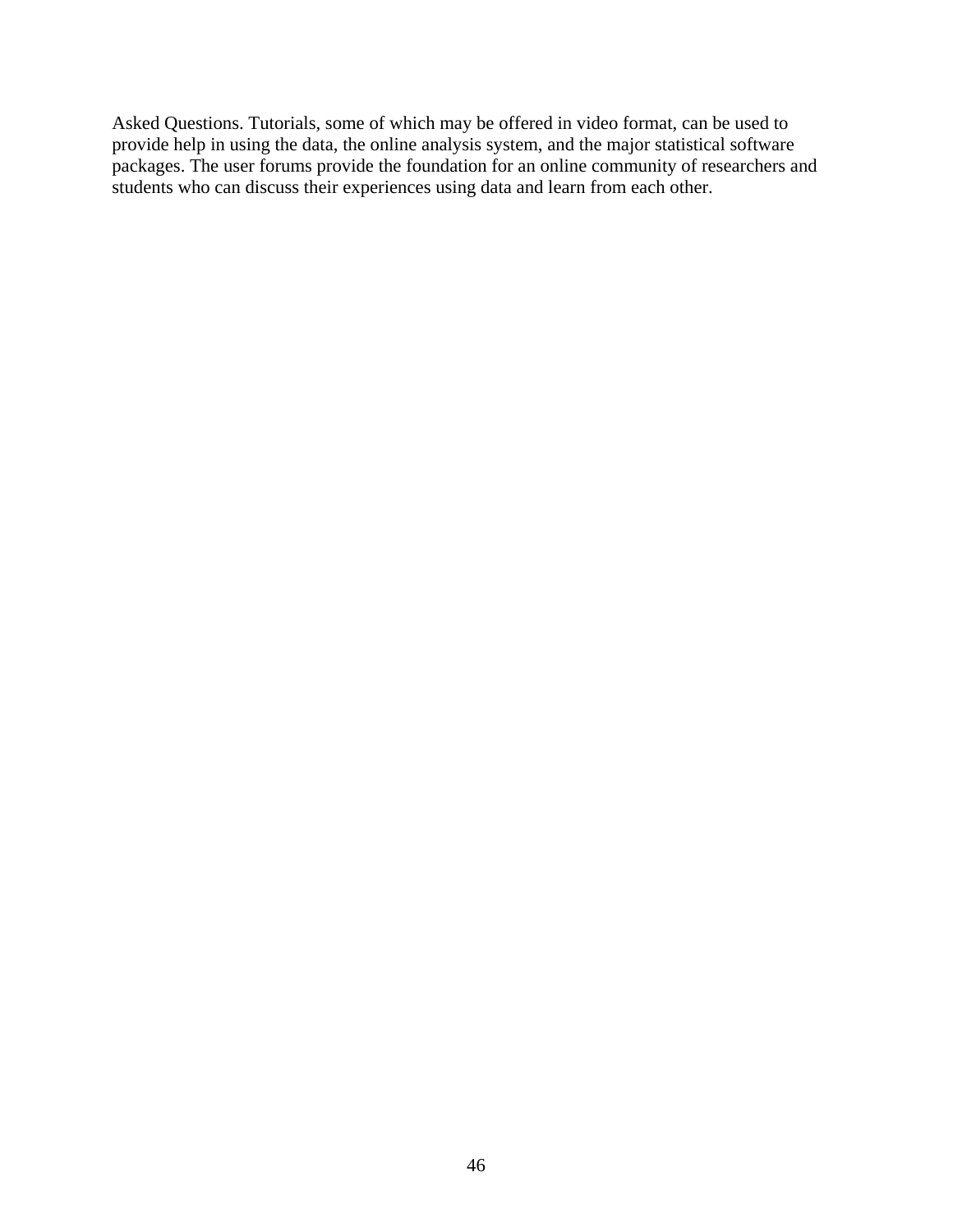# **The GSS and International Surveys: Issues and Opportunities**

#### **Ronald Inglehart University of Michigan**

The GSS plays a key role in international survey research. In connection with the ISSP, it has produced cross-nationally comparable data measuring a wide variety of important social concerns. These data have been used extensively by social scientists, students and decision makers, and in connection with the emerging North American Social Survey, the GSS has an opportunity to play an even more significant role.

Although the data produced by the GSS has been a valuable resource for social scientists throughout the world, its value could be enhanced substantially through better coordination with other major cross-national survey research programs. There are several reasons why this is true. The most important one is that in order to carry out analyses of social change that can lead to conclusive findings, one needs much more frequent measures of key variables than are now being gathered.

As the GSS proposal to the NSF notes, most important processes of social change take place through intergenerational population replacement, which is almost always accompanied by period effects. Unless one has numerous and frequent measures of such variables, extending over a long period of time, it is almost impossible to distinguish between life cycle effects, cohort differences and period effects. Ideally, such variables should be measured at least once a year; the Euro-Barometers measure a number of variables that are of particular interest to the European Commission twice each year. As the figure below demonstrates, this has made it possible to identify a process of intergenerational value change that has major political and social consequences—the shift from Materialist to Postmaterialist value priorities—but which is complicated by period effects linked with economic fluctuations. Without frequent replication of the relevant questions, this type of analysis would be impossible—but it remains very much the exception rather than the rule.

Although numerous cross-national survey programs now exist, many of the key variables in terms of both theoretical importance and empirical explanatory power, are only measured sporadically—making it difficult or impossible to determine whether one is dealing with long term trends or situation-specific fluctuations. Better coordination of this research could result in agreements to replicate key measures in successive waves of several different programs, providing the type of data base that is essential for analysis of important social changes.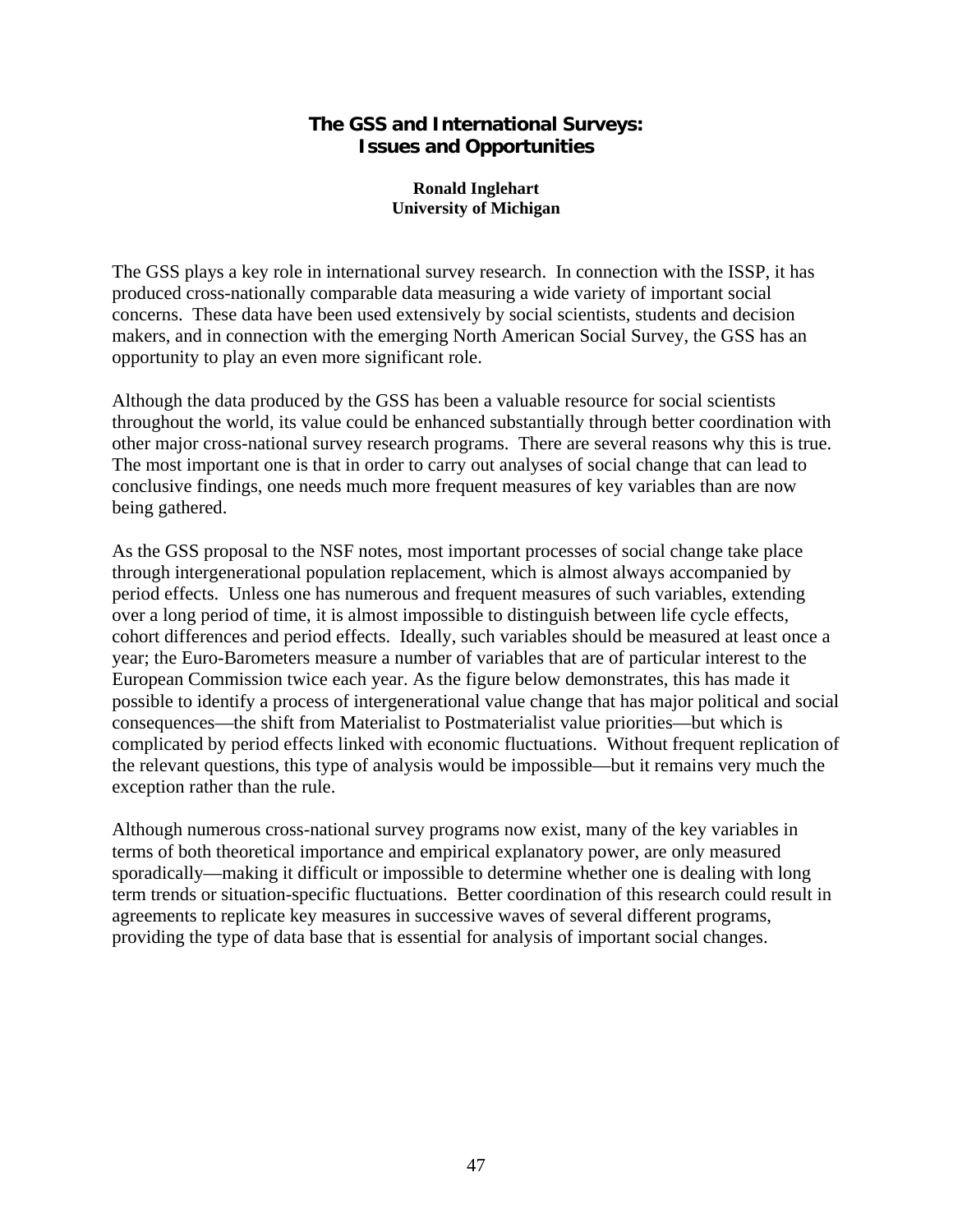

Figure 4-2. Cohort Analysis with Inflation rate superimposed (using inverted scale on right): % Postmaterialists minus % Materialists in six West European societies, 1970-1999. Source: Based on combined weighted sample of European Community surveys carried out in West Germany, France, Britain, Italy, The Netherlands and Belgium, in given years, using the 4-item Materialist/Postmaterialist values index.

1049031

Another strong reason for better coordination of cross-national survey research is that it would enable the GSS and its partners to triangulate their findings across a broader range of societies. Both the ESS and the ISSP research programs are carried out mainly in high-income democracies, complemented by a handful of middle-income countries, almost no low-income countries and virtually no non-democratic societies. In order to analyze some of the most important processes of social change, from secularization to the spread of gender equality to democratization, it is necessary to have a wide range of variation on the dependent variable. The World Values Survey will have covered more than 90 societies by the end of its fifth round of surveys, at the end of this year. These surveys include more than a dozen low-income countries, large numbers of both lower and upper middle-income countries, a score of ex-communist societies and a number of non-democratic countries, extending across every major cultural zone, including a dozen Islamic societies. More effective coordination between the GSS, its partners and the World Values Survey would enhance social scientists' ability to learn how key variables from the GSS function in a wider range of economic, political and cultural settings.

For this purpose, I suggest that it would be useful to establish a working group from the GSS, ISSP, ESS and WVS that would be entrusted with the task of identifying a limited number of key variables that have been used and validated in the respective surveys, and that show promise of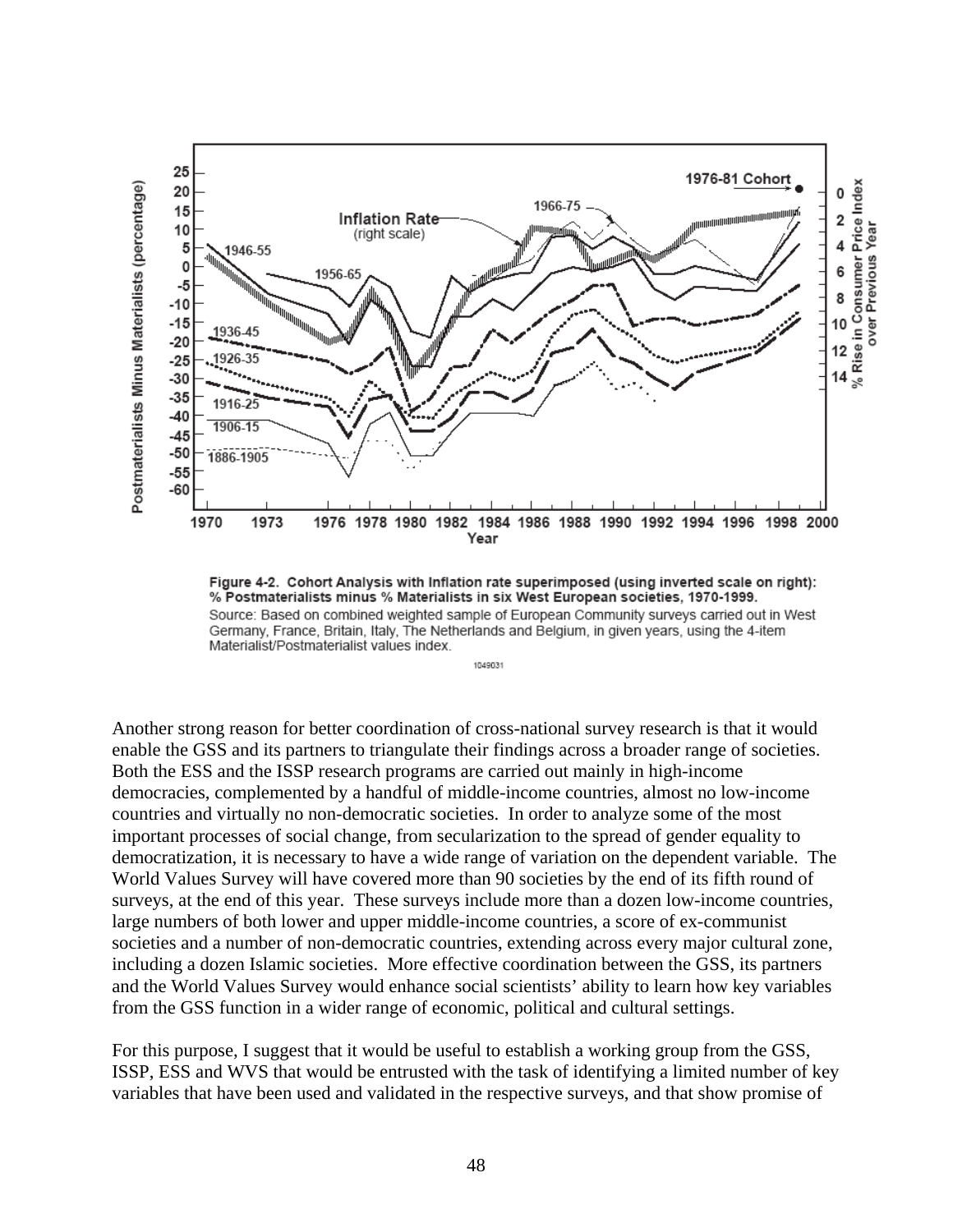providing scientifically valuable returns if they were more widely replicated—and reaching agreement to do so in coming waves of each survey. Systematic coordination and crossfertilization of this kind would enrich the surveys and provide even more useful material for social scientists around the world, especially for the study of social change.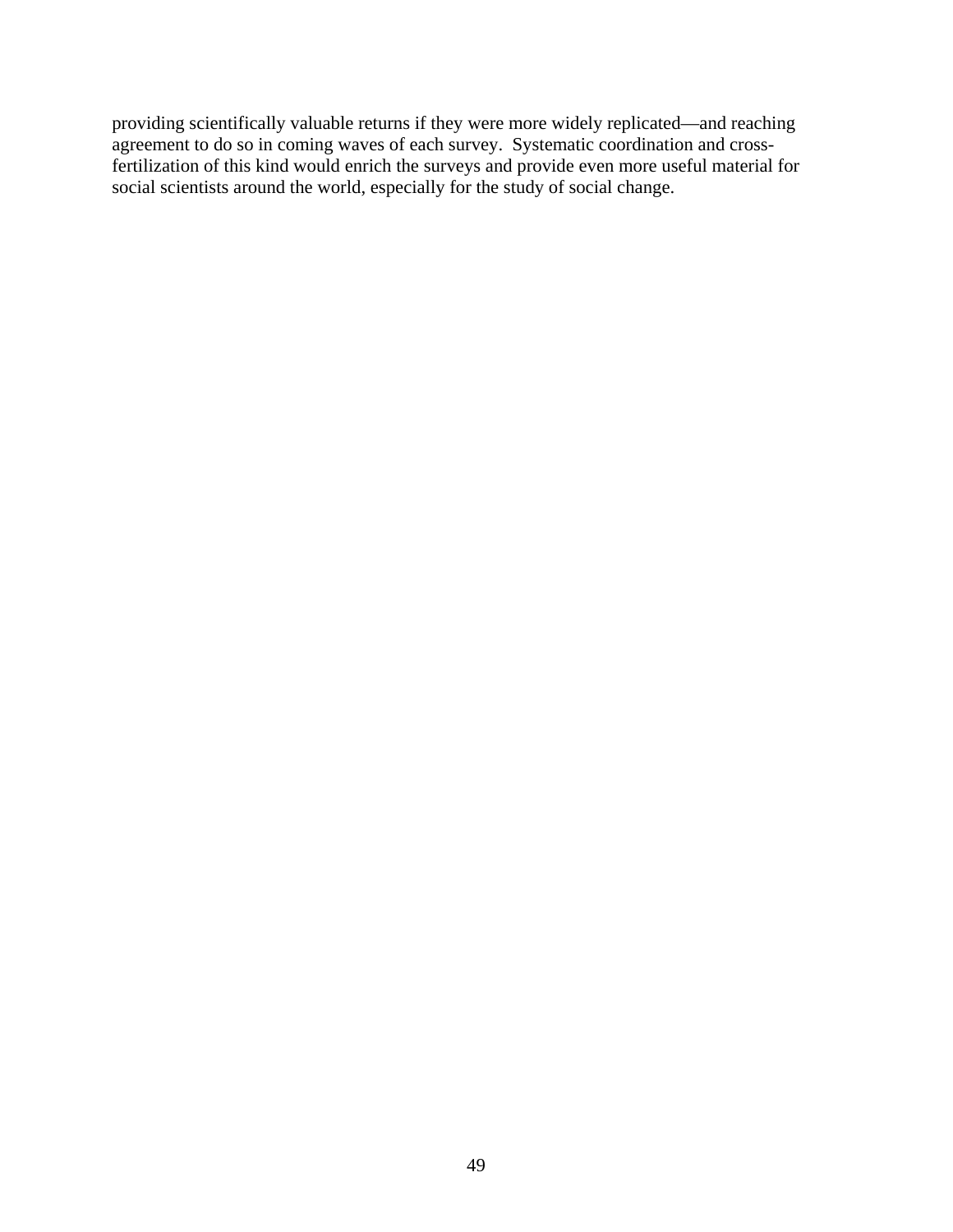# **Thoughts on the GSS Recompetition**

Jon A. Krosnick Stanford University

As the recompetition of the GSS is inaugurated, it is irresistible to pause first to reflect on the many great successes of the project to date. A remarkable number of time series tapping numerous aspects of Americans' attitudes and behavior patterns have accumulated during the last 30 years, and this treasure trove of data has been mined by thousands of scholars who have produced thousands of publications as a result. News media coverage of GSS findings has been continuous, and the data have thusly frequently informed public debates on a wide range of topics. The GSS has served as a training tool for countless undergraduates and graduate students who have been introduced to quantitative social science by illuminating patterns in the survey data. And the data being used in all these ways are of the highest quality: obtained via face-toface interviewing with enviably high response rates. All of this has been possible importantly due to NORC's commitment to excellence in general and to this project in particular, doing what it has taken at crucial times to maintain the quality of the data collection efforts.

Fabulous. So one might imagine that we should stay the course – keep things going just as they are and continue to equip researchers with valuable tools. And I endorse that notion in general. But in this memo, I will offer some suggestions about how to take a terrific project and make it even better. This seems like a perfect opportunity to consider such innovative possibilities.

Some of the themes I'll raise below have been the focus of discussions among the GSS Board of Overseers for years. And some of them are being addressed now. But because none of these issues have yet been fully addressed, it seemed worthwhile to bring them to the attention of the workshop attendees to perhaps stimulate discussion and influence the forthcoming call for proposals.

#### **More Staff**

Whereas the ANES and the PSID have numerous staff members carrying out a range of activities, GSS has typically been staffed by a single principal coordinator: Tom Smith. Tom has been remarkable in this role, overseeing all aspects of the project while maintaining a vigorous schedule of seeking additional funding to augment NSF support and also writing a stream of important publications on public opinion, American life, and survey methodology. Continued achievements into the future by the person playing Tom's role would be even more substantial if he or she were to be supported by at least two additional full-time individuals. Through my experience running the ANES, I have learned that even our staff of 7 is not sufficient to keep up with all the activities of merit for the project as quickly as would be ideal. I am not fully informed about the PSID staff, but I gather that it too is considerably bigger than one person. Realizing the potential of the GSS would be significantly enhanced by additional staff carrying out the range of activities done by the ANES and PSID staffs, including some I will outline below.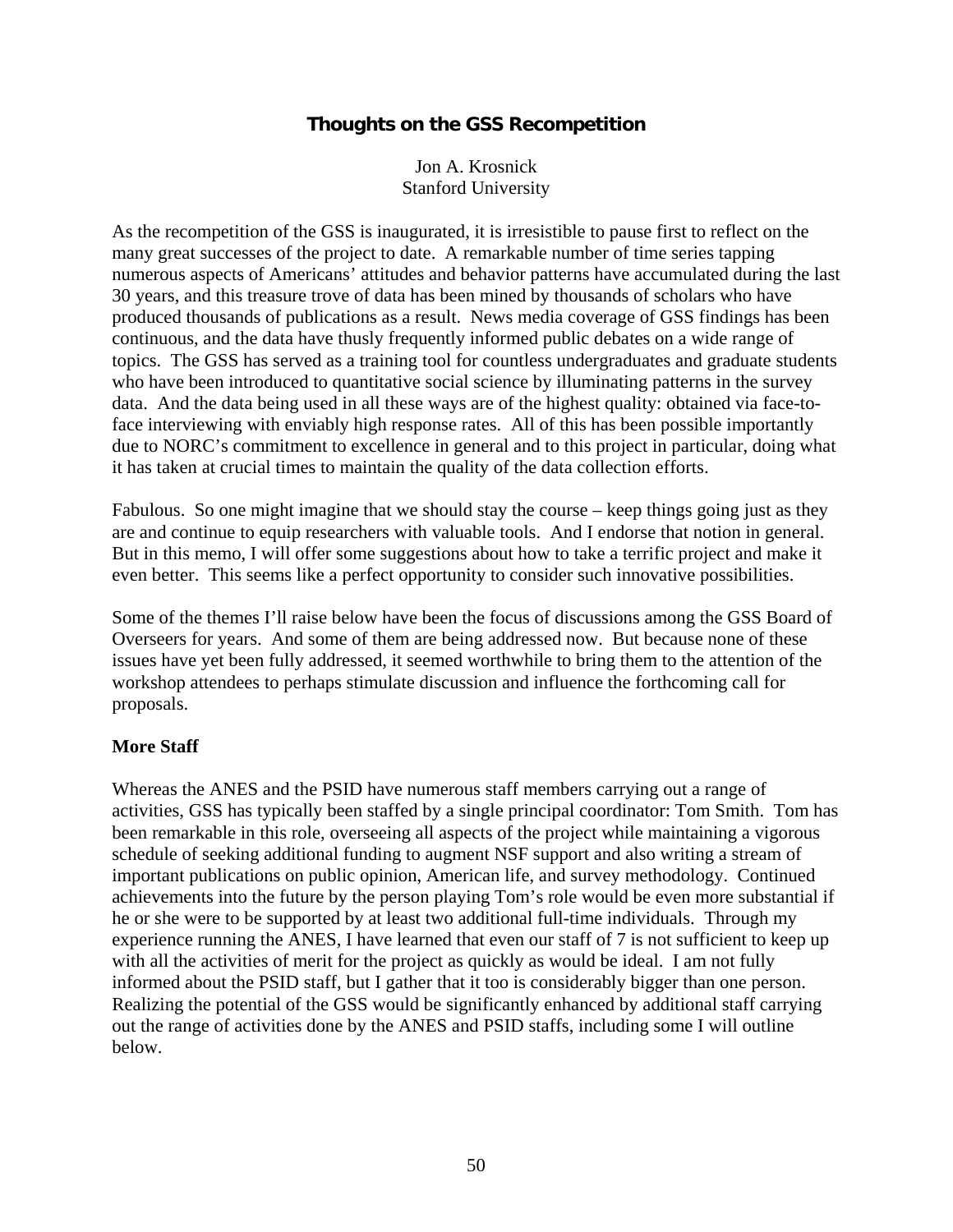### **More Coordination with Other NSF Infrastructure Survey Projects**

Although there are many obvious distinctions among the three NSF infrastructure survey projects, there are some striking similarities as well. Needless to say, all collect and disseminate survey data. All need to document how those data were collected. All need to document past uses of their data by building bibliographies. All need to design new questionnaires with the input of many scholars. And all need to be evaluated in terms of the quality of the data they are producing.

Given these commonalities, it is striking how little coordination and even cross-conversation takes place among the teams coordinating the three projects. I serve on the Board of Overseers of the GSS, as does Bob Schoeni from the PSID. And Suzanne Bianchi, a member of the GSS Board, chairs the Board of Overseers of the PSID. But that's the extent of coordination and collaboration among the projects. Not much.

One thought might be to suggest that the PIs and staffs of the three projects hold at least an annual meeting for at least a couple of days, so they can share their activities and insights and perhaps achieve economies of scale by carrying out joint activities, as well as learning from one another's insights.

One simple illustration of the potential for economy of scale is website development. The three projects all have websites, and they all provide basically the same information. But they are organized in very different ways, guided by very different implicit philosophies of user navigation. Perhaps a single web designer could design and maintain all three projects' websites. Perhaps such coordination would be a nightmare, but perhaps not. Perhaps after some discussions to establish common interests and assumptions, a single, optimal website design could be achieved. I can tell you that the ANES website is constantly being tweaked based on our own intuitions. We can and should do better at this.

#### **Augmenting the PI Team with a Younger Member**

My experience as co-PI of the ANES has been nothing short of overwhelming. Admittedly, we set out to be innovative in many ways all at once, substantially broadening the scope of the project and collecting data in many new ways. But still, it's hugely time-consuming, and we're all learning a great deal as we carry out this work.

With this sort of substantial responsibility in mind, it seems wise to see to it that each infrastructure survey is directed by a team of PIs who represent multiple generations of scholars, so that the benefits of learning experiences can be passed from generation to generation as the studies continue for many decades in the future. The PSID PIs have just this sort of structure. In the case of the ANES, both co-PIs are from the same generation, and we have been expanding our pot of wisdom by frequently seeking advice from more senior scholars, some of whom have served in ANES leadership positions in the past. And we are beginning conversations with University of Michigan associate professor Vince Hutchings to increase his involvement with the leadership of the project in coming years.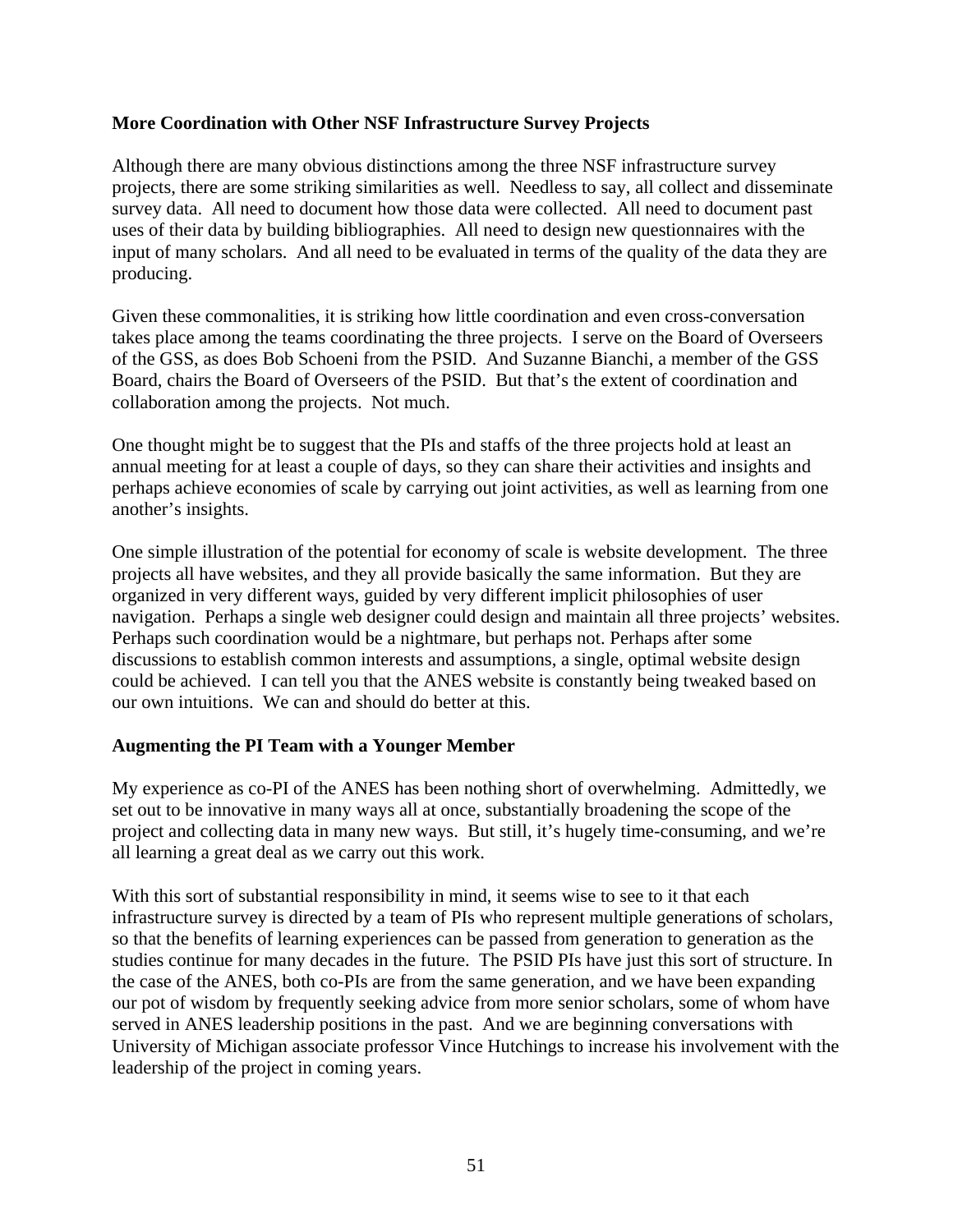The GSS would benefit in similar ways from multi-generational team of PIs. If a new PI is to be added to the team, the physical location and disciplinary expertise of that person should be considered carefully. In my experience, cross-country collaboration in running a large project is definitely possible, but I think it works in our case because I was "born and raised" at ISR at Michigan, and my PhD advisor was PI of the ANES when I was a graduate student. So I knew how the project worked from the inside. If there are such individuals who could serve as GSS PIs and who are not at NORC, great. But if not, it may make sense for a new, younger PI to be housed at NORC and the University of Chicago. It may also make sense to consider the possibility that a new PI might be from a discipline other than sociology, to broaden the disciplinary focus of the study even more than it is now.

### **More Methodological Transparency**

We are now in an era of constantly changing survey methodology. No longer can large infrastructure projects settle on a single methodological approach to collecting their data and implement it year after year. Instead, rising costs, increasing insights, and growing challenges mean that survey researchers must constantly be rethinking their approaches, keeping up with the literature, and updating their approaches continuously as new knowledge is gained about best practices.

The GSS has certainly been doing this. Two notable examples of recent changes in methodology are (1) the move to double sampling, and (2) the practice of carrying out some interviews by telephone instead of face to face. Both of these innovations were implemented to achieve a single goal: to maximize response rates. But as far as I know, it is not easy for users to learn the details of how and when and why these methodological changes were made. Furthermore, I am not aware of any work done yet to evaluate whether these methods were in fact effective at achieving their goals and what effects they may have had on GSS data quality. If the community of users were more aware that these methodological changes had been implemented and were informed about the details of how they were implemented in each year, research might be inspired to evaluate the methods' effectiveness and impact.

Another need for methodological transparency involves the questionnaires used for the GSS interviews. As far as I know, it is not possible for users to obtain copies of these questionnaires. That means that users cannot know the exact sequence in which the questions were asked. Given the large literature documenting the impact of question order, it seems important to equip analysts to know the order in which the questions were asked. Needless to say, providing readable versions of CAPI questionnaires is a challenge, but it is a challenge worth taking on for the GSS user community.

There are many more aspects of the procedures for data collection that should be made fully public for users. All interviewer training materials should be public, because the content of interviewer training can influence the substantive results of a study. I personally believe that such materials should not be proprietary, because analysts need to know this information in order to fully understand the meaning of the data they're analyzing. Furthermore, providing full details on the procedures of data collection can allow the Board of Overseers and interested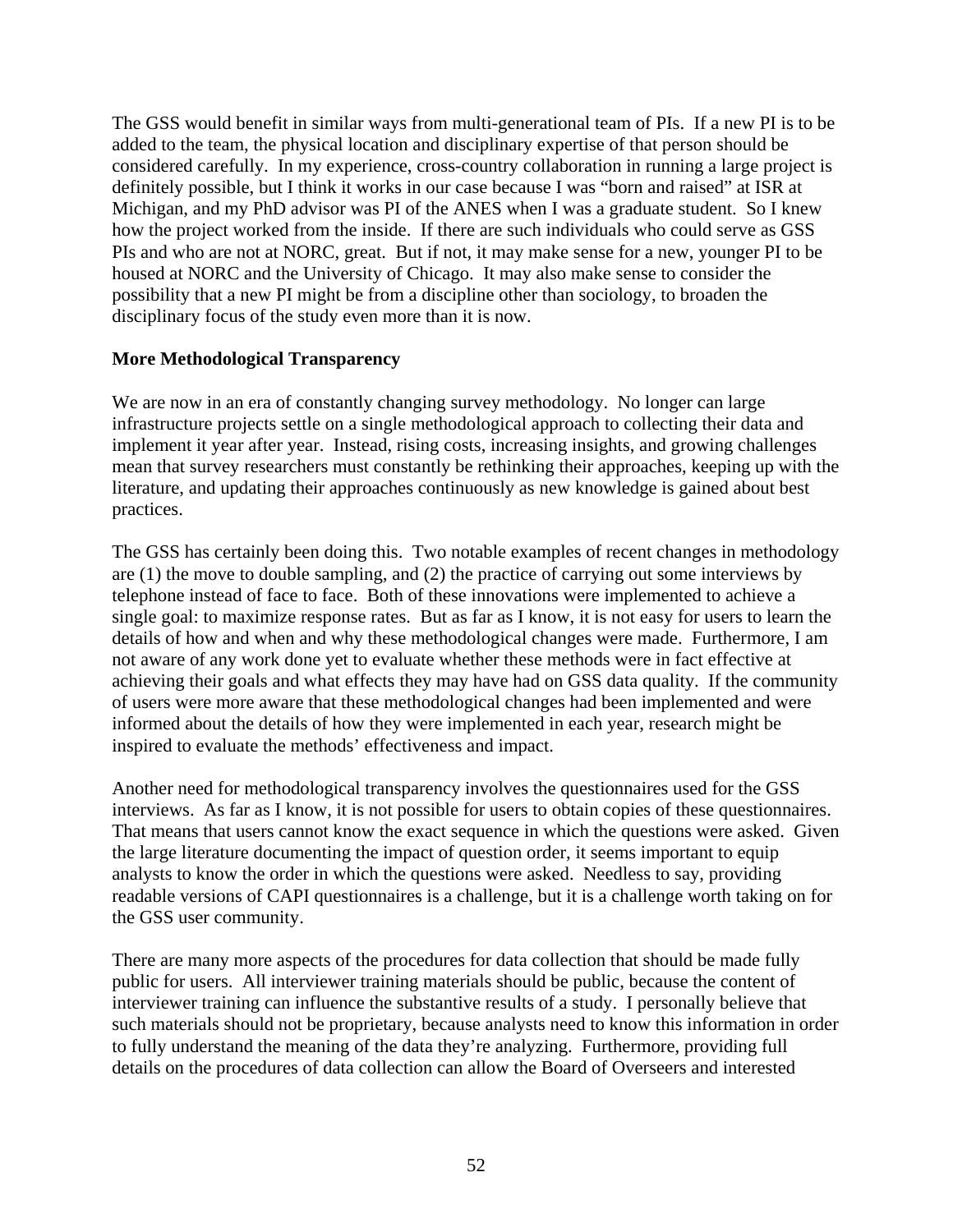outside scholars to spot strategies that may be suboptimal in light of ongoing methodological advances in the survey research community.

Another striking illustration of the need for more transparency is the set of core questions that are repeated in the survey year after year. As I understand it, no single document exists listing the core questions. This should be produced to make it easy for users to understand what is and is not in the core and to make proposals for changes in the core.

# **A Better Website**

As I have hinted above, the GSS website is sub-optimal. Users should be able to type "GSS" or "General Social Survey" into Google and go to a single webpage that provides a boatload of information on the survey, as is true for the ANES and the PSID. I understand that NSF has recently provided financial support for the creation of such a website, which is terrific and long overdue. I am hopeful that the ANES and PSID websites can be models, illustrating the sorts of information that should be provided to users.

# **Methodological Leadership**

For decades, some of the most important papers on survey methodology were generated using GSS data, many of them authored by Tom Smith. Tom set a standard of productivity and creativity that was very important for the field at that time. A substantial portion of those papers addressed questionnaire design issues, especially question wording and order effects. Tom has continued to produce methodology papers, but (and here, I'm guessing) perhaps the amount of time and energy he has to spend recruiting module sponsors to balance the project budget leaves less time to do such scholarship.

The methodological work Tom did was especially important because it was done on the best data collection platform available (face-to-face interviews with nationally representative samples), and it was done at essentially no cost, because the experiments could be incorporated in ongoing data collections. Thus, GSS data yielded both substantive and methodological insights and advances, the latter essentially for free. And the methodological work presumably informed the writing of new questionnaire items for the GSS and other surveys as well, to maximize reliability and validity.

The absence of such work in recent years has led the GSS Board of Overseers to initiate an effort to re-invigorate this long-standing GSS tradition. At the annual meeting of the American Association for Public Opinion Research in May, 2007, the Board will host a meeting to invite AAPOR attendees to submit proposals for question design experiments to be incorporated in future GSS surveys. The session will review the history of such experiments in the GSS and will provide an overview of the core questions, with which such experiments might be done in future rounds of the GSS.

Another potential route for methodological leadership is in the study of unit non-response. With increasing concern about non-response in surveys, it would be useful to improve the collection and dissemination of information with which methodologists could conduct analyses to assess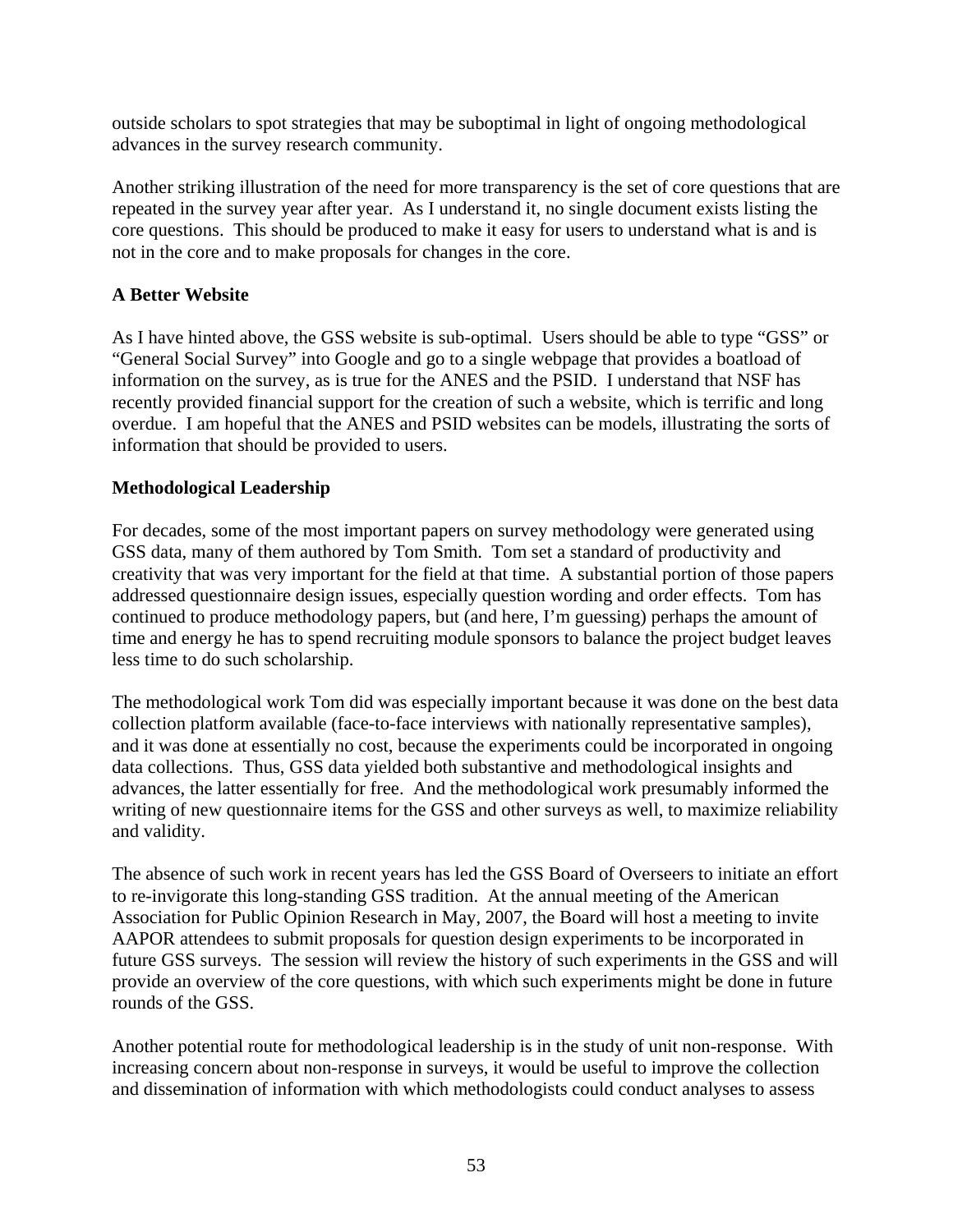whether respondents are systematically different from non-respondents. To do this, the coversheet used by interviewers could be expanded considerably, so they collect hundreds of pieces of information about the sampled dwelling units and their surroundings and the people and activities observable from nearby. This information can be collected before any contact with the household takes place, so the information is obtained on participating and non-participating households alike. This would allow comparisons between them. And since NORC has the addresses of the selected households, it may be possible to obtain some public records information on them, such as whether residents of those houses have voted in recent elections (according to official public government databases). Indeed, it may be possible to link the GSS to confidential data on the households made available via Census Data Centers to augment the available records.

All this would do a great deal to equip researchers to study survey non-response, but only if a mechanism is developed by GSS to disseminate this information to qualified scholars in secure ways. ANES does this through its SPAR (special access requests) procedure. GSS might consider implementing and advertising a similar mechanism.

It would also be worthwhile to consider other ways in which to establish the GSS as a test bed for understanding and optimizing survey methodology, including on issues of questionnaire design, interviewing, interviewer training, interviewer selection and hiring, interviewer supervision, response rates, open-ended text coding, and more.

# **Cognitive Interviewing**

At least ten years ago, the federal survey establishment enthusiastically embraced the notion that pretesting survey questions could be done better than by conventional methods alone. A conventional pretest involves having interviewers ask a small group of respondents the questions, and then asking the interviewers to describe any problems they had. But in recent years, we have come to recognize that this process can fail to uncover significant problems with questions that could be remedied through rewriting. Two particular techniques have been developed to identify such problems: behavior coding and cognitive pretesting.

Until now, the GSS does not subject its new questions to any pretesting procedures other than conventional pretesting. But at its most recent meeting, the GSS Board decided to devote some funds to allow a very small scale trial run of cognitive pretesting of a small set of items, to be carried out by NORC staff. This sort of pretesting requires time, so it will set the schedule back a bit. And it requires a considerable investment of funds that have not been explicitly budgeted in past project grants.

But the fact that GSS has not been doing this pretesting distinguishes it from the vast majority of major federal survey projects. And from my experience, this is a handicap for the GSS, because my experiences with cognitive pretesting have uniformly yielded insights with compelling face validity pointing to needed changes in question wordings to prevent misunderstandings or misinterpretations. It may be worth considering institutionalizing this practice at GSS.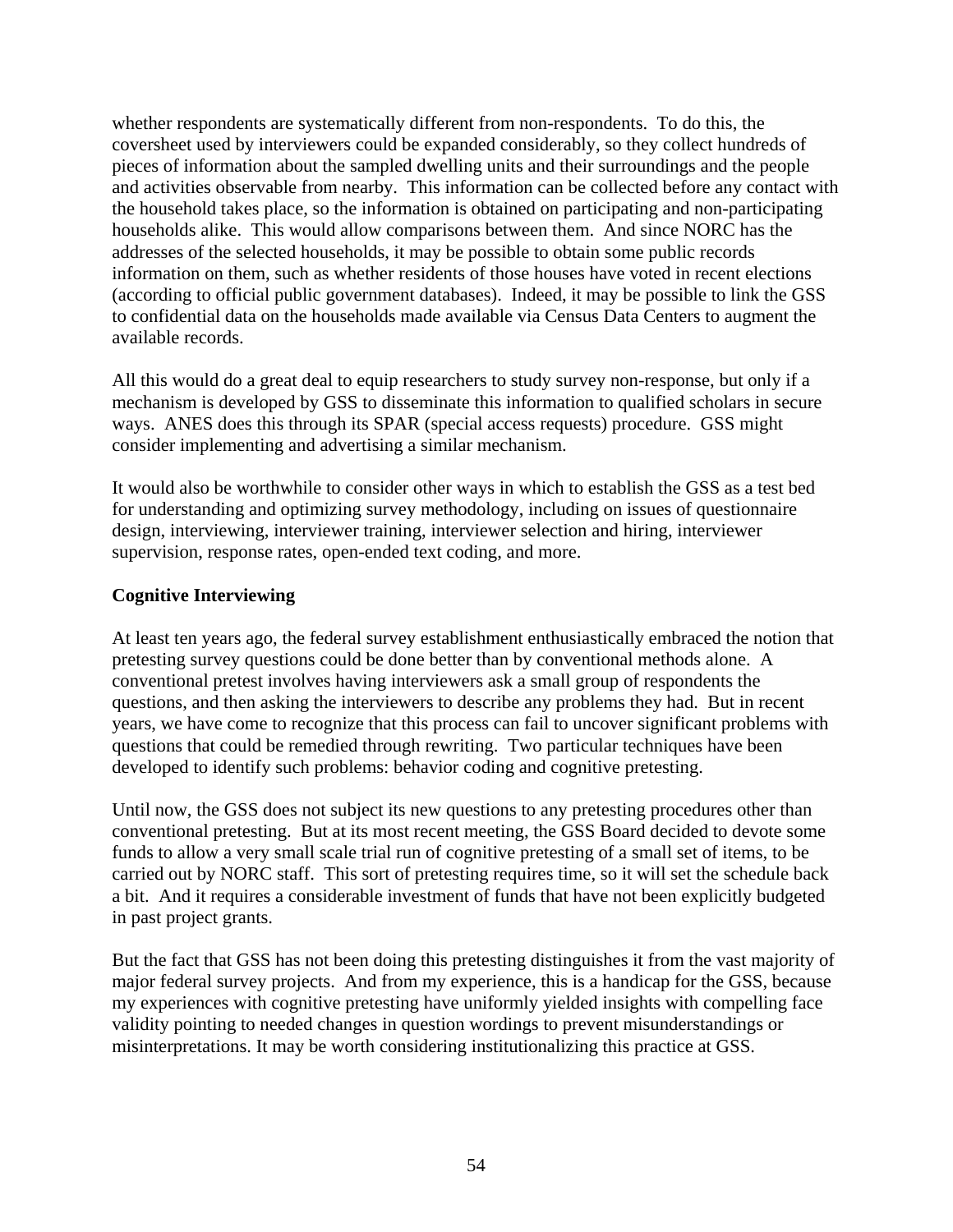### **Questionnaire Review**

When GSS datasets are released, it is not easy for users to distinguish questions that were in modules paid for by outside investigators from other questions. And in order to balance the project budget, there is considerable pressure to maintain a steady flow of questions funded outside. Many of the proposed questions are reasonably designed according to the principles of optimal measurement. But others are not. In some cases, proposers wish to maintain question wordings to be consistent with their uses in prior surveys in order to track changes over time. But when questions are to be asked for the first time, there is no reason not to improve their design if possible.

Yet the GSS does not have a practice of reviewing these proposed questions and suggesting best practices improvements to the proposers for them to consider. In some cases, the proposers may be resistant. But in other cases, the proposers may be open to suggestions and even grateful for them. And if such improvements are made prior to fielding the questions, the entire user community may benefit from the improved questions.

Interesting, a considerable number of questions in the core are designed in suboptimal ways. In order to maintain continuity, we might want to stick with those wordings. But it is also possible to implement "splicing", whereby half of a new sample is asked the old version and the other half is asked a new version. If this splicing is done for a couple of rounds of data collection, it may be possible ultimately to shift exclusively to the new wording while equipping analysts to connect trends lines across the splice. It may be worth considering this practice.

# **More Aggressive Marketing Efforts**

Although the GSS webpage includes a sheet of instructions on how to propose a new module of questions, I am not aware of regularly implemented marketing efforts to notify broad communities of academic social scientists about this opportunity. This may be worth doing via email, newsletter announcements, and even paper mail, to enhance the likelihood that academics will fill the questionnaire with broadly valuable questions.

We have been doing this sort of thing with the ANES, including via public competitions soliciting proposals for questions to be included in the questionnaires at no cost to the proposers, and we have gotten many excellent suggestions, indeed considerably more than we could accommodate. Perhaps the GSS could consider doing the same.

# **Technological Innovations**

Because the GSS is done with CAPI, it would be possible to turn the laptop around to face the respondents and make use of computer software to innovate in two ways: (1) present visual or auditory stimuli to which respondents react, and (2) measure reaction time when making various sorts of reports. One particularly active area of research these days using these approaches is in the measurement of racial prejudice, an area in which the GSS has a long history of excellence. Social psychologists have developed measures like the Implicit Attitude Test that present visual stimuli and measure reaction time in order to measure attitudes in ways that skirt direct self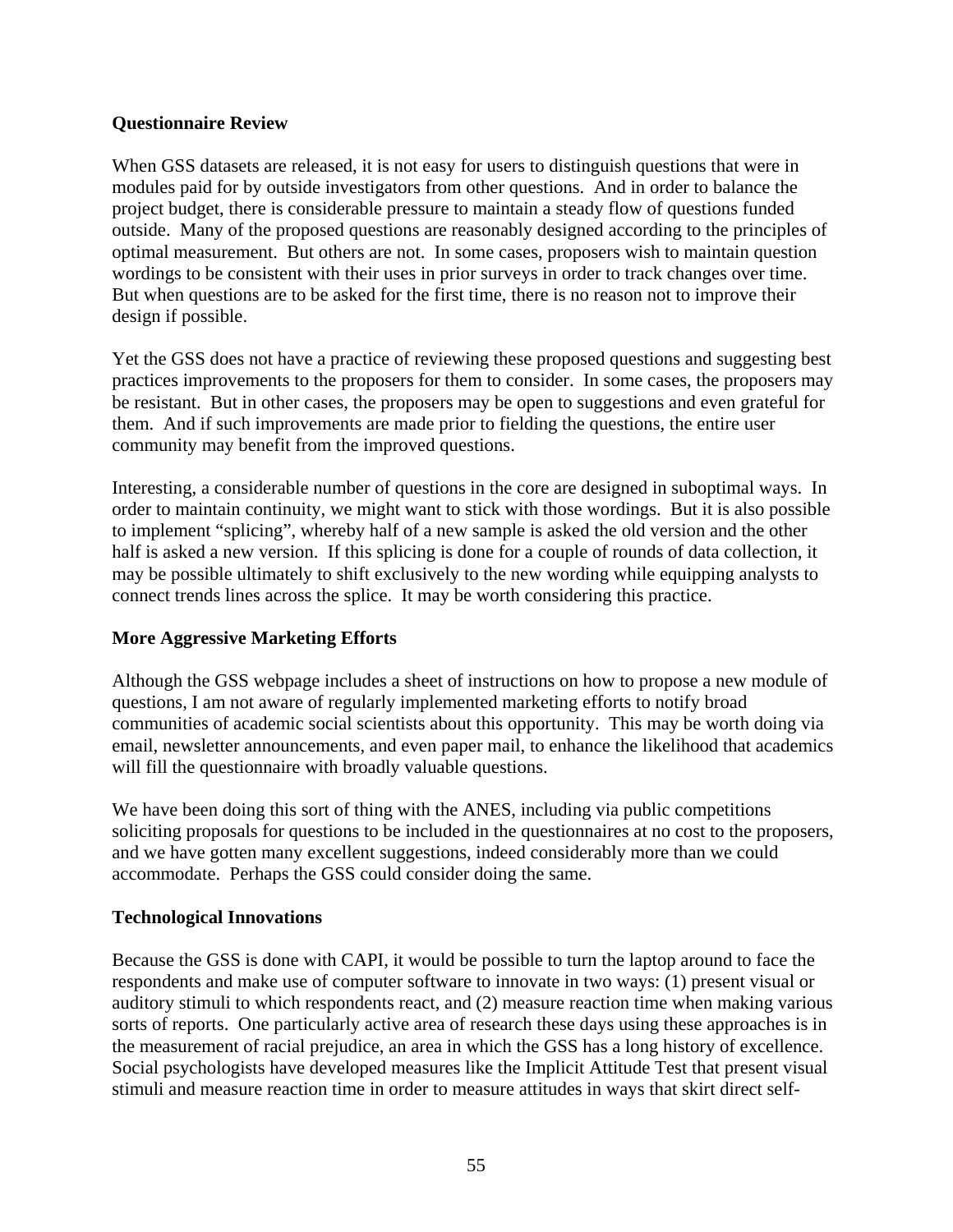reporting. The GSS might consider making best use of its CAPI approach by incorporating such measurements.

### **Conclusion**

In conclusion, the GSS is and has been a wonderful project and has contributed tremendous riches to social science. In the next round, there are various ways in which NSF can enhance the value of the GSS even more. I hope the comments above are helpful in suggesting some possible directions for innovation and improvement.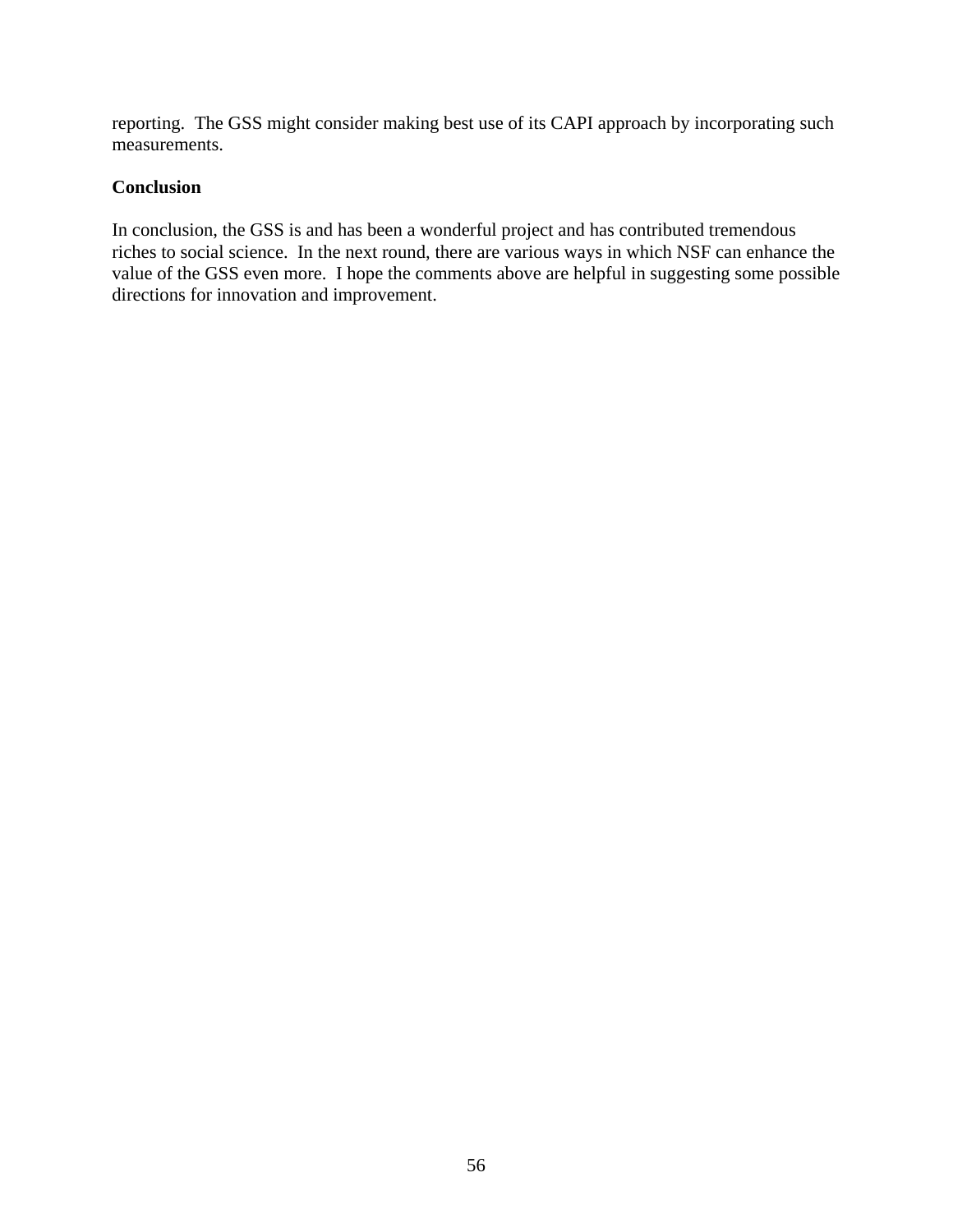### **Operational Aspects of the GSS from the Standpoint of Board of Overseers**

Robert D. Mare, GSS Board Chair (2004-2008) University of California, Los Angeles

The General Social Survey (GSS) is supported by funding from the National Science Foundation, supplemented by payments from users who contribute "modules" of questions of varying length and complexity. NSF funding is awarded on a five-year cycle and supports the bulk of the survey core. Survey operations are carried out by NORC under the direction of the GSS PI's, Drs. Tom Smith, James Davis, and Peter Marsden.

#### *Mission of GSS Board of Overseers*

The GSS Board of Overseers is an independent body of scholars who serve NSF and are entrusted with providing review and oversight of the GSS. As set out in the "Charter of the Board of Overseers of the General Social Survey," the Board's mission is to, in consultation with the principal investigators and the GSS staff, review the work and develop plans and budgets of the GSS; advise and consult with the PIs in developing proposals to agencies or foundations; in consultation with the principal investigators and representatives of funding agencies, approve priorities and the allocation of time in the survey instrument (including the balance of continuity and new areas of inquiry); approve the questionnaire proposed by the GSS staff; take other steps to enhance the scientific value of the GSS, such as recommending to the GSS research on issues of measurement and validity and undertaking its own studies to assess the quality of the GSS data.

#### *Make-up of Oversight Board*

The Board is made up of between 9 and 15 scholars chosen to represent the GSS user community with respect to academic discipline, substantive area of research, methodological expertise, institutions, and geography and in a way that is consistent with the NSF's affirmative action goals. Although Board members are selected carefully, full representation of all constituencies on a small board is seldom possible at any given time.

Over time, however, the Board tries to ensure that important constituencies are not excluded for a long period. The Board has traditionally been dominated by sociologists, although, at any point during the past five years, between one and four Board members have been political scientists. The Board currently has one economist. The Board typically includes expertise on race-ethnicity, politics, stratification, gender, family, religion, health, crime, law, demography, and survey research methodology. Efforts are made to include persons who have had experience with other major survey data collection efforts and with the GSS as researchers, teachers, and module developers. In recent years, the Board has included persons who have served on the oversight boards or as investigators for NSF's other two long standing social surveys, the American National Election Survey and the Panel Study of Income Dynamics. Affiliates of the University of Chicago or NORC are not eligible to serve on the Board.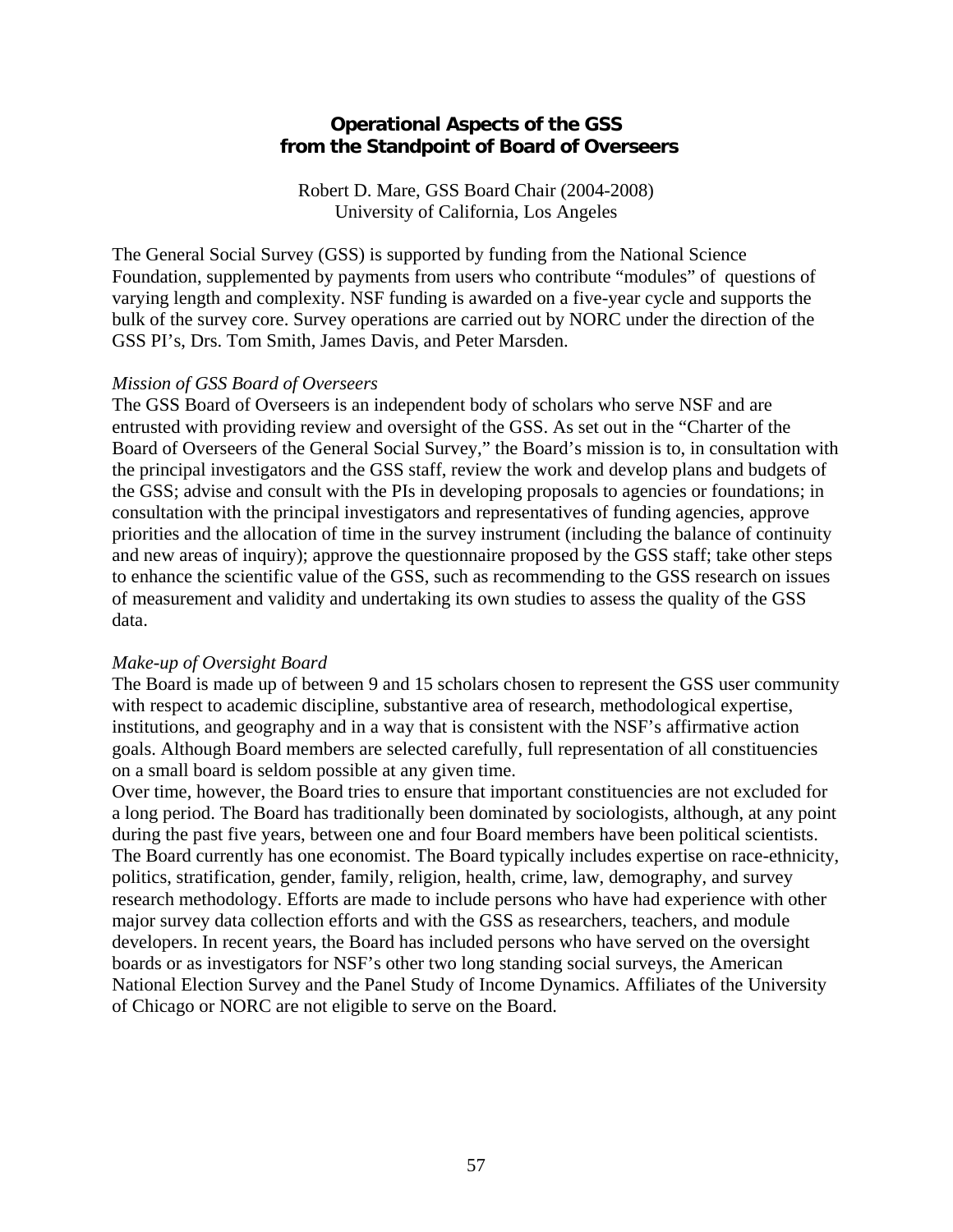Board members typically serve four-year terms. Officers of the Board include the Board Chair, who serves a two-year term (renewable for a second term), a Board representative to the International Social Survey Program (ISSP), and the Chair of the Board's Long Range Planning Committee. New Board members are selected through election by the current Board, subject to final confirmation by NSF staff. The Board comprises persons who have varying lengths of tenure. Because the Board selects its own colleagues and successors, it must weigh the desirability of recruiting highly qualified and compatible members against an inward-looking tendency to select persons who resemble themselves too closely. For the most part, the Board has successfully maintained a balanced approach to this issue. Further details about the Board's membership rules are provided in the Board Charter.

### *Board Activities*

Most of the Board's work occurs during and around its regular semi-annual meetings with the PIs and representatives of NSF, typically Pat White of the NSF Sociology Program and Ed Hackett, Director of NSF Division of Social and Economic Sciences. The Board's specific activities depend in part on when meetings occur relative to the two-year cycle of planning and implementing the GSS. In a meeting during the later stages of data collection (e.g., Fall 2006), the Board receives and comments on reports supplied by the PIs, the NORC Vice President, and representatives from field staff. NORC representatives attend these Board meetings, make an oral presentation, and field questions from Board members about response rate, cost, data quality, interviewer performance, and other operations issues. In meetings that take place shortly after data collection is complete (e.g., Spring 2007), more attention is given to longer range issues.

In all meetings, but especially those leading up to a new survey, the Board devotes considerable attention to review of topical modules that have usually been proposed by third parties (non-PIs, non-Board members). Between meetings, selected Board members carry out regularly schedule activities, such as attendance at ISSP meetings, or ad hoc Board business. Recent examples of the latter include a review of possible items on the measurement of gay identification, development of a module design to explore the potential of the new GSS panel, and sychometric analysis of the GSS vocabulary test WORDSUM. The Board also receives reports from the PIs about funding the upcoming survey, plans for the ISSP, and other logistical or substantive issues that the PIs bring to its attention. The Board's Long-Range Planning Committee usually meets the day prior to the regular Board meeting. This committee identifies longer run issues that require the Board's or the PIs attention, including enduring procedural problems and periodic review of core questionnaire items.

# *Module Development and Review*

Topical modules originate from university-based academics with funding from government or foundation sources; researchers in government agencies; from PI Tom Smith in collaboration with a funding source; and from Board members themselves. The GSS is an attractive vehicle for modules because it is a face-to-face interview with a comparatively high response rate, it contains substantial complementary demographic and attitudinal content in the core part of the survey, and its regular schedule provides the opportunity for longitudinal collection of module items. Module proposers often approach the PIs or, less often, the Board with ideas for modules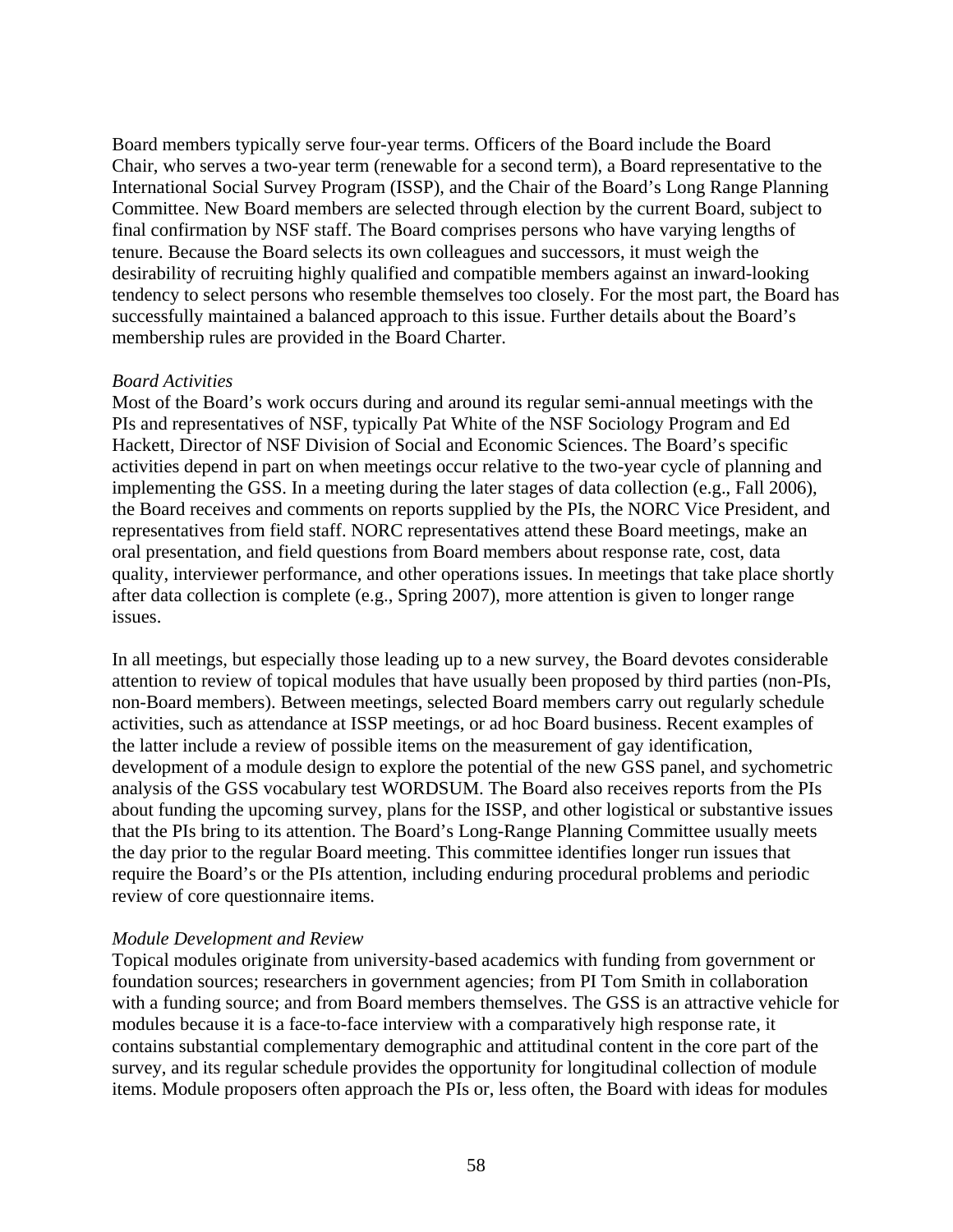before they obtain funding. Proposers confer with Tom Smith about cost, time estimates, and timetables. The Board reviews these initial proposals – usually in the form of a written prospectus although sometimes on the basis of a short oral report by Smith. The Board comments on the scientific merit, technical quality, and feasibility of the proposals and encourages or discourages further development. Smith conveys the Board's reactions to module proposers. Proposals that are given a "green light" by the Board for further development are, subject to the developers' success in securing funding, further reviewed for substantive and technical merit by the Board when specific questionnaire items have been written. In principle, the Board can accept or reject a module at this time. In practice, when necessary, the Board typically supplies critical advice for further improvement, which Smith conveys to the proposer.

#### *Funding of the Board*

The Board is supported by a segregated part of the NSF core grant. The Board's funds pay for the costs of semi-annual meetings, GSS pretests, and board initiated studies.

#### *The Problem of Innovation*

The procedures described above generally work well for both the PIs and the social science community. Nonetheless, the Board, the PIs, and NSF are constrained by the exigencies of funding and scheduling a regular large scale survey that is largely devoted to replicated measurement. These constraints create ongoing operational problems.

• The PIs must complete a fully funded survey in timely fashion every two years. A large fraction of GSS funding comes from modules funded by sources other than the NSF core grant. The PIs are constrained to accept modules that are technically competent but may not be of general scientific interest, or that may, in the Board's judgment, be of marginal technical quality. The PIs and Board must balance the need for funds against the scientific quality and significance of the survey.

• The time between when module questionnaire items are submitted for Board review and deadlines for pretesting and CAPI programming is short. Requests by the Board for further revision may be impractical if a module is to be included and its financial contribution secured in time for a given Survey. This limits the Board's ability to influence survey content and quality. Requiring proposers to submit initial and final module plans farther in advance of final deadlines may discourage proposers and jeopardize key funding sources.

• The GSS should balance replication in substance and method with substantive and procedural innovation. The PIs are constrained by their funding, which provides limited room for major innovation. The PIs tend to make their greatest efforts at innovation when they apply to renew the core NSF grant. The outcome of this application largely determines the scope of innovation for the next five years. For example, long overdue innovations such as the panel and Spanish interviewing only appear in the 2006 GSS after repeated unsuccessful past efforts by the PIs to secure core funding for them. The Board, however, while firmly committed to replicated measurement and mindful of the PIs circumstances, tends to push for scientifically valuable changes without regard for the five-year funding cycle.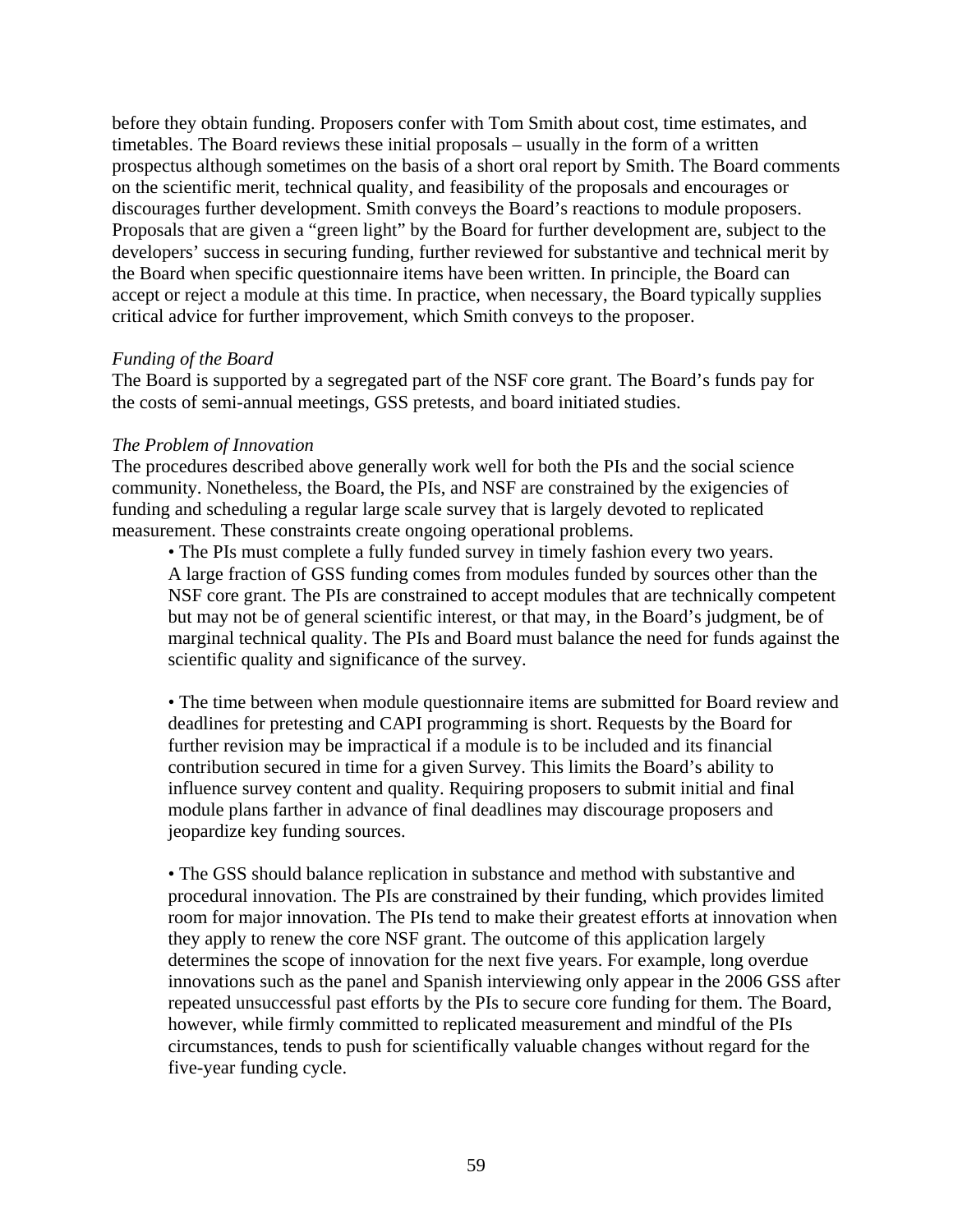The Board's impulses at times do not jibe with the priorities of the PIs who, understandably, are concerned with replication, deadlines, and budgets. Some low cost (yet highly desirable) innovations have occurred mainly through the Board's efforts at persuasion. For example, following extensive discussion between Board and PIs, the GSS will now release interview "process" data (e.g., numbers and types of contacts, interviewer characteristics, etc.) on the public file. This innovation required no supplementary funding. Other innovations, such as a state of the art website for public access, while long a Board priority, is only now being implemented because of the PIs success in obtaining supplementary NSF funding. Yet other costly innovations, such as cognitive pretesting of GSS items remain under discussion between PIs and the Board.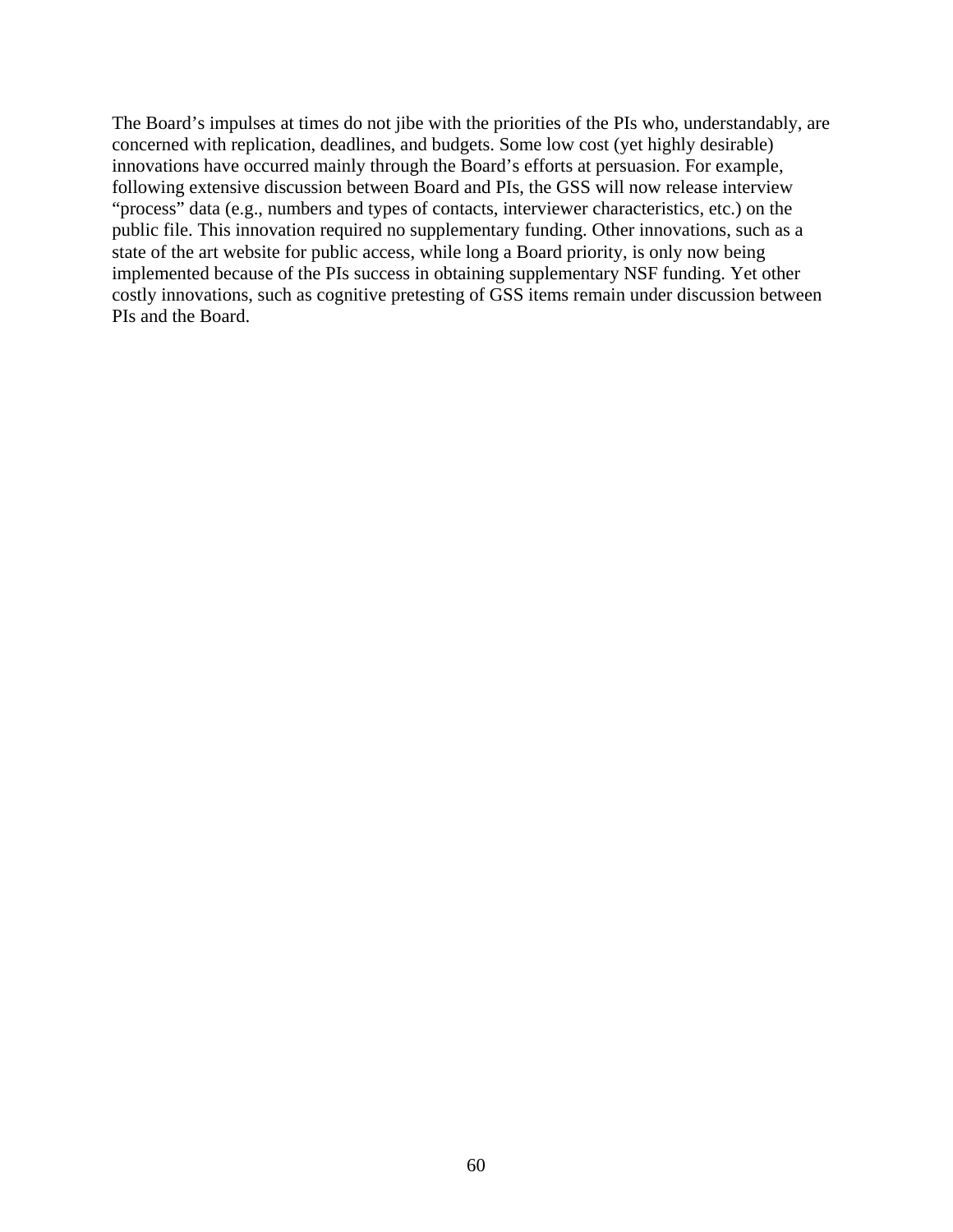# **Issues of Data Quality and Data Generation: The General Social Survey and Ethnomethodology/Conversation Analysis**

Douglas W. Maynard University of Wisconsin—Madison

Ethnomethodology (EM) and conversation analysis (CA) may seem unlikely bedfellows with survey research but recent developments in both areas indicate otherwise. On the survey side, the possibility of digitally recording CATI interviews, as was done in the 2004 round of the Wisconsin Longitudinal Study (WLS), means a low-cost way not only for storing raw interview data in the form of the talk transpiring between interviewers and respondents but also for enabling inquiries such as EM and CA that investigate structures of talk and collaborative practical actions. On the CA and EM side, there has long been a concern with how scientists, including social scientists, do their work. In the social sciences, such a concern dates to Garfinkel's inquiries regarding record-keeping, coding, interviewing, the use of evidence, and the like. The concern has always been with the "how" of these tasks and the social orderliness involved in accomplishing them.

More recent studies have especially deployed CA to study interaction in the survey interview and to analyze the "how" in terms of tacit and taken-for-granted practices or talk-based mechanisms by which participants—interviewers and respondents alike—assemble the data that emerges from their relatively brief and anonymous encounter. In connection with studying the "how," I invite the reader to consider three things. First is to explore a transcript illustrating practices of talk and interaction and how they affect administering a question and obtaining an answer. Second is the question of why the study of interaction matters to improving the quality of survey data. And third is to suggest the continued importance of possibilities for crossing the line between qualitative and quantitative research.

# **(1) An Illustration**

Conversation analysis is concerned with the organization of interaction. There is an *interactional substrate* to the conduct of the interview whose properties can affect how well the interview is performed in the standardized way it is supposed to go. Anyone who has listened to an actual interview, for instance, knows that interviewers often depart from the script they are supposed to read, and sometimes this violates standardization. That interviewers do so often can be ascribed to their *skill* or *competence* as interactants rather than the lack professional expertise. Consider an example from the Current Population Survey, and specifically a question that asks what kind of enterprise the respondent's place of work is. (The respondent in this example works for an insurance company. Although we will consider subsequent talk as well, the focal question is at lines 4-5, and the answer of initial interest is at line 7 ( $FI = female$  interviewer;  $MR = male$ respondent):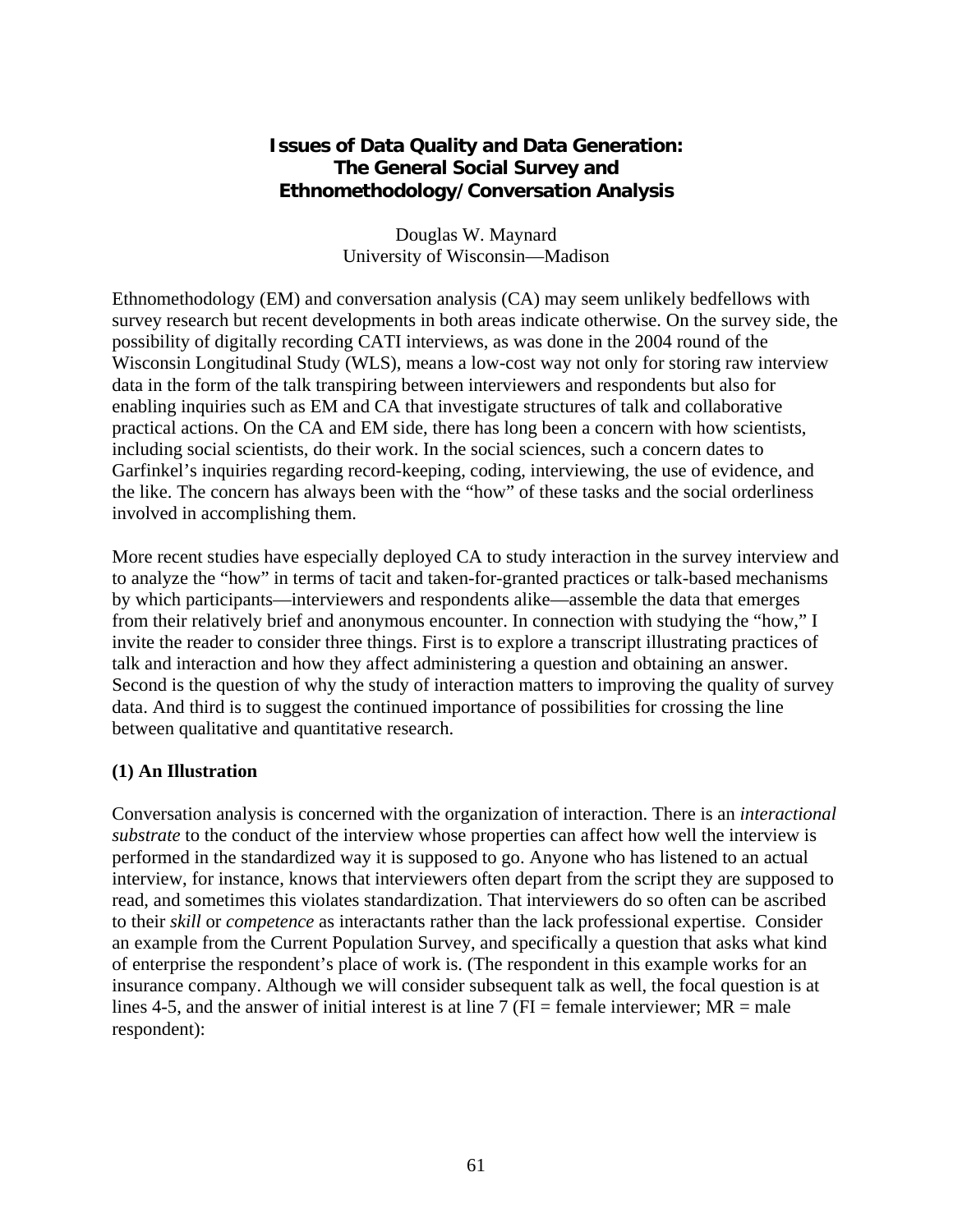#### CPS Interview 007c (Normalized transcript)

```
FI: And what kind of business or 1 industry is this? 
2 MR: The insurance industry. 
3 (7.0 seconds silence) ((typing)) 
4 ->FI: Is this business or organization mainly manufacturing retail trade 
5 wholesale trade or something else. 
6 (1.0) 
7 ->MR: It's a service industry 
8 (1.8) 
9 FI: So it'd be under? 
10 (2.0) 
11 ->MR: Well it wouldn'- sh'wouldn't be manufacturing or retail or (0.9) or 
12 anything like that it's (0.7) I don't know how- I don't know what 
13 you'd (.) classify it. 
14 ->FI: Under something else.= 
15 MR: =Yeah: 
16 (1.0) 
17 FI: And what kind of work do you usually do at this job that is (.) 
18 what is your occupation.
```
When the respondent, at line 7, answers the question, he does not choose one of the categories he has been given, and instead offers a new category. There are good interactional reasons for this answer. These reasons have to do with ways that listing things in talk conditions how a recipient processes a final item. Here the interviewer lists particular categories of business organizations, and ends with a generalized term. That way of listing can indicate to the respondent that, if the others do not apply, then he should name a category that does. That is, the practice here is that the respondent treats "or something else" as an *invitation* to complete the list with another, particularized category relevant to his situation, rather than as an utterance containing a response category in its own right that he can choose.

And now notice how the interviewer deals with the respondent's answer. He produces a probe at line 9, in a neutral way that fits the canons of standardized interviewing. This probe asks the R to use categories already mentioned rather than adding to them. So far, so good, except that at line 10, the respondent delays for two seconds, and, at lines 11-13 further indicates trouble with the question by denying the relevance of the categories so far named. In an expression of uncertainty, he announces that he doesn't know "how" or "what" the classification would be. To that characterization of the response we need to add an analysis about its fundamentally interactive character. In terms of *sequencing* in conversation, the turn is a practice called "reporting" that solicits guidance or help by implicating the relevance of its recipient gathering an upshot of the report. In other words, it invites the *interviewer* to produce a candidate answer; note how the interviewer at line 14 deals with the respondent's utterance by proposing one of the original categories as a possible answer. The respondent's agreement ("Yeah," line 15) accepts the proposal and ends the verbal exchange such that the interviewer can record the answer (which is probably what the silence at line 16 indicates) and move on to the next question (lines 17-18).

# **(2) Why Interaction Matters to Improving the Quality of Survey Data**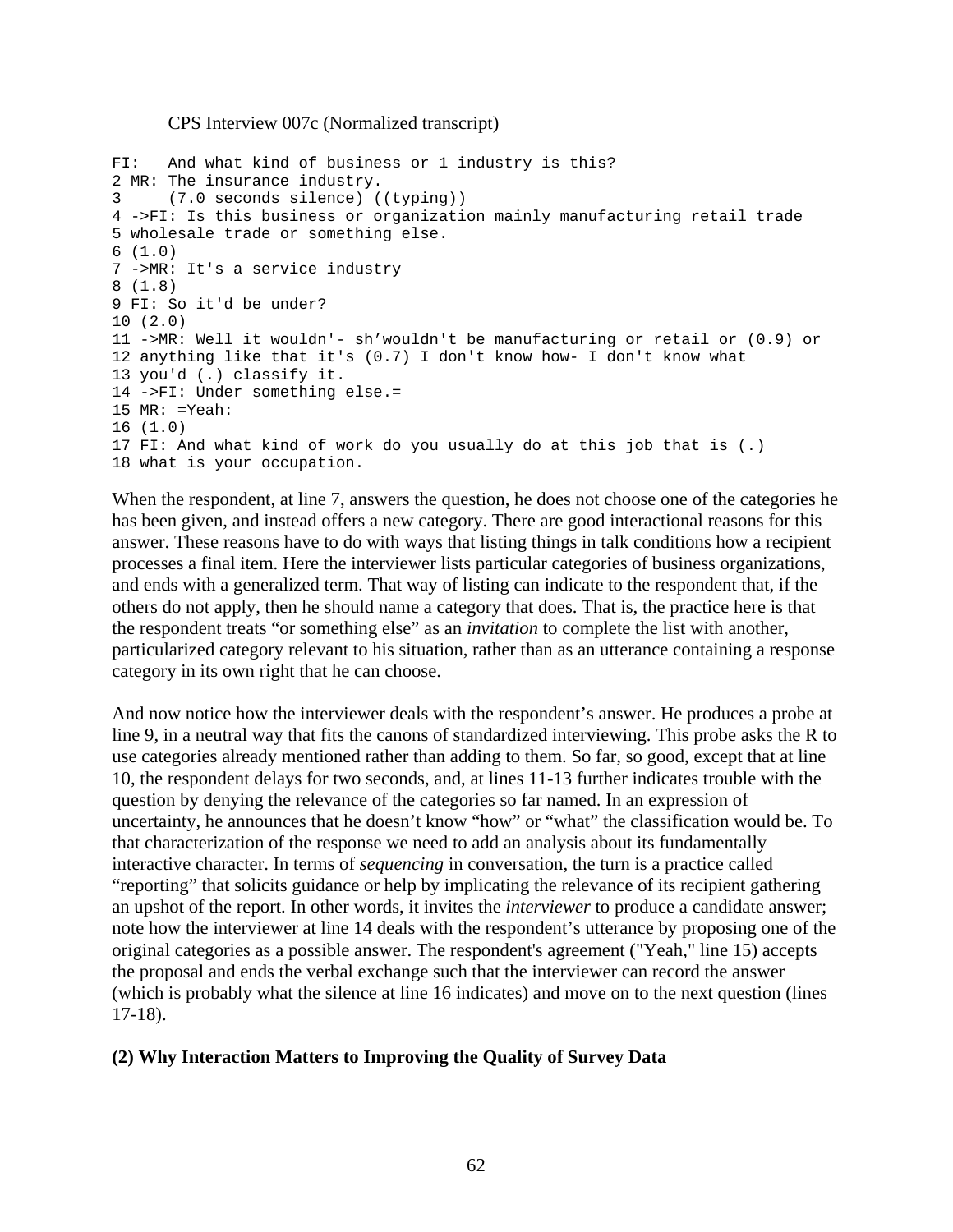The example illustrates how interaction matters and how analysis of interaction can be consequential for survey design and implementation in at least two ways. For one, although there is a sophisticated literature on question wording, it is usually about semantics or how different words referring to the same thing can produce different response distributions. There is also a literature on "context effects" but that usually means the relation of an item on a questionnaire to preceding items. Conversation analysis examines words in relation to the very local sequential context of their production—their relation with other parts of an utterance, and also how an utterance is prospectively and not just retrospectively contextual. An utterance works as a social action to occasion a specific responsive action from its recipient. Research has yet to incorporate CA findings about talk to see how, in addition to being cognitive phenomena, different forms of questions operate as interactional items and, as such, may affect response distributions.

Another way that interaction matters for survey design and implementation can underline the matter of *competence* on the part of both interviewer and respondent and its effects on the data*.*  In the example, if we were to focus only on the respondent's hesitations and uncertainty in answering, he might be regarded as rather inept at parsing a straightforward question. What we know about conversation, however, suggests that he engages a practice that participants regularly use to solicit inferential upshots from their co-participants. The practice, as mentioned, is called *reporting* and it's what we do, for example, when someone invites us to a movie and we say, "Sorry, I have to work tonight." That is a report that solicits the inference from the inviter that the answer is "no." Reports strongly compel responsive inferencing, and the recipient of a report may go beyond cognitive deduction to do what the interviewer does in the example, and that is to offer a candidate upshot for the speaker of the report to confirm. Once again, that is a matter of interactional competence. Interactional competence often runs up against and often takes precedence over acquired skills for official, standardized interviewing. It sometimes looks as if the interviewer is being unprofessional because of the departure from standardization—more concretely, in this instance she seems to be unskillful in the way she should do a neutral probe. But the interviewer here appears perfectly competent as a conversational participant. The point is that we need more investigations regarding how the tension between these two forms of competence or skill (interactional vs. standardized interviewing) affects data quality. When interviewers probe incorrectly, is it because they are prone to violate standardization, or are they giving precedence to interactional practices? If interviewers avoid doing the interactionally appropriate moves because they must follow procedure does this affect subsequent answering on the part of the respondent? For example, does it raise the frequency of item nonresponse? To be able to investigate such matters means obtaining audio or (preferably) video recordings of the interview and being able to study them with such tool sets as EM and CA.

#### **(3) Crossing Over: Qualitative and Quantitative Research**

Four years ago, NSF conducted a "Workshop on Scientific Foundations of Qualitative Research." Qualitative researchers were called together and discussed, among other matters, the crossovers between qualitative and quantitative research—"hybrid" relationships, the "serious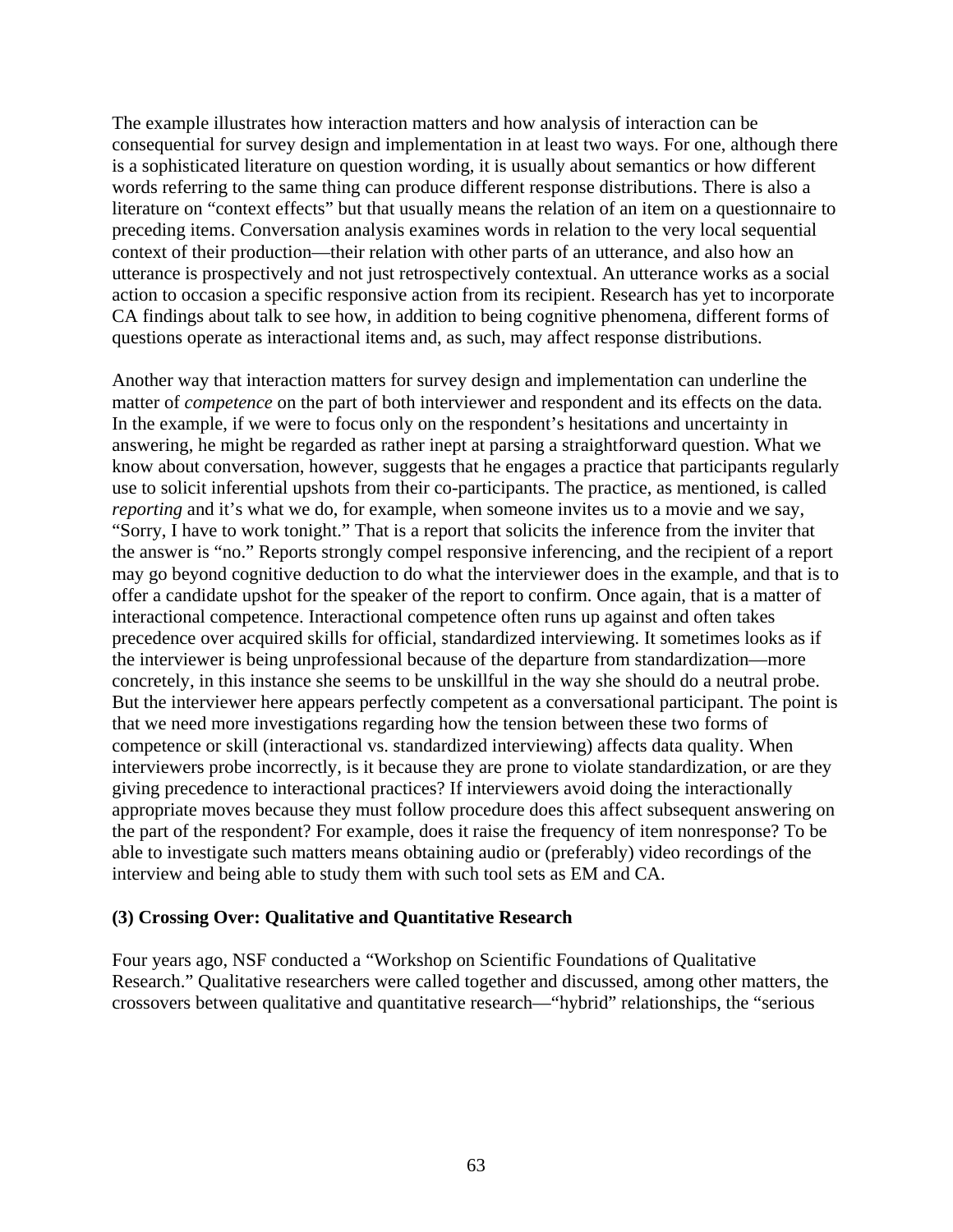use of both kinds of methods to analyze central processes" (rather than one being the handmaiden of the other), and spanning "case-oriented and variable-oriented" research.<sup>\*</sup> In this crossover, the integrity of both kinds of research can be preserved. Such crossover research is important as an end its own right and as a means toward addressing the fundamental problems of improving the quality of research of many kinds and in many domains. At Wisconsin, using the Wisconsin Longitudinal Survey and its digitized telephone interviews, we are engaging in collaborative hybrid studies both to better understand cognitive measurement and to find out what the effects on participation may be when taking into account conversational practices for soliciting participation while controlling for respondents' propensity to engage in the interview. Crossing over is hard work but it can be facilitated by available technologies of recording that, in turn, allow for research on real and actual social processes and practices. By making hybrid, crossover, and case-oriented research more possible, the proposal for the GSS to continue its basic mission of gathering data on American society, comparing the U.S. to other societies, and making high quality data accessible to scholars and students, can be enhanced.

1

<sup>\*</sup> See Charles C. Ragin, Joane Nagel, and Patricia White (2004). Workshop on Scientific Foundations of Qualitative Research*.* Sociology Program and Methodology, Measurement & Statistics Program in the Directorate for Social, Behavioral & Economic Sciences. On the web:<http://www.nsf.gov/pubs/2004/nsf04219/nsf04219.pdf>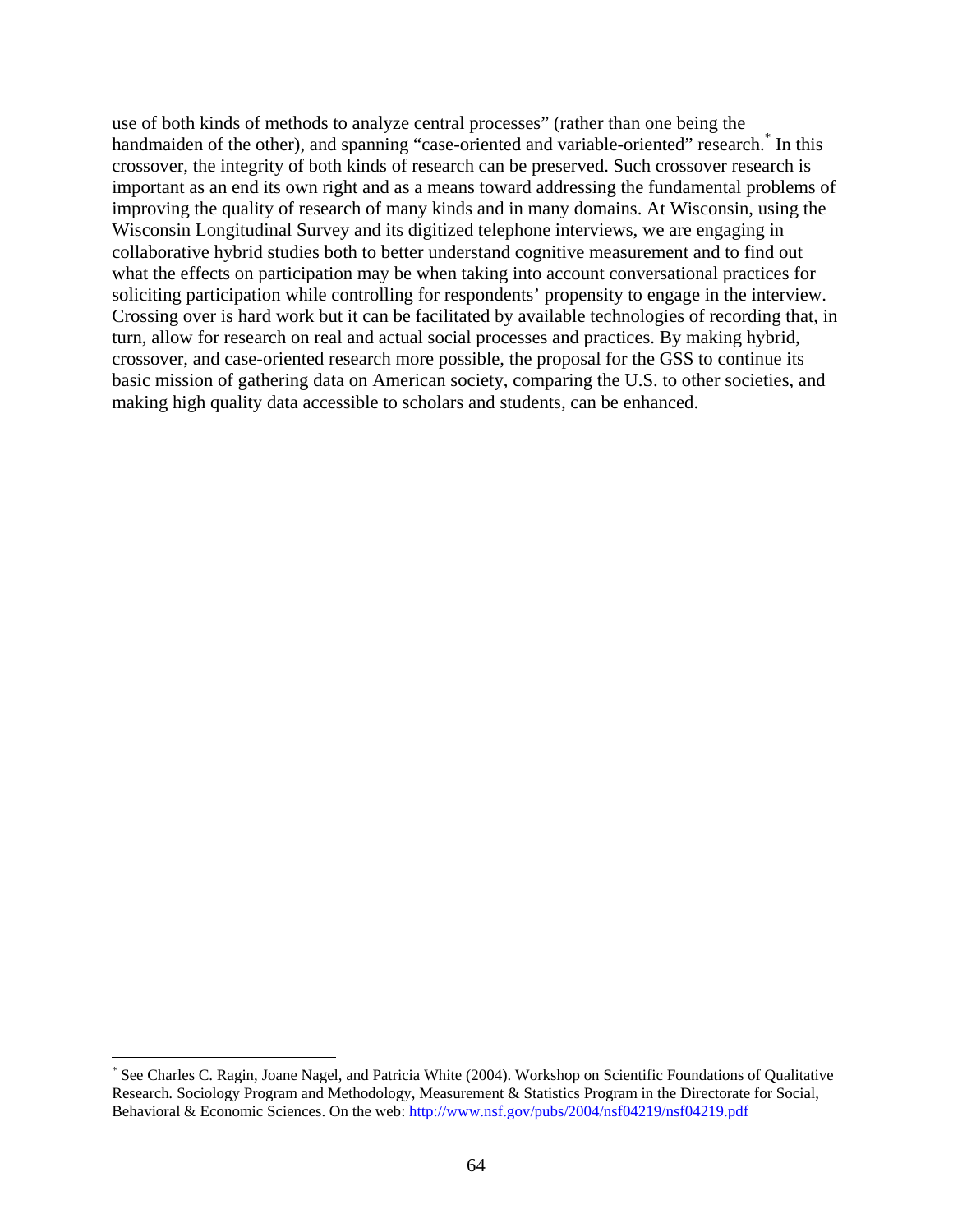# **Review of the Content of the GSS**

Leslie McCall Northwestern University

As a relatively new user of the GSS, I have found it to be an enormously important and welldocumented resource for understanding social attitudes and behavior. After studying patterns of wage inequality using census data, I became interested in the question of whether Americans were aware of rising income inequality. I turned to the GSS because it was the best available data source for examining this question.

It is only within this very positive spirit, then, that I offer suggestions for possible improvements in the GSS. My suggestions are based on my experience studying a topic that has not been central to the GSS core or topical modules (but, rather, to the ISSP topical modules). Therefore, the issues I raise may not be shared widely by other users. Nevertheless, I hope they will be useful for discussion, or reconsideration as the case may be.

### **Linkages among Core and Topic Modules**

One of the key advantages that the GSS has over other surveys is its scope (across time and subject matter). Even if the GSS replicates topics asked in other surveys (e.g., NES, WVS), it may have other variables and modules that those surveys do not, and it may have them over a longer time period. This provides a unique opportunity to analyze relationships among domains.

For example, although the NES has an extensive battery of questions on policy preferences, its questions on egalitarianism are worded in generic terms, making it difficult to examine attitudes toward the specific issue of growing income inequality. The GSS, on the other hand, is less focused than the NES on policy preferences but has the advantage of having fielded four crosssections of questions on income inequality. However, the questions on policy preferences are not perfectly aligned, temporally, with the questions on income inequality in the GSS. Another example concerns questions about changing economic conditions for individuals and their families. Such conditions could be an important influence on attitudes about income inequality, but these questions were not asked in one of the four years that the income inequality questions were asked. And, as explained below, each available year of data is critical.

It is probably too much to ask for "perfect alignment," so my more general suggestion is for greater attention to potential linkages among different topical modules and between elements of the core and the topical modules.

#### **Studying Social Change: Cyclical/Structural Changes Versus Gradual Cohort Replacement**

My sense is that gradual social change related to cohort replacement represents the dominant approach to studying social change among researchers using the GSS. For example, the 2004 NSF proposal for the GSS states that "most social change in attitudes is slow, steady, and cumulative, explained (in decreasing order of importance) by a) cohort-education turnover models, b) episodic shocks (e.g., wars and political scandals), and c) structural changes in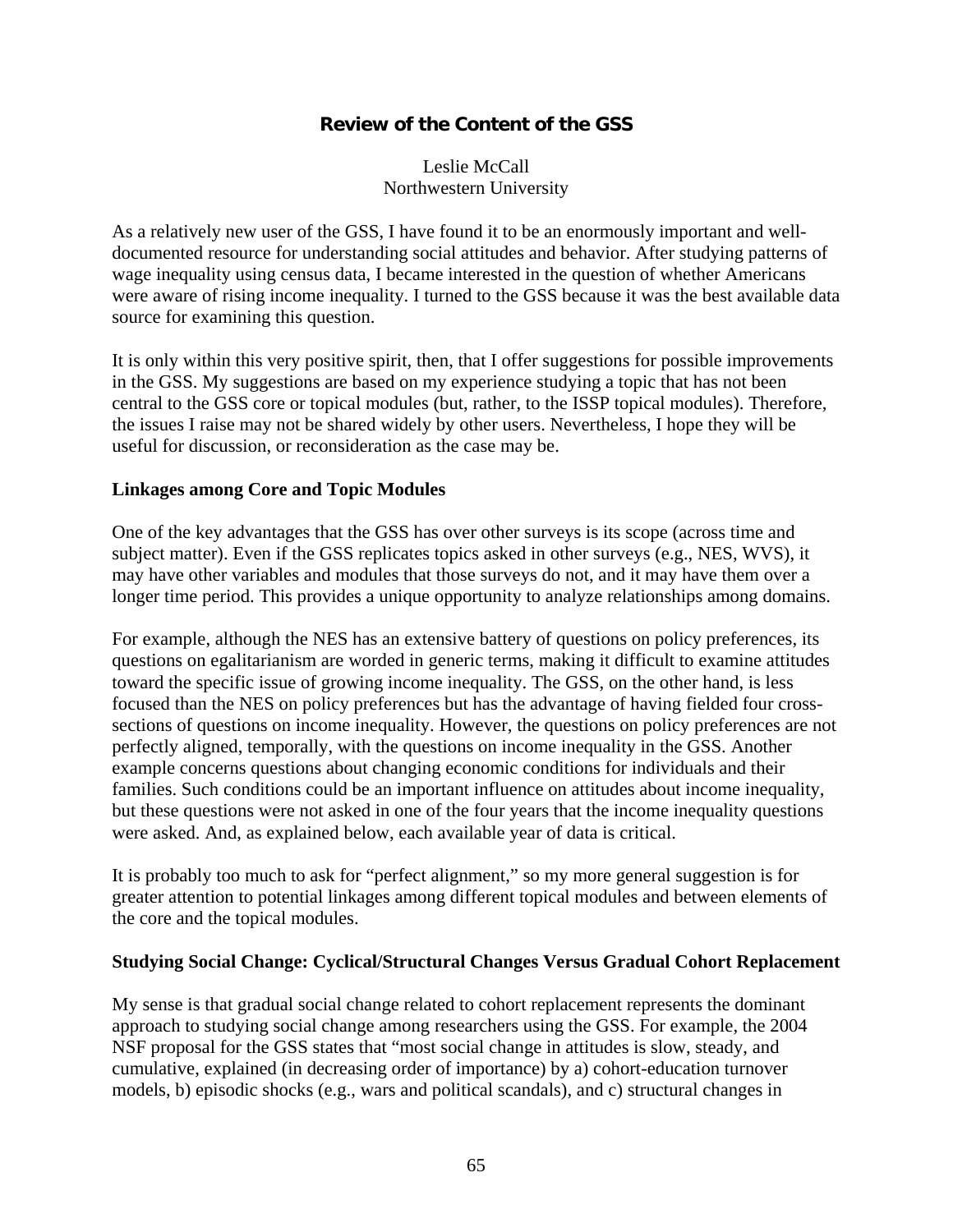background variables" (p. 6). This assessment is no doubt true of the topics that have been studied extensively with GSS data (e.g., attitudes on social issues) and much social change does clearly transpire in this way.

However, should the GSS also facilitate analysis of social change related to episodic change and structural cycles or transformations? Again, income inequality provides an example. In understanding whether, and if so why, attitudes about income inequality shift, most researchers would argue that background conditions should be important, such as actual trends in income inequality and the business cycle, or knowledge of increasing inequality and structural economic transformations. If this is the case, timing is extremely important. For example, questions asked during the downturn as well as the upturn in a business cycle would be important for determining whether the business cycle influences beliefs about income inequality. The fact that the questions on income inequality were asked in 1992, for example, and inexplicably again in 1996 (because the Social Inequality Module of the ISSP was not asked in any other country besides the US), was extremely fortuitous. These years occurred during important parts of the business cycle, including a downturn.

Again, my general point here is not that the GSS provide questions on awareness of the business cycle (as the NES does) or that it try to time questions according to the US business cycle, which is impossible. Rather, it is to consider the degree to which some topics might be more sensitive to timing—because of their more episodic and cyclical nature—and thus in need of more regular or frequent intervals of replication. A related issue is the extent to which the GSS can act to replicate topical modules that are time sensitive but do not have advocates for replication, assuming that the overseers deem the issue of significant social and scientific importance.

# **Theoretical Background for Development of Questions and Question Wording**

I suspect that there are a lot of users like myself from fields outside of social psychology (and perhaps inside social psychology) who are skeptical at first of many of the GSS questions (and their wording). Such scholars will not make productive use of the GSS despite significant interest in the topics covered by the GSS. I think this pertains to some of the questions about income inequality, in fact. It may be that the GSS does not need more users, but I think it would elevate the quality of research if documentation were available that explained the theoretical rationale of questions, especially those in the topical modules. Such information should be available from the proposals written for new questions. Perhaps these could be made public in some form.

#### **Current Adequacy of the Core**

My only suggestion here would be, if at all possible, to reduce the number of questions on some topics that take up a substantial share of the core. I defer to experts in the respective fields, but it seems that there are a lot of core questions on religion and family relationships, for example, that could be condensed without loss of information.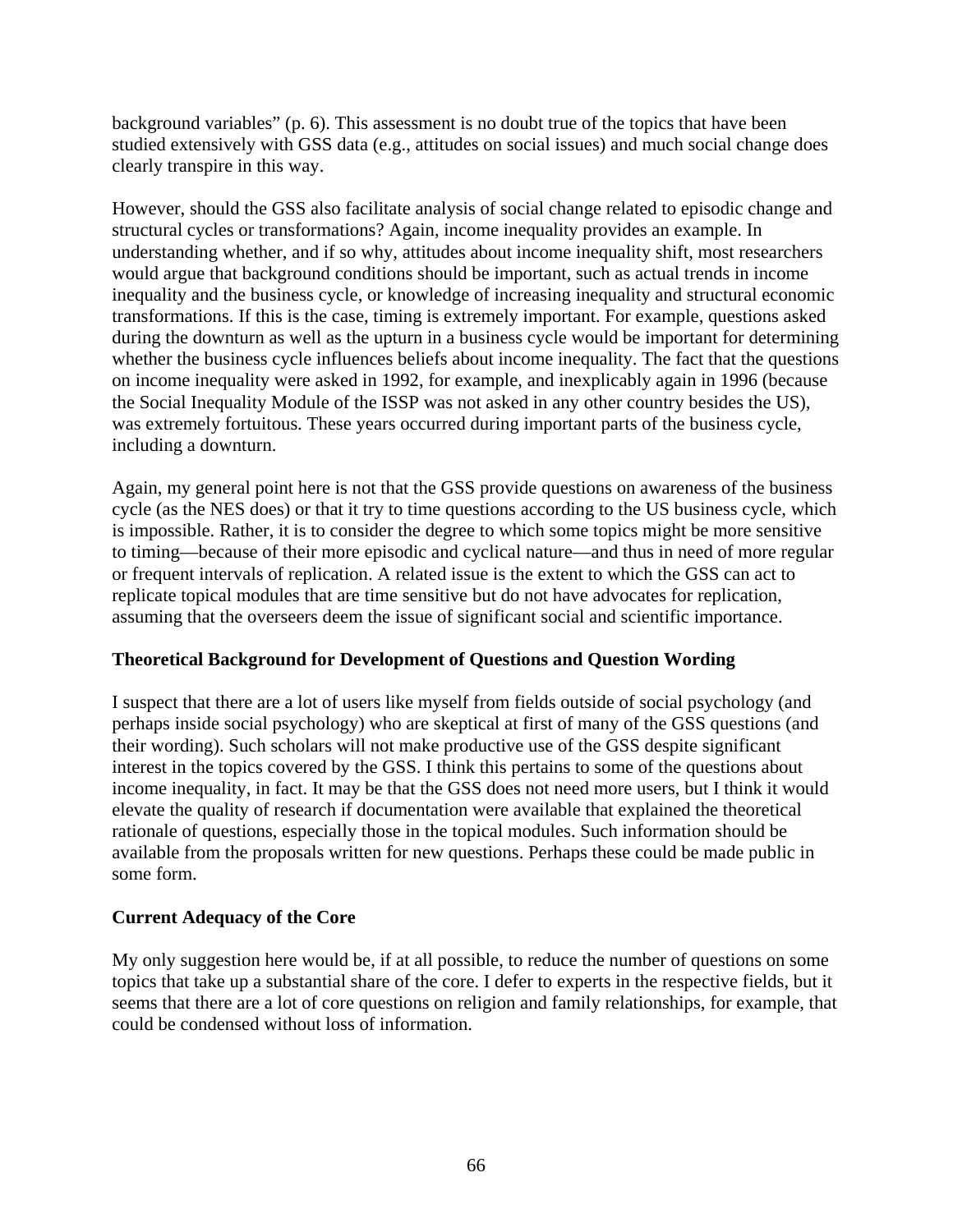# **Conceptual and Methodological Innovations & Contribution of the GSS to Sociology and Its Broader Impacts**

#### **Steve Nock**  University of Virginia

### **Conceptual and Methodological Innovations**

The proposal outlines a wide range of innovative changes to the GSS that, in my opinion, are justified, timely, and of great value. Here I comment on the value of those innovations and make suggestions about future developments. I rely mainly on the recently funded proposal as well as supplemental materials provided. I also rely on my own experience with the GSS over many years.

The most obvious innovation is the introduction of a panel component to the GSS. I read an earlier draft of this proposal and was not convinced that the GSS should move in this direction. There are a growing number of excellent longitudinal studies now, and I was uncertain whether the GSS would add value beyond that currently provided by sources such as NLSY, PSID, Add-Health, and the many other surveys that lend themselves to general social-science applications. I am now convinced that this new strategy is valuable, especially because of the retrospective panel proposed. By re-interviewing respondents from earlier rounds of the GSS, panel data would become available immediately to users. Since GSS was not designed as a panel, however, this new design will encounter some problems.

The proposal mentions the need for a panel to facilitate studies of individual changes and transitions. While this is certainly the primary rationale for any panel, the current GSS proposal goes specifically to life-course transitions like entry into cohabitation, employment, marriage, divorce, births, and so on. This may present a problem. The GSS has not asked about age at first marriage (or age at subsequent marriage – variable AGEWED) since the 1994-95 administration. Cohabitation, divorce, retirement, and other life event dates present a comparable problem. With respect to fertility, similar issues arise for all but the first birth. A 10-year retrospective panel, therefore, could not establish marriage cohorts, nor permit research on life-course transitions that require dating of events. These problems reflect the initial design of the GSS that did not anticipate a panel component. I believe, however, that any future innovation proposed must give serious attention to event-history issues. In fact, one of the additional 'follow-up and auxiliary' studies currently being considered focuses on partners, and another on intergenerational transfers. Both of these will require considerable detail on the composition and dates of events. Future administrations of the GSS, in short, will need more detail on event histories.

The proposal outlines an ambitious and needed augmentation to the "contextual and geographic data" component of the GSS. The lack of GIS information to the average user has increasingly limited the attractiveness of the GSS. Widespread availability of GIS software that easily integrates Census and non-Census data with geographic information has made surveys without geographic identifiers less attractive to students, especially, and to those researchers who are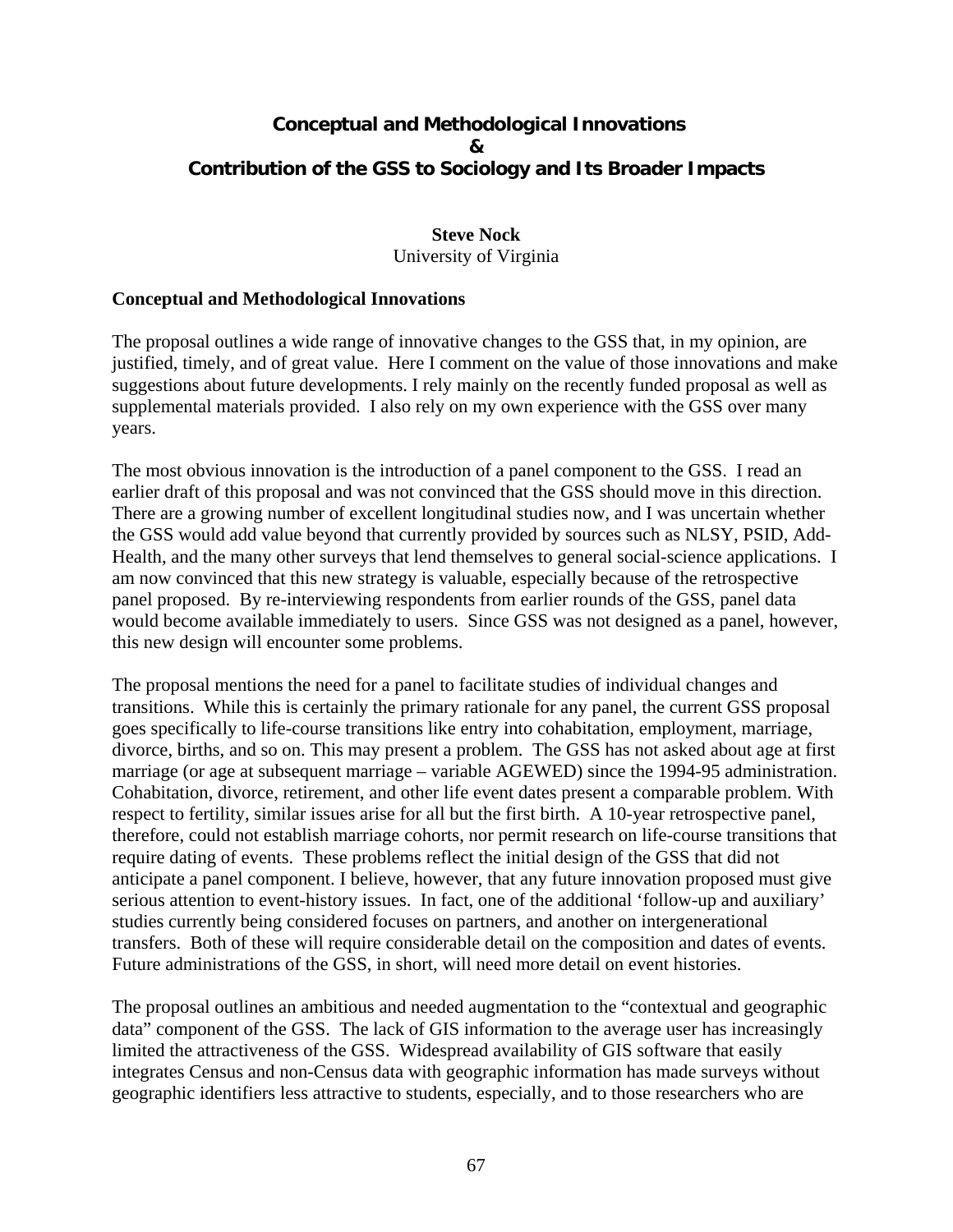interested in context more generally. I am happy to see that the proposal acknowledged the growing request NORC has received for geocode data. I believe this will be a major improvement for GSS generally and will expand its usage, especially among urban and environmental scientists, political scientists, as well as sociologists. As I outline below, future applications of the GSS should allow simple mapping of variables by geographic unit to the extent that cases support it.

Web access to the GSS, while widespread, is rather primitive at present. The current GSSDIRS is out of date and limited in its utilities (especially statistical and graphic). Factfinder (Census), for example, allows the user to conduct very basic elementary analyses, but also produce graphs and maps. In fact, Census provides a model for how data may be analyzed or distributed on the Web. The GSS is still analyzed, most frequently, by accessing a file of raw data (especially for years that are not easily available on the Web except from several university archives (e.g., Berkeley). The average user should be able to conduct basic and moderately advanced analyses on-line without the need to download data. I am not sufficiently familiar with the DDI XML protocols, but assume these will take GSSDIRS to the state-of-the art. This is overdue and represents a very significant enhancement to the GSS.

The Spanish language translation of the GSS is an obvious and much-needed innovation. The proposal was somewhat vague on how the translation is to be done and/or how conventional vernacular English terms will be converted for a Spanish-speaking population that includes Mexican, Cuban, and other Spanish groups (e.g., does "respect" mean to feel equal to someone as in English, or does it mean to look up to someone as in Mexican Spanish?). I presume that NORC has sufficient experience in both language translation and meaning translation to make these accurately. I am undecided about whether additional language translations might be justified, and hope the group might discuss this.

Finally, the proposal outlines two strategies that will encourage greater participation in the ISSP by less developed nations. These make good sense. But it is not clear how it might happen.

# **Contribution of the GSS to Sociology and Other Social Sciences and its "Broader Impacts**"

 I believe the proposal adequately and faithfully represents the enormous contribution that the GSS has made both in the academy and elsewhere. As a GSS user for over 30 years, I have seen widespread applications of these data by colleagues (and students) in sociology, political science, economics, and in the federal government. All of these are summarized in the proposal.

The proposal also mentions the widespread use of the GSS in the classroom, noting how several leading research-methods and statistics books include modules that rely on these data. The proposal also mentions how teaching packages are often developed by instructors for using the GSS. My undergraduate students typically produce simple frequency distributions from the GSSDIRS site (or an alternative) in the first week of class. Beyond that, however, the student needs a significant amount of instruction and assistance to conduct meaningful analysis beyond simple tabulations. This is especially so when a student is interested in conducting analyses over time, recoding many variables, creating many composites, and so on. For these applications, the instructor typically must first teach students something like SAS or SPSS, and then provide a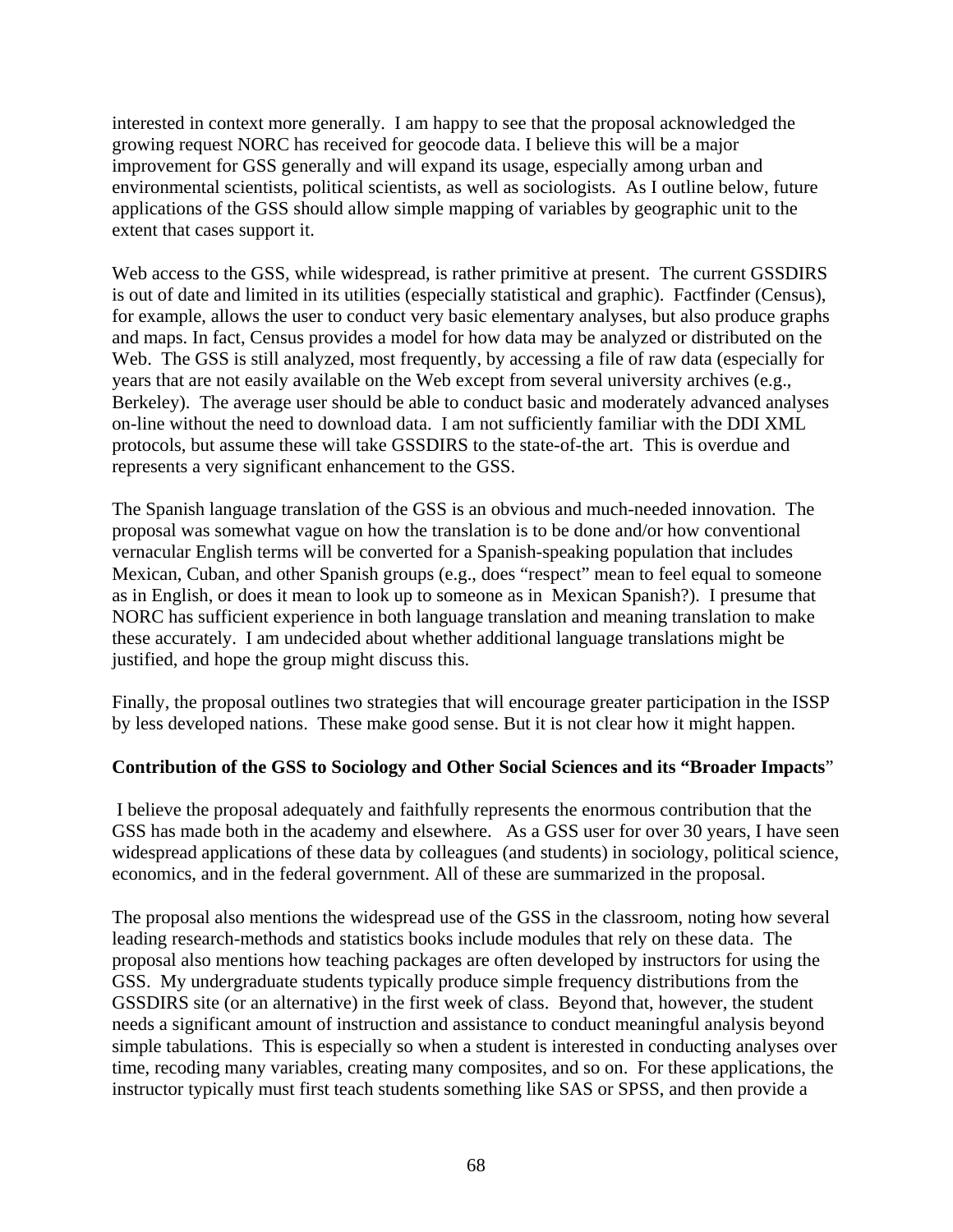data file for analysis. This works well, but requires significant effort and resources before the student sees much in the way of results.

The PSID has a series of teaching modules that help students access the data, combine or alter them as needed, and produce results. These are found in the "Tutorials: PSID in the Classroom" section of their site. These teaching modules are well designed with objectives, and analysisresults questions that test the user's understanding. Though the PSID is vastly more complex than the GSS is currently, the addition of a panel component will change that very quickly. Students (and many seasoned researchers) will need more help at that point. And even in the current version of the GSS, such modules would be particularly valuable for educators. How, for example, might a student conduct a birth-cohort analysis of political orientation, and so on? This would be a simple module to develop and would add significantly to the teacher's resources when moving into longitudinal designs. A similar module on the ISSP would be particularly valuable. My basic point is that while the GSS is unquestionably valuable in the classroom, there is too little instructional information available to facilitate its use.

To the extent that such instructional materials could be provided, the larger impact of the GSS would probably increase. Those who are less familiar with survey research and basic statistics, for example, will struggle with the GSS as it is now. But this is not so for resources such as the PSID where step-by-step instructions guide a novice user (presumably a second or third year undergraduate or senior researcher without the requisite skills) through the steps required for analysis (and includes a test of whether the user did things correctly). I strongly encourage greater development of teaching materials for the GSS, both elementary and advanced.

As the proposal mentions, the items included on the GSS are probably among the most tested available. The design of the questionnaire, likewise, represents the best known strategies. Since the transition from paper-and-pencil instruments, however, it has been difficult to know the entire range of items included in the GSS. The indexing on GSSDIRS is good, but still misses many topics and themes because the variables are not linked to the variety of issues some users might search for. For example, there is no entry for FERTILITY, though there is for CHILDREN. It is this type of index linkage that I am hoping will be included in the newly designed web resource. But more generally, the novice user struggles to understand the range of issues and topics covered in the GSS. This, I believe, limits its broader impact, especially to those who are not students, academics, or trained researchers. I would suggest that something similar to what one finds for the NSFH be included, that groups comparable elements of the questionnaire by broad topic and allows the user to link directly to those variables. Since an Interview-to-Internet and extensive hyperlinks are proposed, I believe it would be worth considering the development of a concise (one or two page) index that links the user to all related materials associated with those broad headings (neither GSSDIRES nor the Berkeley GSS site offers this).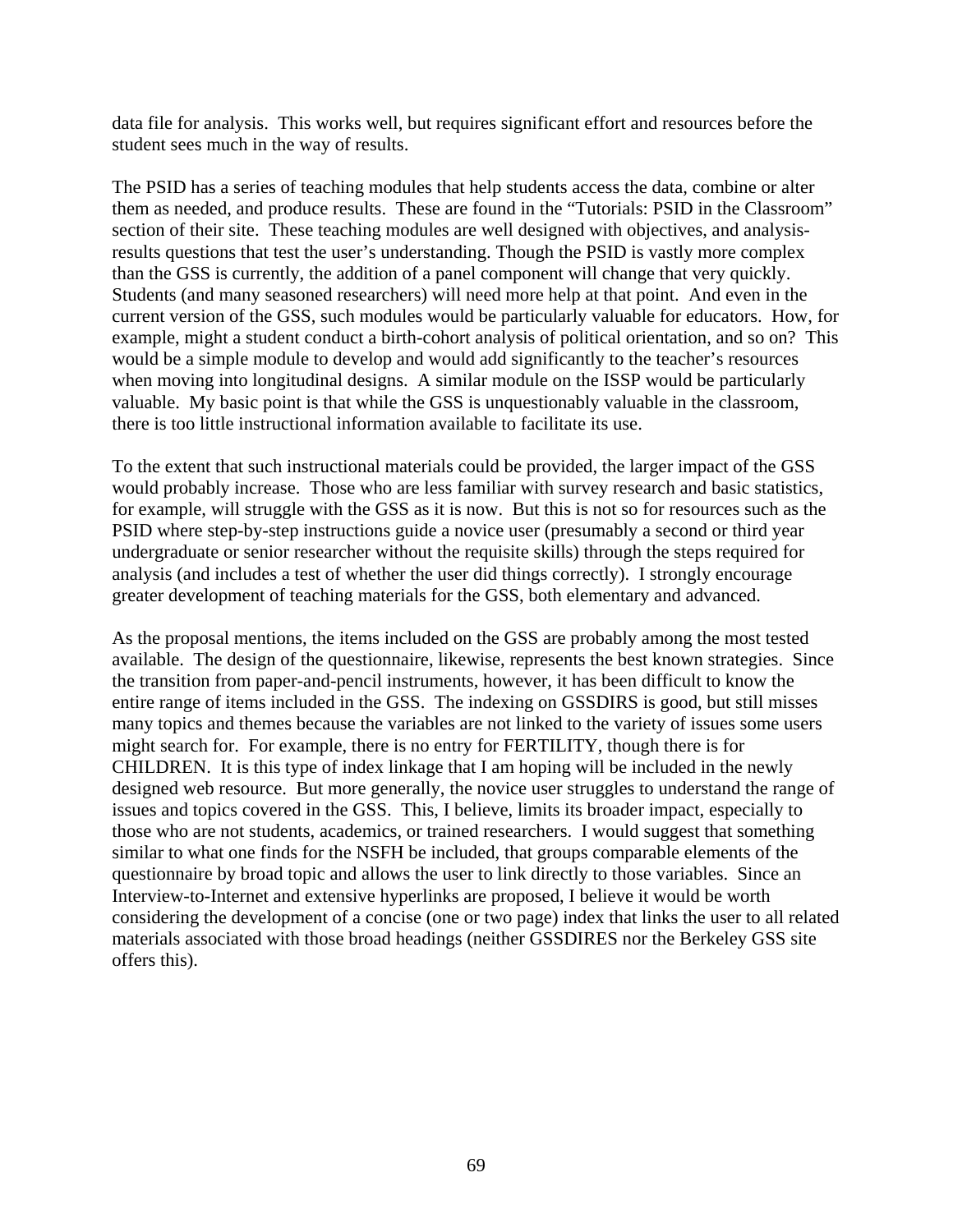# **The General Social Survey: Contributions to Economics and Recommendations for Future Dissemination**

Gregory N. Price

### **The GSS And Its Contributions To The Economics Literature**

1

Since its inception in 1972, the United States General Social Survey (GSS) has allowed economists to test and explore theories that otherwise would have not been possible. The rich array of data on individual and household characteristics measured in the GSS—particularly those captured through topical modules—have turned out to be a veritable gold mine for economists. A search on "General Social Survey" in the American Economic Association's "EconLit" bibliographic database results in some 76 articles in the economics literature that either cite and/or report results based on GSS data.<sup>\*</sup> An examination of this count shows that GSS data have been contributed across the subfields of economics, including for example public economics, labor economics, and the economics of religion.† While the absolute count of articles either citing and/or using GSS data seems low relative to the economics literature in general, it is also instructive to note the quality of the contributions. Of the 76 articles in the economics literature that either cite and/or use GSS data, 14 represent contributions in the top 36 economic journals.‡

<sup>\*</sup> See itemization of these articles in "The General Social Survey In the Economics Literature" GSSWorkshop Report (Price, 2007). The number of articles may be an undercount, as the search only includes articles in the economics literature that has the word/phrase "GSS" in the article abstract, and many listed articles do not include abstracts.

<sup>&</sup>lt;sup>†</sup> This author, having research interests in the economics of religion (Granger and Price, 2007), has certainly benefited from the availability of GSS data.

<sup>‡</sup> The top 36 economics journals are based on the criteria of Scott and Mitias (1996) and as amended by (Price, 2005) are: *American Economic Review, Econometrica, Economic Inquiry, Economic Journal, Economica, Industrial and Labor Relations Review, International Economic Review, Journal of Business, Journal of Business and Economic Statistics, Journal of Development Economics, Journal of Econometrics, Journal of Economic Dynamics and Control, Journal of Economic History, Journal of Economic Perspectives, Journal of Economic Theory, Journal of Finance, Journal of Financial Economics, Journal of Labor Economics, Journal of Human Resources, Journal of International Economics, Journal of International Money and Finance, Journal of Law and Economics, Journal of Law, Economics, and Organization, Journal of Legal Studies, Journal of Monetary Economics, Journal of Money, Credit, and Banking, Journal of Political Economy, Journal of Public Economics, Journal of Regional Science, Journal of Urban Economics, National Tax Journal, Public Choice, Quarterly Journal of Economics, Rand Journal of Economics, Review of Economic Studies, Review of Economics and Statistics, Southern Economic Journal.*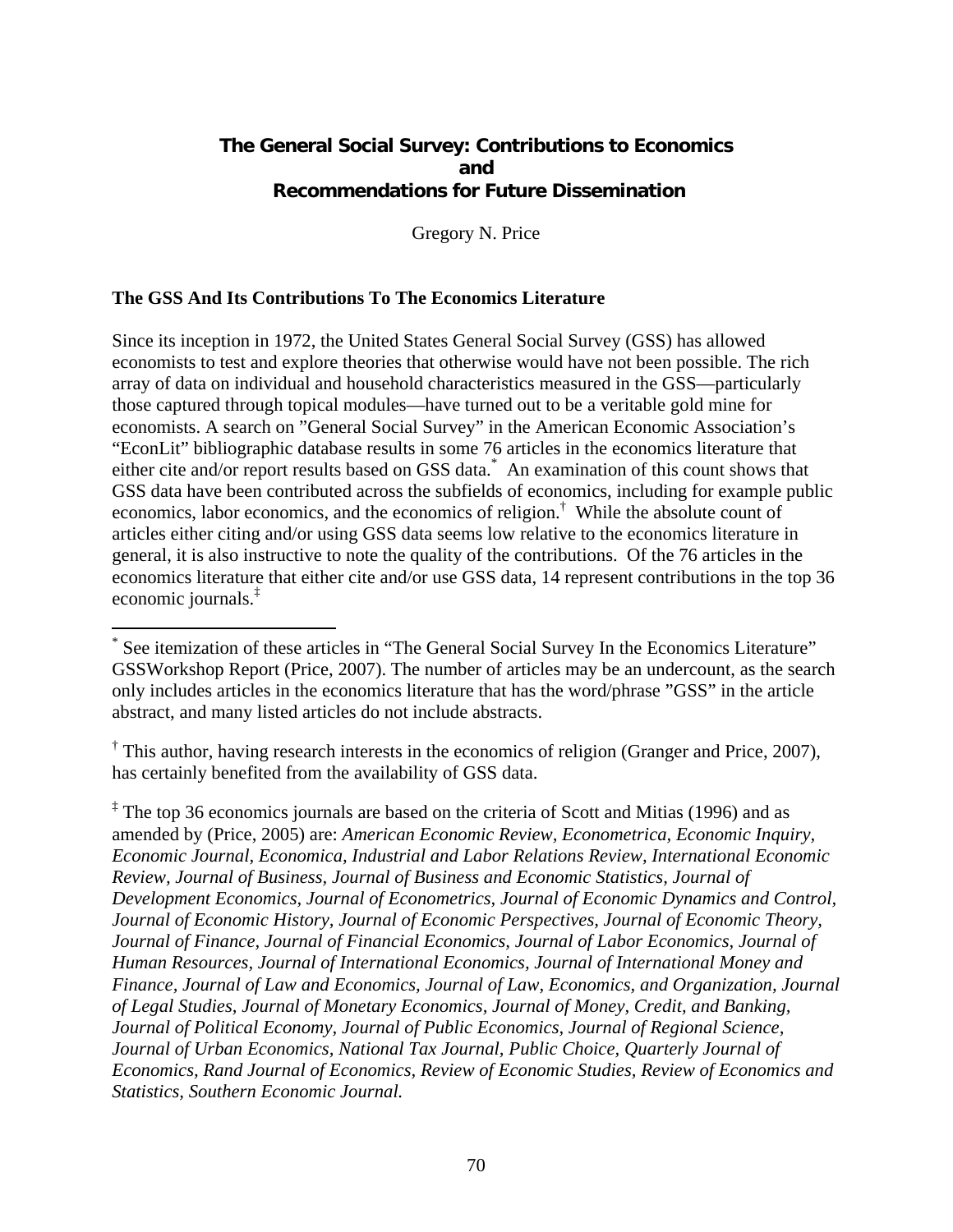As journals in the top of a ranking hierarchy are more likely to be cited (Kalaitzidakis, Theofanis, and Stengos, 2003), it is likely that the relatively low count of economics articles citing and/or using GSS data grossly understate the impact that articles have on economic science overall. In addition, 6 of these articles are listed as working papers of the National Bureau of Economic Research (NBER). As NBER papers have a tendency to be cited in other economics journals, this is yet another source of downward bias in using EconLit counts of economics articles as a measure of the GSS' impact in economics.

### **Some Thoughts on Future Dissemination Strategies**

As a recipient of tax-supported research dollars, GSS data are required to be publicly available at no cost to the user. It appears that to date, GSS data are freely available via the worldwide Web at: (1) Queens College (City University of New York (CUNY))§ (2) Interuniversity Consortium for Political and Social Research (ICPSR) and (3) University of California-Berkeley, Survey Documentation and Analysis (SDA) Archive. Surprisingly, the National Opinion Research Center (NORC)—organization that houses the principal investigators of the current National Science Foundation grant that supports the GSS—does not provide direct access to GSS data. Instead NORC provides links to one of the previously mentioned sites, and to others, some of whom will make the GSS data available in some portable format (e.g. Compact Disc) for a fee.

In general, worldwide web dissemination mechanisms for the GSS seem to warrant a passing grade of "fair". My recommendations for future web-based dissemination strategies are: • *Data Format and Current Data*. There should be some consideration of introducing an option for data that can be processed with STATA. Increasingly the econometric/statistical software of choice for social scientists is STATA as it is a low-cost and powerful software for exploiting the tools of modern econometric/statistical methods in research. With the exception of the UC-Berkeley site, the web-based GSS download sites only allow for SAS and SPSS options. While an ASCII file is generated that can be imported into STATA with some effort, this is not an easy option for many potential users of GSS data. The web-based sites also have dissimilar end-years for the GSS data.\*\*\* While NORC indicates on its website that the GSS is available through the year 2006, the latest year for which one can freely download GSS data is 2004, and at the ICPSR site—1998. For a fee, one can apparently obtain GSS data through 2006 through the University of Connecticut's Roper Research Center. This is confusing and frustrating. The data should be made available to the public through the latest year possible.

• *Standardize Data Downloads*. Only the UC-Berkeley site appears to allow the user to select particular years of the data. If the others do, it is not apparent. Users of GSS data should be able to easily download variables of interest—particularly those in topical modules—and link them to similar variables in the same year. Currently, this is difficult to implement, and is only possible through the year 2004 at the UC-Berkeley website. The GSS should aim for standardizing data downloading that is similar to the ease of downloading census data at the University of Minnesota's Population Center—the Integrated Public Use MicroData Series (IPUMS).

 $\overline{a}$ 

See http:/soc.qc.cuny.edu/QC software/extract.html, [http://www.icpsr.umich.edu/GSS/ &](http://www.icpsr.umich.edu/GSS/) http:/sda.berkeley.edu/archive.htm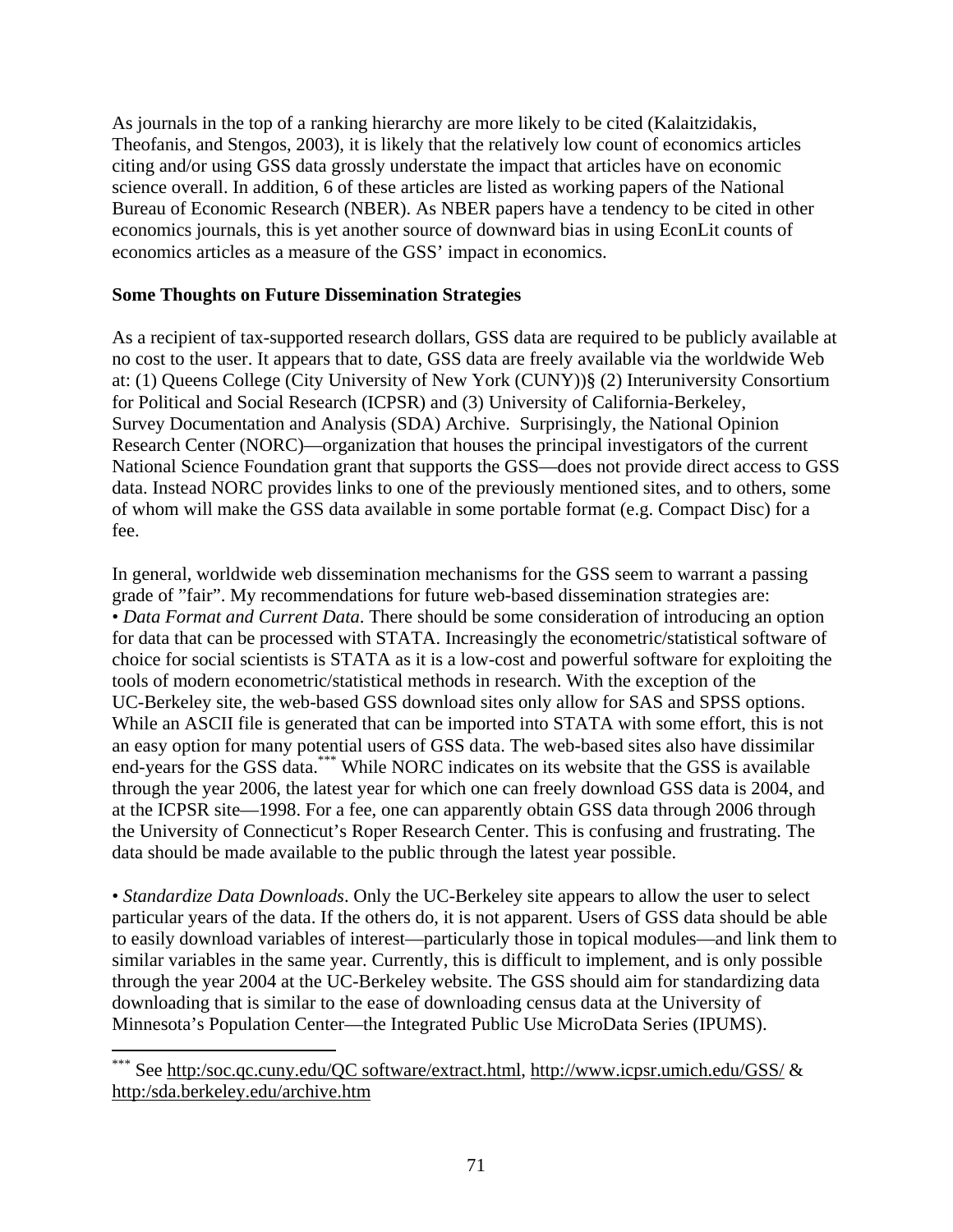Matching particular variables on individuals/households to a particular year is simple through the IPUMS website—something which should be possible with GSS data as well.

• *Provide Users with Updates*. One of the virtues with using IPUMS data is that by requiring users to register, users are constantly provided news about important updates. Currently, the web-based platforms for downloading GSS data do not require user registration, nor is there any way GSS users can learn about updates, unless apparently, they happen to browse the NORC website—which does produce a GSS newsletter. User registration with required email address would remedy this shortcoming and keep GSS users informed about important updates.

# **Conclusion**

Economics has benefited from the GSS, as evidenced by the number of articles in the EconLit bibliographic database that includes "GSS" in the abstract. No doubt, the number of articles that meet this criterion understate the impact the GSS has had on economic science, as many of the contributions using the GSS are in high impact journals and written by highly cited authors. It is plausible that many more economists would use the GSS in their research if the web-based platform for downloading data were more user-friendly. Future improvements to GSS dissemination efforts should aim for such user-friendliness, and the web-based platforms for data access could be made comparable to that for accessing IPUMS data.

References

Granger, Maury D., and Gregory N. Price. 2007. "The Tree of Science and Original Sin: Do Christian

Religious Beliefs Constrain The Supply of Scientists?", Journal of Socio-Economics, 36: pp. 144 - 160.

Price, Gregory N. 2005. "The Causal Effect of Participation in the American Economic Association

Summer Minority Program", Southern Economic Journal, 72: pp. 78 - 97.

Kalaitzidakis, Pantelis, Theofanis P. Mamuneas, and Thanasis Stengos. 2003. "Rankings of Academic

Journals and Institutions In Economics", Journal of the European Economic Association, 32: pp. 644 - 666.

Scott, Loren C. and Peter M. Mitias. 1996. Trends In Rankings of Economics Departments in the U.S.: An Update. Economic Inquiry 34: 378 - 400.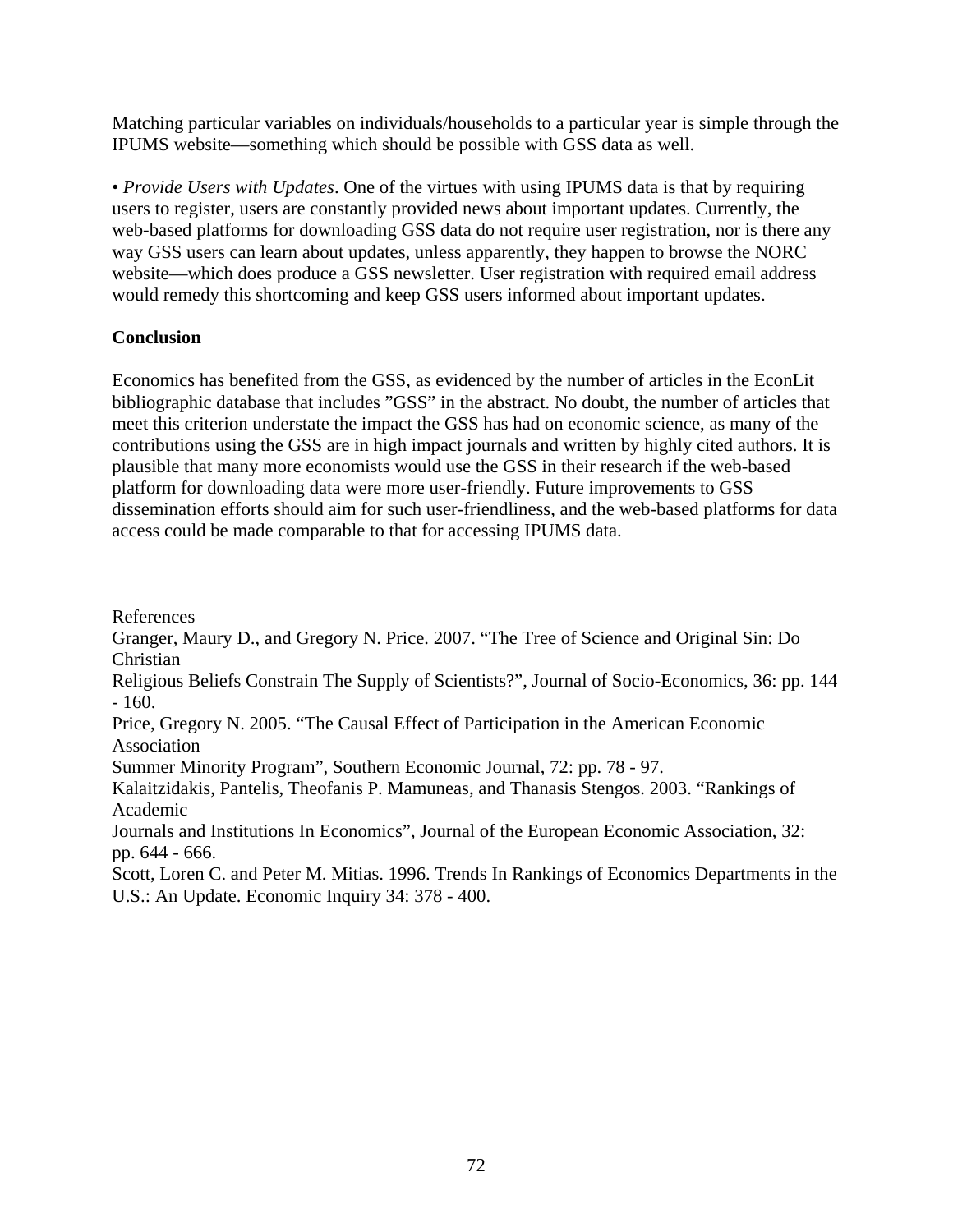# **Review of Web-Based Dissemination of the General Social Survey**

Steven Ruggles University of Minnesota

The General Social Survey has evolved a decentralized model of web dissemination strategies, with widely varying websites maintained at different locations. The following sections summarize and evaluate each website in turn. I then comment on the dissemination as a whole, and propose some recommendations for future development.

### **1. NORC Websites**

#### <http://www.norc.org/projects/General+Social+Survey.htm>

The project website at NORC provides a summary of the GSS project, contact information, and links to GSS dissemination websites. No data or documentation is distributed from this website.

#### <http://gss.norc.org/>

This is described as "the main GSS website." It has no content except for a page of "Frequently Asked Questions" and links to other GSS websites.

### **2. Berkeley Website**

#### <http://sda.berkeley.edu/archive.htm>

This is the data archive page for the Survey Documentation and Analysis (SDA) software developed and maintained by the Computer-assisted Survey Methods Program at the University of California, Berkeley. This is the top dissemination source recommended by the main GSS website, and it provides online tabulation and subsetting of the 1972-2004 cumulative file. The system is usable, but it has a lot of limitations. As the SDA documentation site acknowledges at the outset, "it does not provide full documentation of the dataset." The documentation component of the website is not integrated with the analysis and extraction facility. The documentation is sparse and difficult to navigate; there is no system for variable search and retrieval, and no facility for adding variables to a basket for downloading. There is no convenient way to determine the available years for any particular question; essentially, finding variables that have a long run of responses is a matter of trial and error. Apparently, not all questions that were asked are available from the SDA website. The Stata command files provided with extracts require extensive massaging before they will run. There is no explanation why the data stop in 2004, since 2006 data should be available.

### **3. GSSDIRS Website**

### <http://www.icpsr.umich.edu/GSS/>

This is the General Social Survey Data and Information Retrieval System (GSSDIRS) website hosted by ISPSR. The design of the website is extremely dated; the front page prominently warns that it is best viewed with Netscape 4.0 or higher, a browser released over a decade ago. Nevertheless, the website is surprisingly functional. Identifying variables and their availability is far easier than on the SDA website. Users pick variables as they browse the documentation, and then can extract their selections. The documentation clearly indicates chronological availability within each variable description, although there is no easy way to compare availability for broad groups of variables. Although there is no variable search capability, there is a useful subject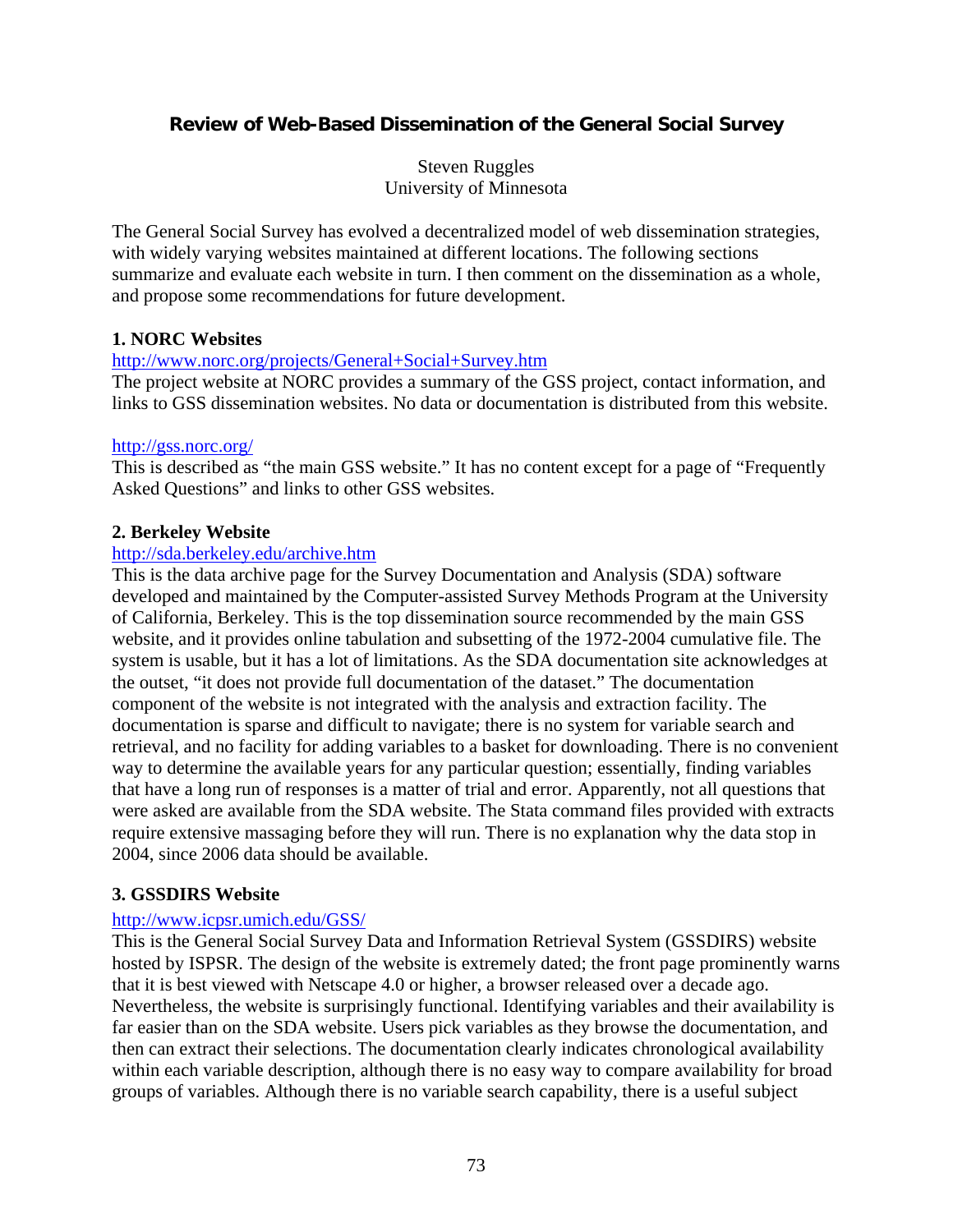classification and it is possible to locate variables without too much difficulty. GSSDIRS does not do on-line data analysis; when one clicks on the analyze button, one is sent to the SDA website. The biggest problem with GSSDIRS is that the data are almost a decade out of date. Although the front page indicates that the system covers the 1972-2000 period, the data do not actually go past 1998.

# **4. Regular ICPSR Website**

## <http://www.icpsr.umich.edu/cocoon/ICPSR/SERIES/00028.xml>

This is the ICPSR web page where you can actually retrieve the full codebook and data for the 1972-2004 cumulative file. The codebook is a 70MB PDF file with 2,390 pages. Access to the codebook or data file requires ICPSR membership and login. Obviously, this format is unwieldy and would pose a serious obstacle for many potential users of the data.

ICPSR also runs its own version of the SDA analysis and subsetting program from this site. It is branded with the ICPSR logo, runs on ICPSR servers, and has a slightly different interface than the SDA website at Berkeley. The ICPSR SDA version of the documentation has no subject classification whatsoever; thus, unless the user already knows the mnemonics of all the variables they are interested in, I believe that the ICPSR SDA version of the documentation would be effectively unusable. As in the case of the Berkeley site, access to documentation is completely separated from access to data. The ICPSR SDA analysis system could be used in conjunction with another source of documentation, such as the massive PDF codebook, but I suspect most users would prefer to simply go to the Berkeley website.

Unlike Berkeley SDA and GSSDIRS, the ICPSR SDA documentation does at least provide basic information about the samples—information that all users should be aware of—in a prominent location on the main documentation page. On the other websites, it is necessary to dig deeply for this information.

## **5. Roper Center**

[http://www.ropercenter.uconn.edu/data\\_access/data/datasets/general\\_social\\_survey.html](http://www.ropercenter.uconn.edu/data_access/data/datasets/general_social_survey.html) The only way to obtain the 2006 GSS at this writing is through the Roper Center. Persons at member institutions may obtain a CD by emailing the center; non-members must pay \$400. Since the University of Minnesota is not a member, I did not attempt to obtain a CD. Apparently, Roper has some sort of agreement with NORC that gives them exclusive rights to disseminate the data for a certain period of time. This practice is inappropriate because it impedes data access, and should be discontinued.

## **Overview**

The decentralized GSS dissemination system is highly inefficient and provides suboptimal dissemination. The greatest problem is that data and metadata are replicated in several locations in widely varying formats. This is a maintenance nightmare; if an error is uncovered, it must be fixed in many different files by staff members at multiple institutions. Needless to say, it is unlikely that most errors are ever corrected. In addition, with four different dissemination pathways doing overlapping work, there is considerable duplication of effort.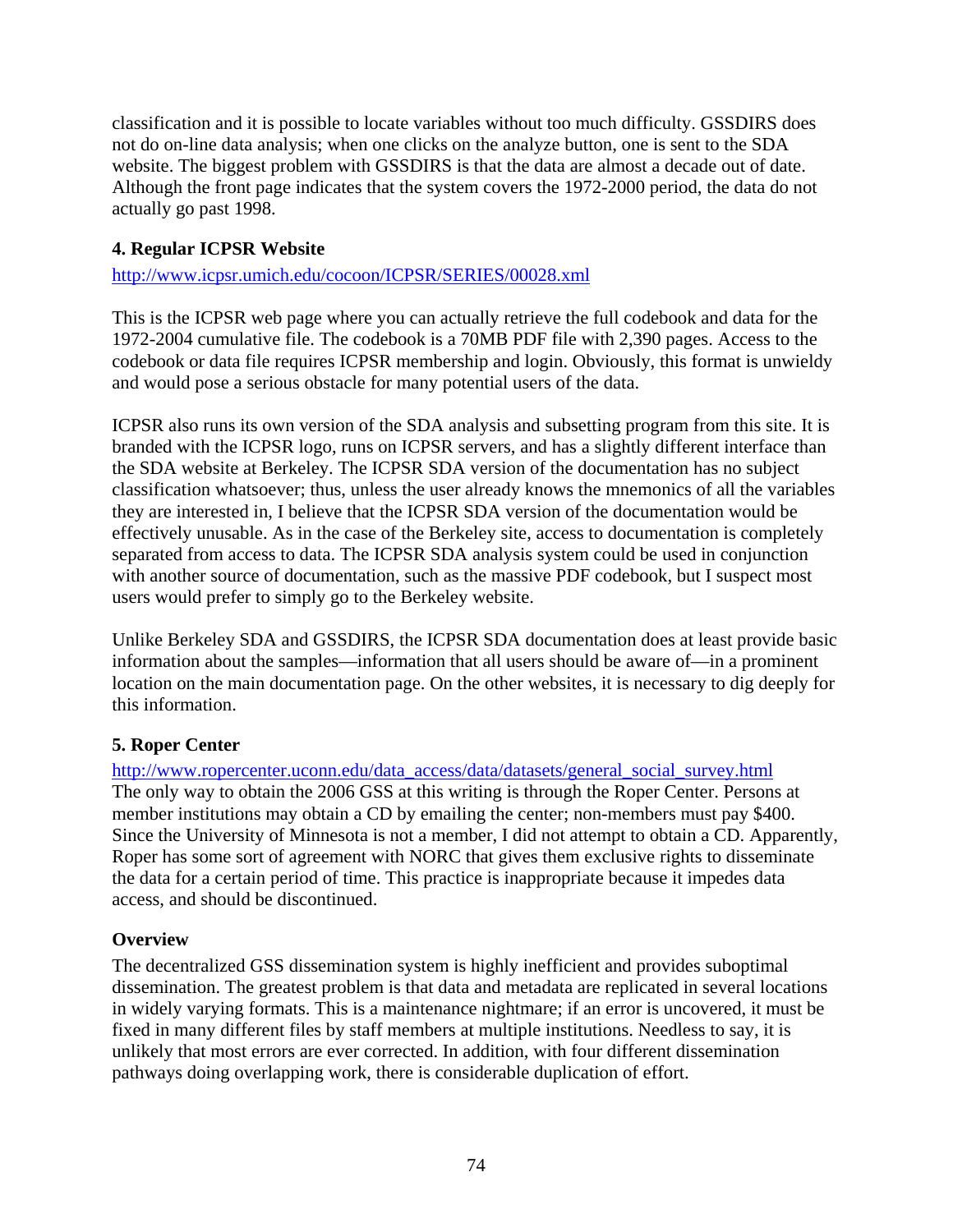Not only does this approach waste scarce resources for social science infrastructure, it also results in inferior service. Of the websites I evaluated only GSSDIRS provided an adequately user friendly—if old-fashioned—interface. Unfortunately, the data and documentation at GSSDIRS is eight years out of date, making it unusable for a majority of research projects. The only way to obtain up-to-date data is through Roper, and except for the small minority at institutions which subscribe to Roper, the cost is high.

### **Recommendations**

GSS is expensive, and the costs can only be justified if it is widely used. Accordingly, NSF should explicitly fund web-based dissemination of GSS. I have three specific recommendations for the call for proposals.

**1. GSS dissemination efforts should be centralized.** This would mean that only one version of the data and metadata would have to be maintained, greatly reducing the costs of corrections. It would avoid costly duplication of effort for software development and maintenance.

**2. A new integrated web dissemination system for data and documentation should be developed using modern software tools driven by standardized XML metadata.** Because GSS is a simple rectangular survey, such a system would be comparatively inexpensive. The chief data access challenge posed by GSS is the sheer number of survey questions, many of which appear only once or twice. Tools to cut through the clutter and select variables of interest should be the highest priority of the data access system. The data access system should allow easy browsing of variable availability and incorporate a sophisticated system for variable search and retrieval.

The current GSS data access systems present all available variables as a simple pick list, but this approach does not work well for a dataset that has so many variables. Users should be able to narrow the variable list according to keyword or subject area; reduce the list to only those variables appearing in every survey year of interest or to expand it to include all variables in any selected survey year; and view simplified pick lists focusing on the most commonly requested variables, as determined through analysis of extract logs. At any point, users should be able to select variables and add them to a data basket. When they are ready, they should then be able to view the basket and either extract data for download or carry out on-line analysis.

**3. GSS dissemination should be separated from survey design and administration.** There are two reasons for this. First, when unexpected expenses arise or budgets are reduced, survey developers are notorious for cannibalizing their dissemination budgets. From the perspective of the agency, however, such rebudgeting is highly inefficient. Second, those with the greatest expertise in survey development are not the same as those with greatest expertise in social science dissemination cyberinfrastructure. Therefore, it would make the most sense to have a separate call for proposals for the dissemination component of the project.

## **Other Ideas for GSS Cyberinfrastructure**

In addition to web-based data access tools, GSS could benefit from web-based training and user support. On-line tutorials could cover both basic issues, such as how to get GSS data into a statistical software package, and more complex analytic issues, such as variance estimation.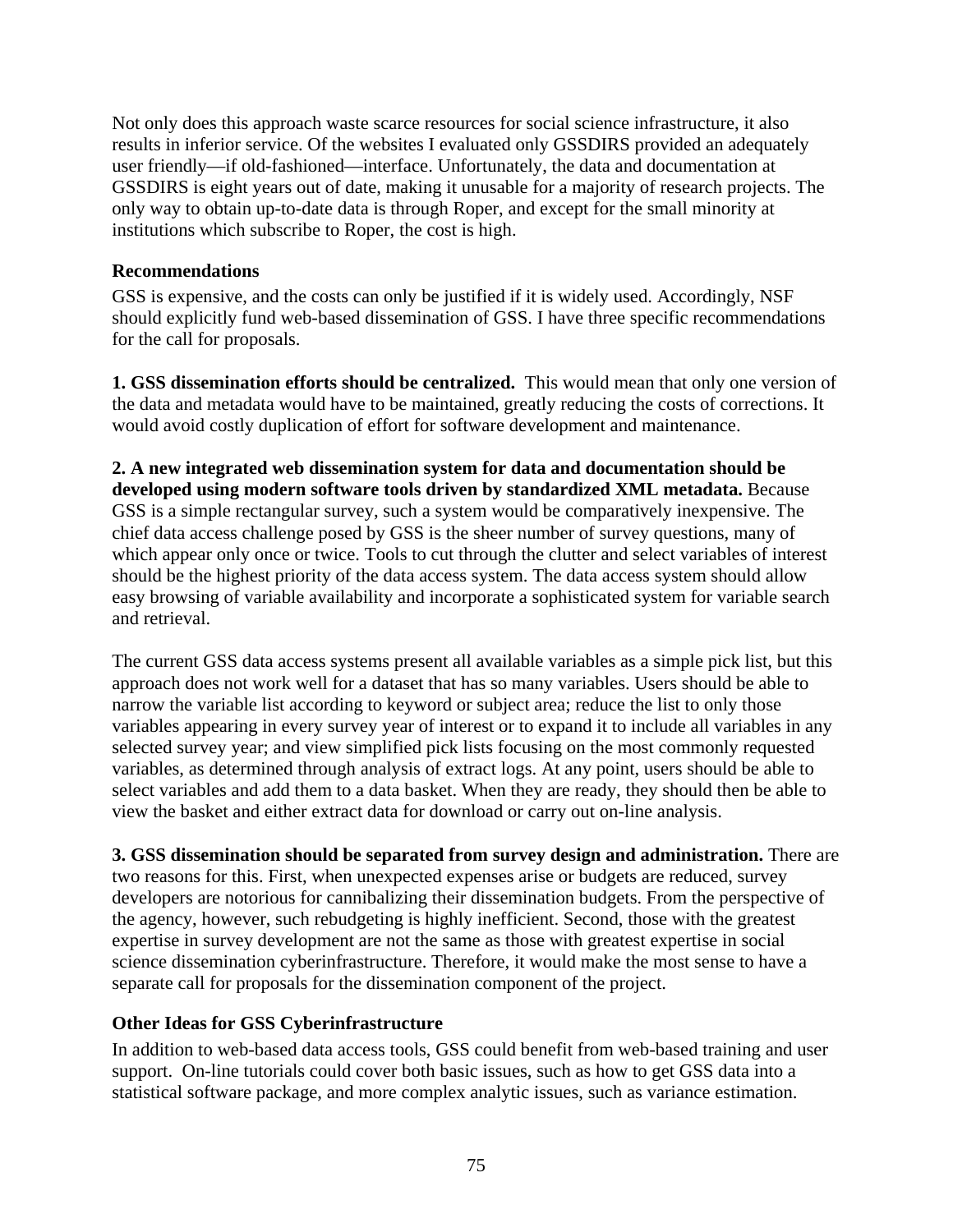GSS dissemination could also benefit from the tools and technologies of the Social Web, known also as Web 2.0, which stress collaboration and sharing among users of web-based services. Such tools are built on the observation that the collective knowledge of users in a community is substantial, and if leveraged properly can benefit the entire community. GSS has thousands of experienced users. Tools and systems that allow users to support one other would mean that less individualized user support would be needed. By promoting interaction among users researching similar topics, research communities can provide intellectual support as well as purely technical assistance.

Here are some ideas for tools that would exploit the social web concept:

- **Wiki-enabled documentation** that would allow users to suggest corrections and improvements to the extensive documentation of the datasets. The user community contains many experts with deep knowledge of specific subject areas, and many are quite willing to share their expertise to help others.
- **Expert Q&A system** where users can pose specific queries. Volunteer experts can answer these questions by starting discussion threads; other users can comment on or clarify an answer, which generates better quality answers. These threads can then be archived and indexed by keywords, allowing users to search old queries before submitting a new one.
- **Specialized research forums** which can bring together smaller groups of users with detailed knowledge on a problem to share their latest developments. These forums would encourage research collaborations among scholars from diverse disciplines who otherwise might not interact.
- **Tools for sharing SAS, Stata, and SPSS code for data manipulation** developed by individual users that could also benefit others. Currently sharing among users is *ad hoc*, with no systematic match-making. A shared repository with a searchable directory would maximize the efficiency of researchers.
- **Tools for sharing curricular materials** based on the same principles as code sharing. The software developed for code sharing can be substantially reused for this purpose.
- **Expert recommendation system** for problems frequently encountered by users. The idea of this tool is to infer interests and requirements of users from their data requests and other activities, and then to recommend datasets, research forums, discussion threads from the expert Q&A, and code based on a 'match-making' algorithm. This approach has been very successful in many domains and has been shown to improve user experience and effectiveness.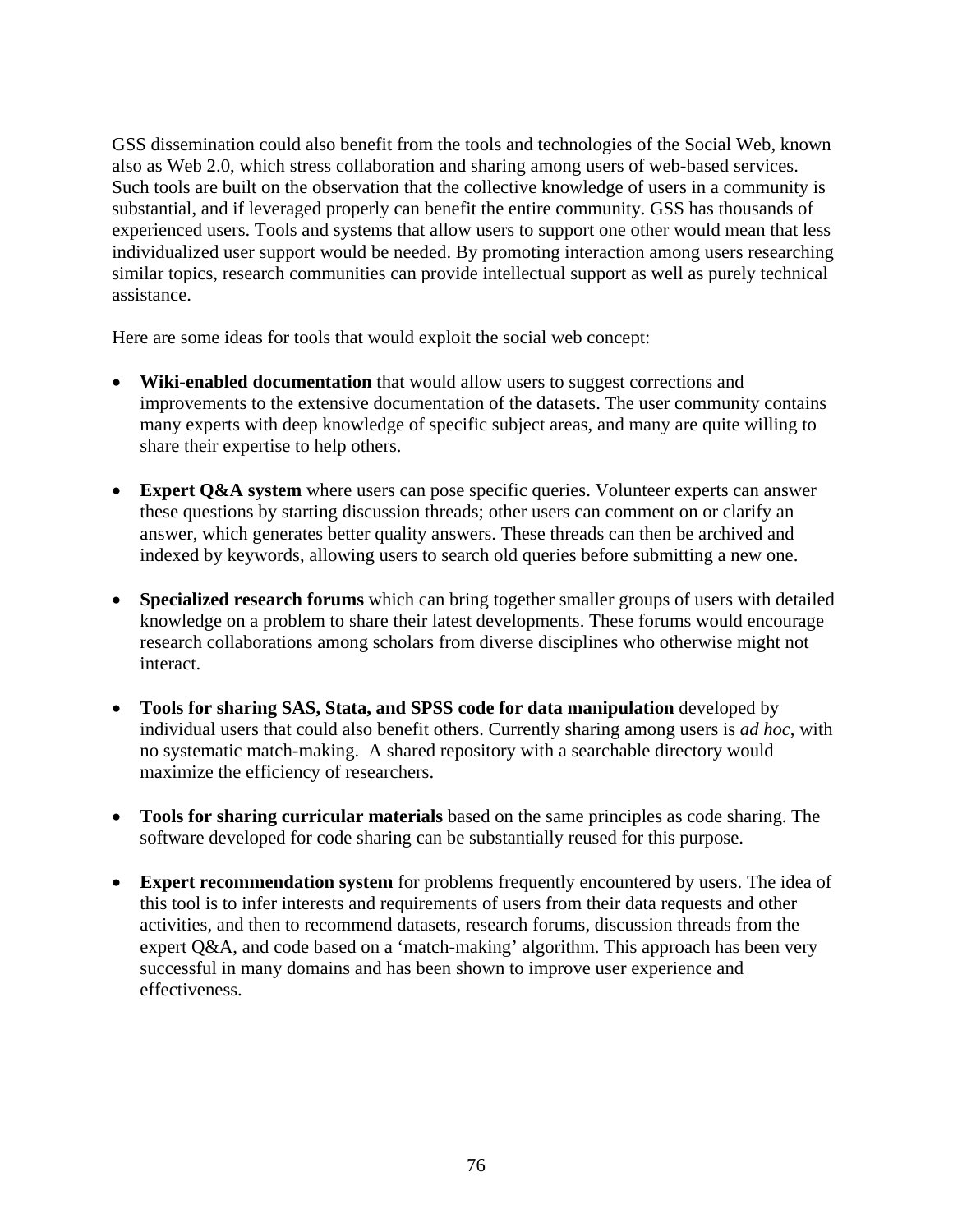### **GSS Content and Innovations**

Lynn Smith-Lovin Duke University

#### **GSS Content**

As the wide-ranging usage of the GSS data in social science publications shows, it is hard to anticipate exactly what content will be useful for future scholars. However, it is fairly easy to see areas where the GSS has a "competitive advantage" over other sources of evidence. The *first* is trend studies using items that have been in the core for substantial periods of time. Therefore, I would urge that the impulse for innovation in this new grant cycle not overwhelm the extraordinary productivity generated by the stability of the survey's design and core items. The *second* is substantive domains that can be usefully related to those core items. Since the survey has more socio-demographic information than most (especially in religion and family composition/background), individual level beliefs, attitudes, values, behaviors and other cultural traits that tend to form strong "niches" in socio-demographic space are useful to measure. Also, items that relate to the "rotating core" of items already measured (with their emphasis on race, gender, religion) are more likely to be productive. The *third* area that is exceptionally useful is the ability to generate data on extra-individual units by asking questions about those units of the respondent. This feature allows an individual-level survey to generate useful data on units like voluntary groups, congregations, families and so on. While the data are typically limited to features that can be easily observed and reported by individuals (usually compositional and behavioral features, rather than attitudinal ones), these applications have allowed the GSS to contribute to areas of social science with which it could not otherwise connect. A *fourth* domain is perhaps less obvious. Substantive domains that are theoretically linked to the social and economic composition of the geographic area in which the respondent lives can be very useful, since the survey's sampling design facilitates linkage to Census data on the PSUs (more on this in my recommendations for innovation below).

The development of the modular format (allowed the addition of sections at the end of the survey) for adding new content while retaining the stable core was an excellent innovation in the 1990s. This format allowed continual updating of the survey content (especially with regard to domains 2-4 above) while preserving the continuity of the core items. However, the need for a "pay as you go" policy for that modular format has reduced its usefulness. To field a module, researchers must have close to "insider knowledge" about how the survey is put together, obtain funding from other sources based on the assumption that their items will fit in the survey, and accomplish this well in advance of the survey questionnaire being finalized. This funding need has prevented the survey from opportunities that arise quickly (e.g., it was not possible to do a short follow-up to the 2004 NUMGIVEN question in the 2006 survey-- funding would have had to be generated in just a month or so). It also pushes the content of the survey's innovations toward areas where much funding is available (e.g., health) and away from theoretically core sociological domains (because the NSF Sociology panel typically reacts to GSS module proposals by thinking "we already paid for that"). Funding for module space as part of the core GSS funding is needed, and should be allocated in an open competition among scholars (e.g., the new ANES format for submitting ideas through an on-line commons web site, with openly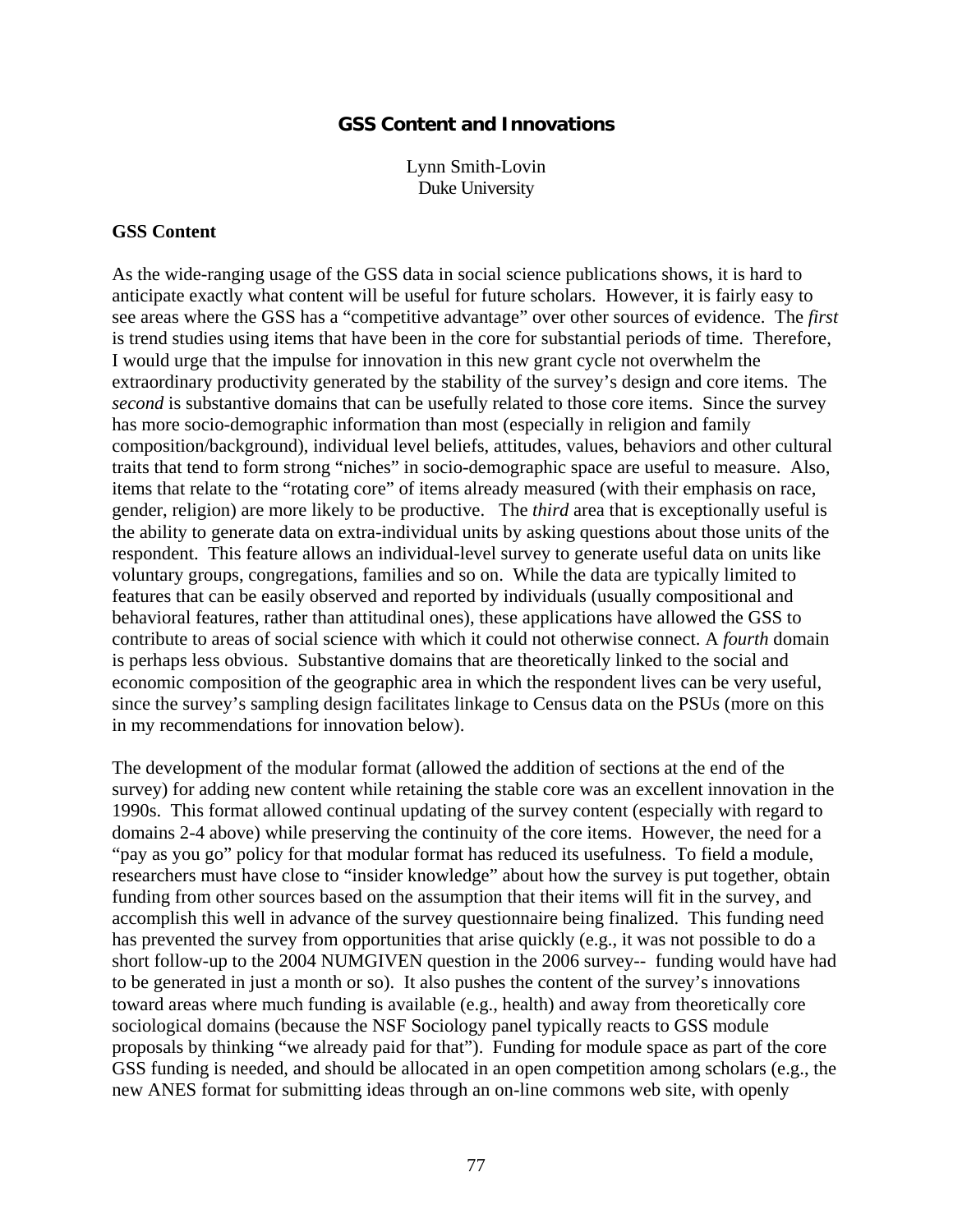announced calls for proposals and deadlines) would broaden both the survey content and the visibility of the module opportunities.

## **GSS Innovations**

As I outlined in my discussion of GSS content, I think that the most useful source of GSS innovation would come from fully funded module time that could be opened to repeated competition from the larger user community. This innovation would provide a continual updating of the survey content each survey year, while preserving the core trends and maximizing the "value added" nature of the added material (because that would be a primary criterion for module selection.

Given the length of the core survey, substantive innovations should concentrate on items that can contribute a great deal while being measured in just one or two items. (A prototype item already in the survey is the single item health measure, which does a remarkably good job of assessing physical well-being with a single simple question.) We should resist the impulse to use other survey's excellent measurement of some domains as a guide (e.g., the greater economic sophistication of the PSID or the greater depth of political content in the ANES). Indeed, these are probably domains to *avoid*, because other surveys do them more justice than the GSS ever could.

Three suggestions come to mind. One is adding a simple wealth item. While wealth could not be comprehensively measured in this type of survey, a question like "imagine that you sold everything that you own, including real estate, cars and your personal possessions—after you were done, and paid your debts, would you have money left over or not?" One could then follow with a rough assessment of how much debt or wealth would be left. While very rough, this item would supplement income measures as an indicator of economic well-being, separating those with negative net worth from those with more substantial assets. One could imagine similar simple questions that might get at "safety net" issues like health insurance, pension/retirement savings, etc. Again, the effort is not to do a serious assessment of these complex issues, but to separate the respondent population into those who have some coverage or none. This would help the survey connect with the growing literature on inequality that suggests that income is a highly incomplete indicator of financial well-being and stability.

The second suggestion is a direct analogue to the simple question on physical health, only related to mental health. Health researchers are developing such a question, and it could expand our understanding of the socio-demographic sources of well-being.

The third suggestion is actually a restoration rather than a true innovation. The voluntary association questions (MEMNUM and its components) were taken out of the core in the mid-1990s, just when interest in this type of social capital/weak ties was beginning to take off. It was asked in the network/voluntary association module in 2004 (although in a very different location). This set of items might be worth restoring in order to re-establish a trend, since it is of interest to scholars in several disciplines.